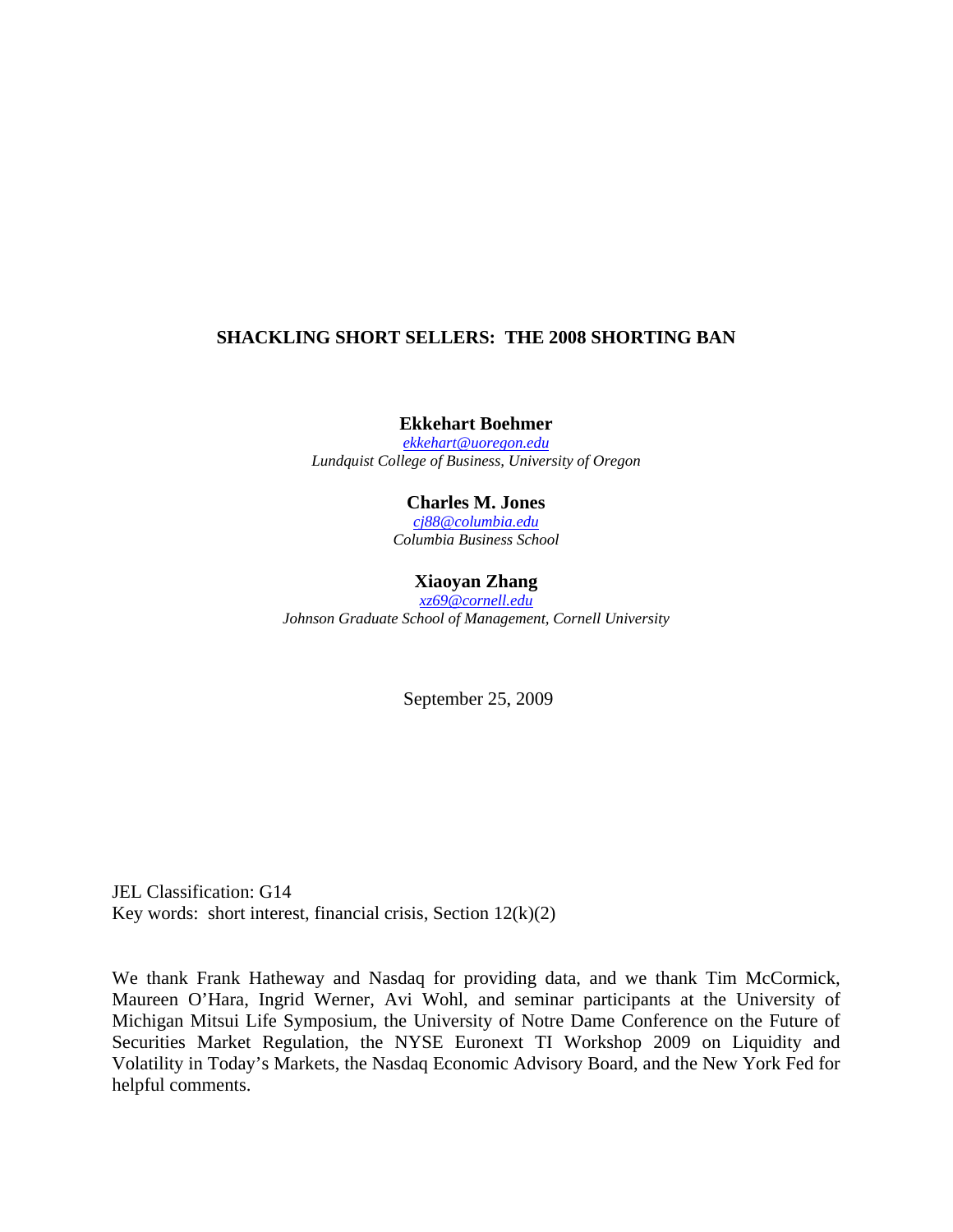# **SHACKLING SHORT SELLERS: THE 2008 SHORTING BAN**

# **ABSTRACT**

In September 2008, the U.S. Securities and Exchange Commission (SEC) surprised the investment community by adopting an emergency order that temporarily banned most short sales in nearly 1,000 financial stocks. In this paper, we study changes in stock prices, the rate of short sales, the aggressiveness of short sellers, and various liquidity measures before, during, and after the shorting ban. We match banned stocks to a control group of non-banned stocks in order to identify these effects. Shorting activity drops by about 65%. Stocks subject to the ban suffered a severe degradation in market quality, as measured by spreads, price impacts, and intraday volatility. Prices of stocks subject to the ban increase sharply, but it is difficult to assign this effect to the ban because the Troubled Asset Relief Program (TARP) and other initiatives were announced the same day. In fact, we find no positive share price effects in stocks that were added to the ban list later, suggesting that the ban may not have provided much of an artificial price boost.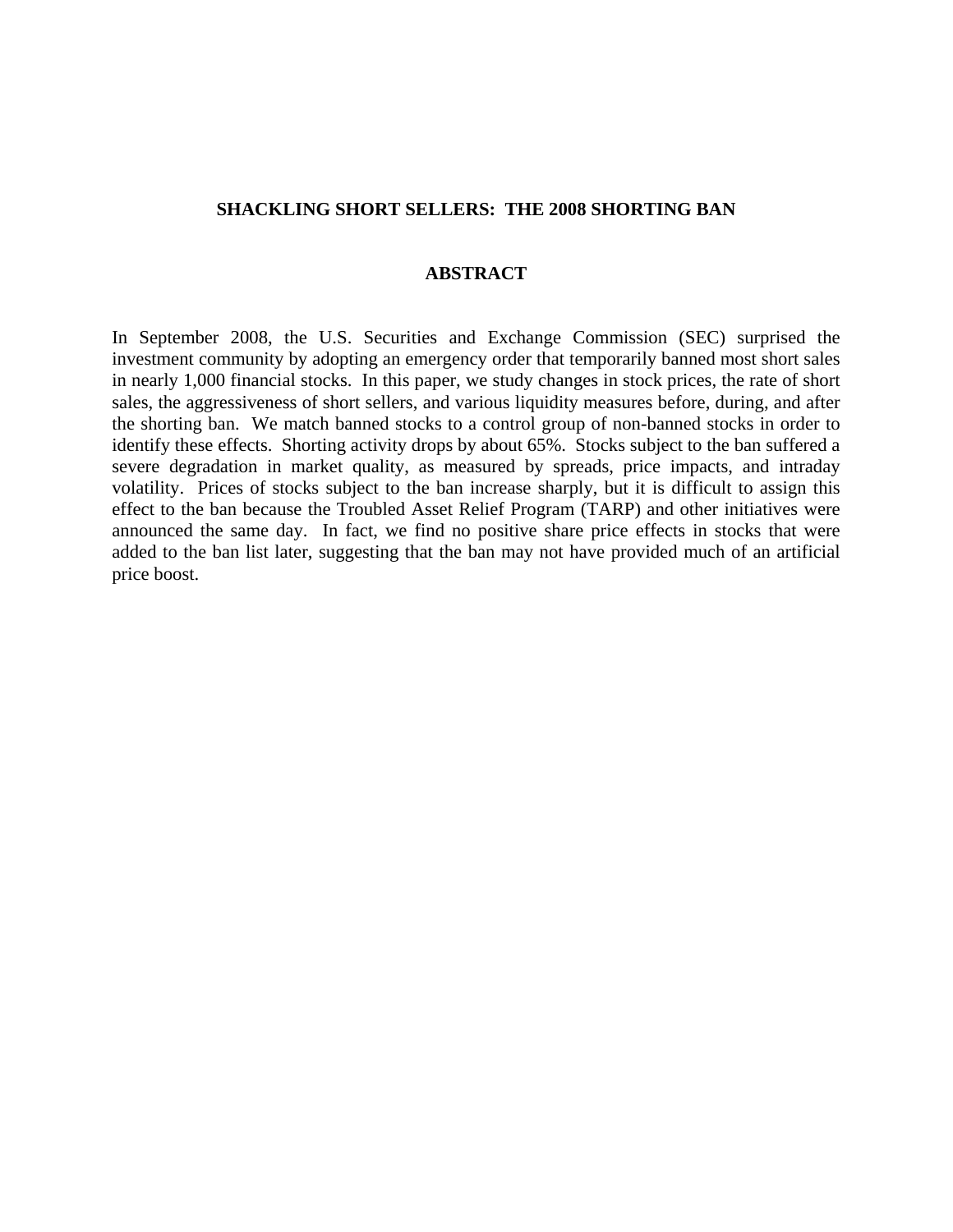### **1. Introduction**

For the most part, financial economists consider short sellers to be the "good guys," unearthing overvalued companies and contributing to efficient stock prices. Even as late as the summer of 2007, regulators in the United States seemed to share this view, as they made life easier for short sellers by repealing the NYSE's uptick rule and other short-sale price tests that had impeded shorting activity since the Great Depression (see Boehmer, Jones, and Zhang (2009) for an analysis of this event). But short sellers are often the scapegoats when share prices fall sharply, and regulators in the United States did a sharp U-turn in 2008, imposing tight new restrictions on short sellers as the financial crisis worsened.

In September 2008, the U.S. Securities and Exchange Commission (SEC) surprised the investment community by adopting an emergency order that temporarily banned most short sales in nearly 1,000 financial stocks. In this paper, we study changes in stock prices, the rate of short sales, the aggressiveness of short sellers, and various liquidity measures before, during, and after the shorting ban. We compare banned stocks to a control group of non-banned stocks in order to identify these effects.

We find that during the shorting ban, shorting activity drops by about 65%. Stocks subject to the ban suffered a severe degradation in market quality, as measured by spreads, price impacts, and intraday volatility. Price effects are a bit harder to assign to the ban, as there is substantial confounding news about TARP and other government programs to assist the financial sector on the day that the ban is announced and implemented. When we look at firms that are added later to the ban list (for these firms, confounding contemporaneous events are less of a problem), we do not find a price bump at all. In fact, these stocks consistently underperform during the whole period the ban is in effect. This suggests that the shorting ban did not provide much of an artificial boost in prices.

The paper is organized as follows. Section 2 reviews related literature, and a detailed timeline of events related to the shorting ban is the subject of section 3. Section 4 discusses the data, including proprietary intraday NYSE and Nasdaq data on short sales, and provides some overall summary statistics. Section 5 discusses the methodology we use, particularly the twoway fixed effect models we use to isolate the effect of the shorting ban. Results start in section 6 with an analysis of changes in shorting activity. Section 7 discusses effects on share prices. Section 8 examines changes in effective spreads, short-term volatility, and other market quality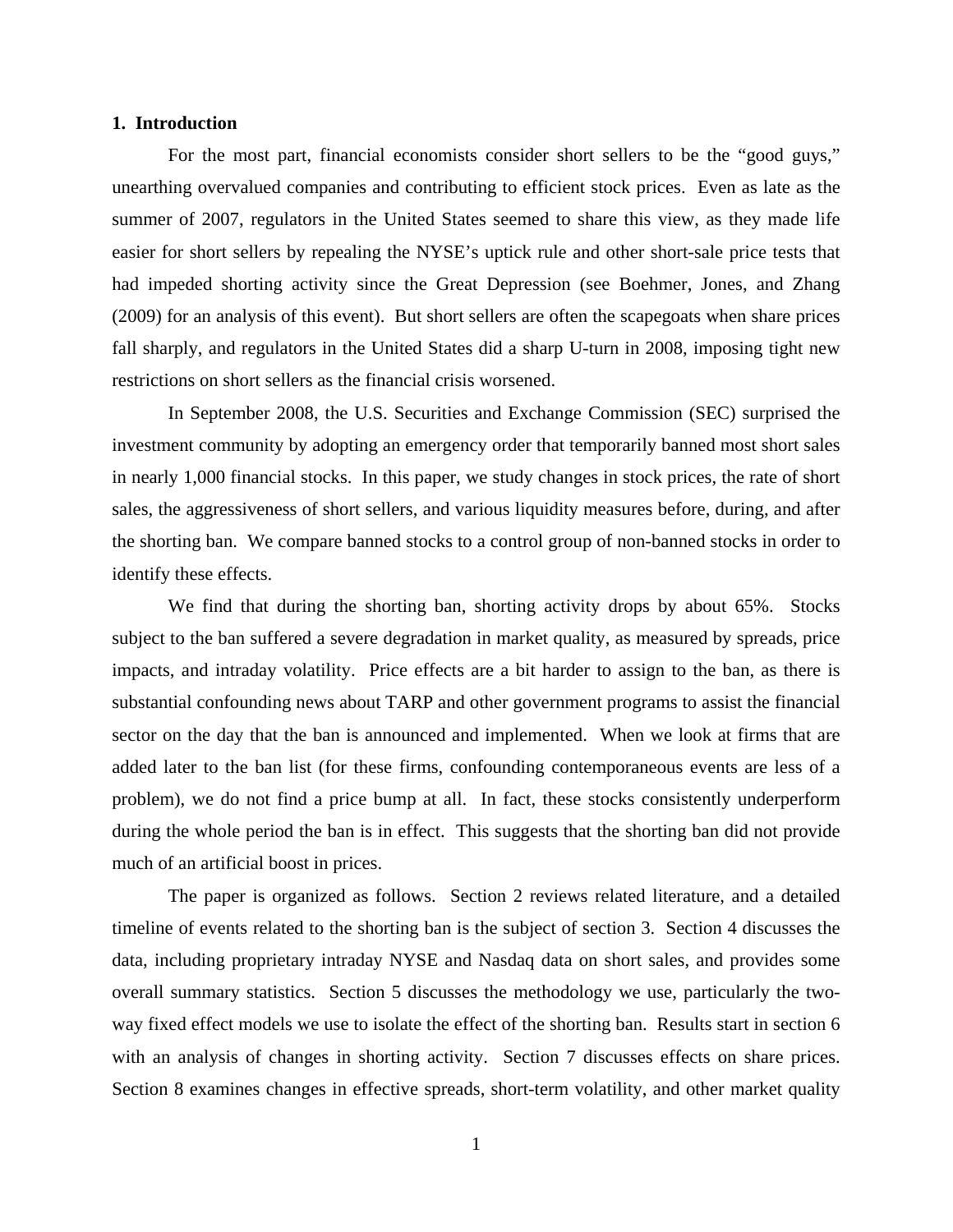measures. Market-makers were still able to short during the ban, and in section 9, we characterize their shorting style. Section 10 concludes.

#### **2. Literature review**

Theoretical models with differences in beliefs predict that constraints on short sales should cause stock prices to rise and become overvalued. In models such as Miller (1977) and Harrison and Kreps (1978), shorting restrictions mean that pessimists are shut out of the market, and optimists do not take into account the absence of pessimists in setting prices. Prices thus become too high. In Duffie, Garleanu and Pedersen (2002), the shorting restrictions come in the form of search frictions in the share lending market, and these frictions make it impossible for short sellers to return prices all the way to fundamentals. On the other hand, if all agents have rational expectations, as in Diamond and Verrecchia (1987), they do not agree to disagree, and shorting prohibitions do not cause stock prices to be biased on average (though shorting prohibitions slow down the adjustment of prices to negative news).

A few recent papers consider the possibility that so-called "bear raids" or other kinds of manipulative shorting activity could lead to lower prices. Goldstein and Guembel (2008) show that short sellers have an incentive to manipulate if they can somehow cause the company to experience negative real effects. However, Khanna and Mathews (2009) emphasize that those with long positions have strong incentives to counter such activity via their own trading behavior.

Diamond and Verrecchia (1987) point out that short sellers are more likely to be informed, as they would never initiate a short sale for liquidity reasons. The empirical evidence in the literature provides uniform support for this hypothesis. Dechow et al. (2001), Desai, Krishnamurthy, and Venkataraman (2006), Cohen, Diether, and Malloy (2007), and Boehmer, Jones, and Zhang (2008) show that in aggregate short sellers appear to trade based on (and be well-informed about) fundamentals, and they earn excess returns. Aitken, Frino, McCorry, and Swan (1998) show that in Australia, where a short sale is publicly identified as such immediately on execution, short sales have a larger impact on price than regular-way sales.

Generally, the evidence supports the models with differences in beliefs rather than the rational expectations or bear raid alternatives. When short sellers' information is not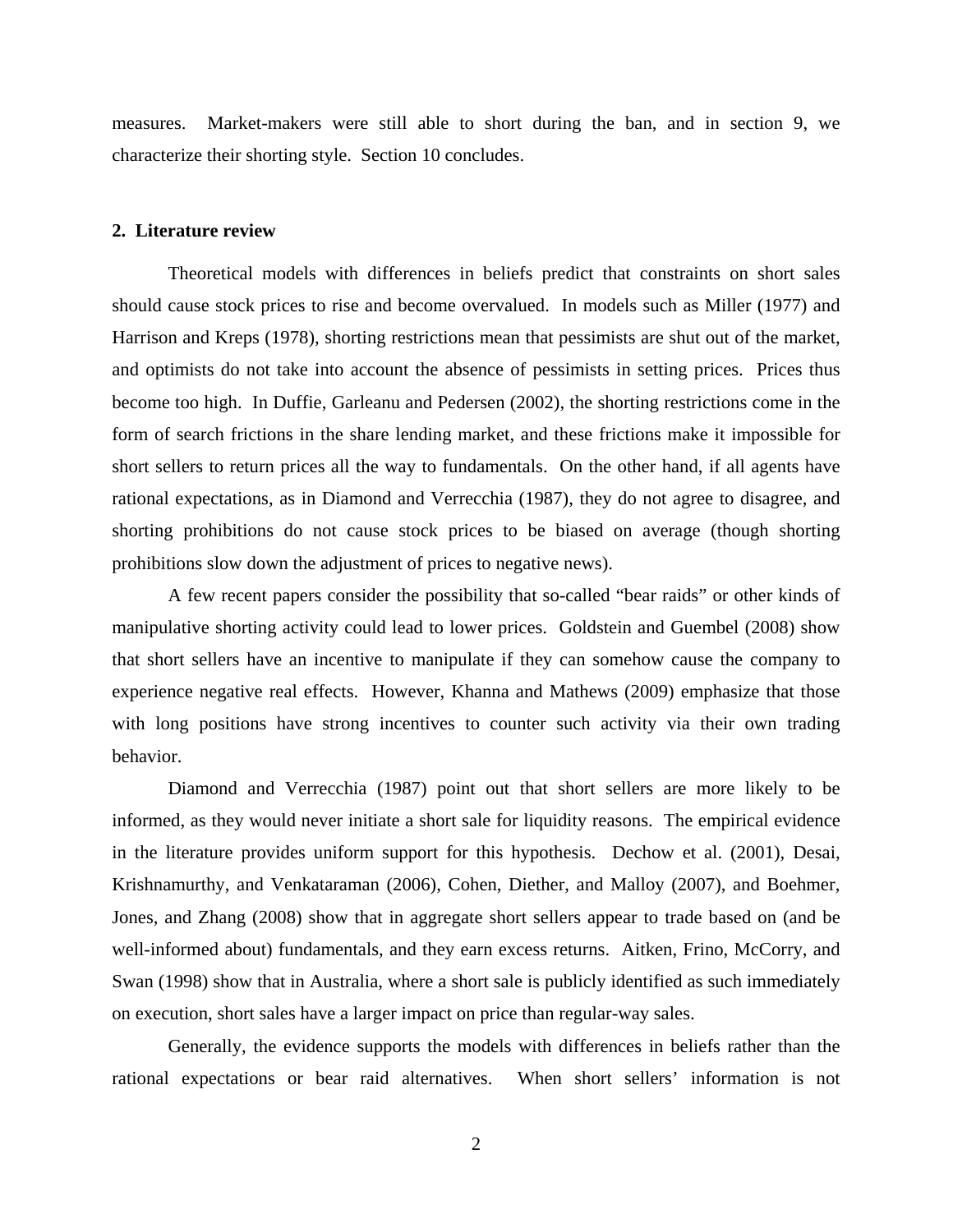incorporated into prices because shorting is costly, difficult, or prohibited, the evidence indicates that stocks can get overvalued. For example, Lamont and Thaler (2003) and Mitchell, Pulvino, and Stafford (2002) show that during the late 1990's, spinoffs in the tech sector were so overpriced that arbitrage (or something very close to arbitrage) should have been possible, but short positions were very difficult to establish. Pontiff (1996) provides similar evidence for closed-end funds. Jones and Lamont (2002) show that in the 1920's and 1930's, stocks that were expensive to short had abnormally low future returns, even after accounting for shorting costs.

A number of researchers have also studied market structure changes that make it easier or harder to short. For example, Jones (2008) finds significant price effects when shorting is restricted during the Great Depression. Danielsen and Sorescu (2001) show that the introduction of listed options on a given stock eases shorting constraints and reduces share prices slightly. Ho (1996) finds an increase in stock return volatility when short sales were restricted during the Pan Electric crisis in the Singapore market in 1985-1986. Chang, Cheng, and Yu (2007) find price effects in Hong Kong when specific stocks are designated as eligible for shorting. Rhee (2003) finds some evidence of price effects in Japan following imposition of an uptick rule there. In contrast, Diether, Werner, and Lee (2009) find that Regulation SHO's pilot program to suspend short sale price tests does not affect share prices, and Boehmer, Jones, and Zhang (2009) find similar evidence when U.S. short sale price tests are removed completely in 2007.

Shorting restrictions also affect liquidity and the adjustment of prices to new information. Diamond and Verrecchia (1987) predict that if there are shorting constraints, prices will adjust more slowly to negative information. Reed (2007) finds an asymmetric price adjustment in response to information about earnings, and Bris, Goetzmann, and Zhu (2007) find that downward price moves are slower in markets where shorting is prohibited. Using weekly data on share lending supply and borrowing fees from 26 markets, Saffi and Sigurdsson (2007) show that less constrained firms (proxied by high lending supply and a low borrowing fee) are more efficiently priced in that they have shorter price delays. Boehmer and Wu (2008) document that short selling makes prices more informationally efficient and reduces post-earnings announcement drift. Diether, Werner, and Lee (2009) find that the 2005 pilot program to suspend price tests in the U.S. slightly worsens some measures of market quality, and Boehmer, Jones, and Zhang (2009) find that market quality worsens further when the uptick rule is repealed completely.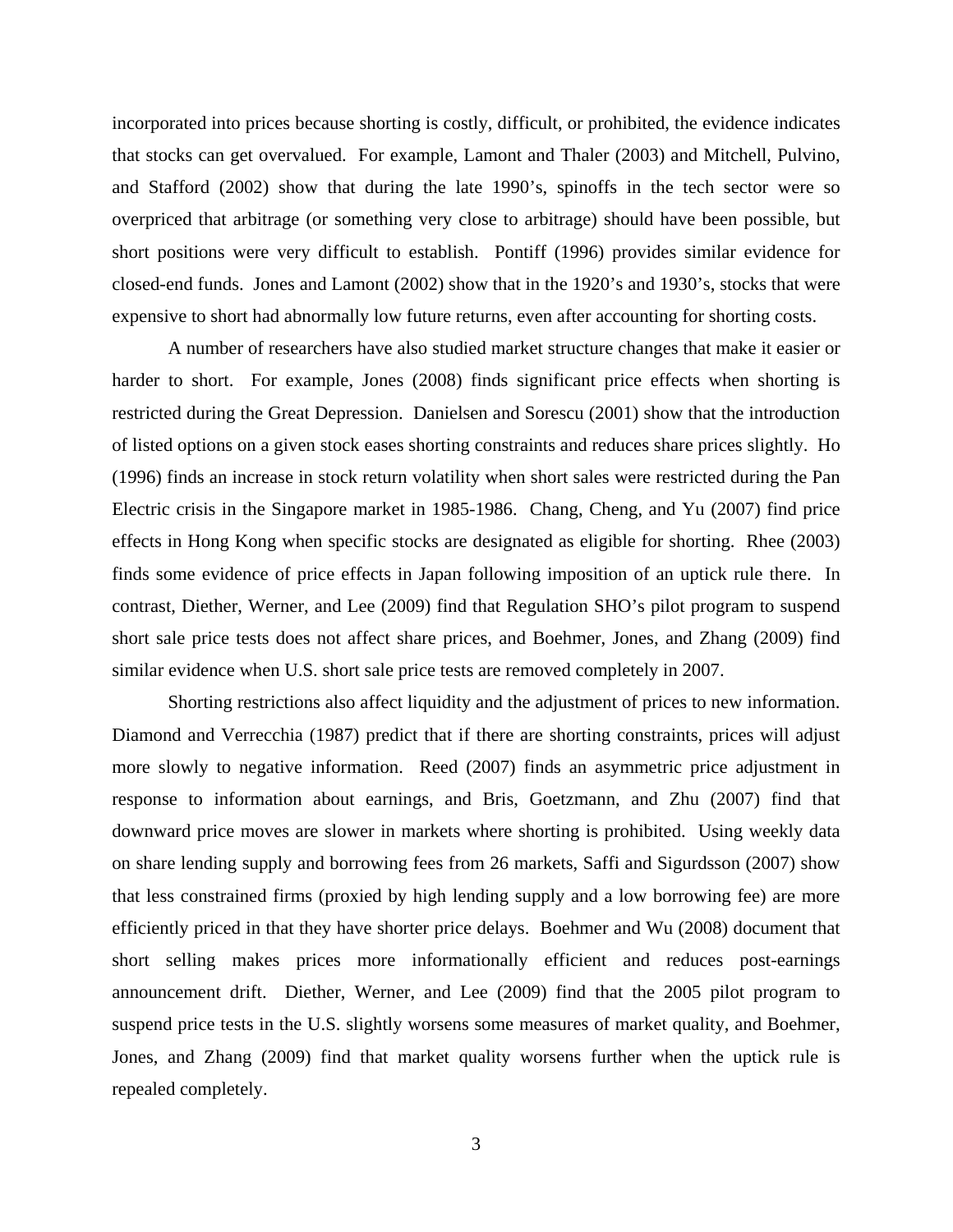Finally, we are aware of at least four other papers written contemporaneously with ours analyzing the same events. Harris, Namvar, and Phillips (2009) focus on stock price effects of the U.S. event using a factor approach, while Beber and Pagano (2009) use recent shorting bans in various jurisdictions and an international panel of stocks to assess the effect of shorting bans on liquidity. Battalio and Schultz (2009) focus on migration to the individual equity options markets during the ban, while Kolasinksi, Reed, and Thornock (2009) also study naked shorting prohibitions and analyze the effects on the stock lending market.

#### **3. Timeline of events**

 $\overline{a}$ 

The temporary ban on the shorting of financial stocks is the most recent in a sequence of regulatory efforts to throw sand in the gears of short sellers and make it more difficult or costly to take a short position in embattled financial stocks. The first move in this direction took place in July 2008, when the SEC issued an emergency order restricting naked shorting (where the short seller fails to borrow shares and deliver them to the buyer on the settlement date) in 19 financial stocks. After the emergency order expired in mid-August, the SEC returned on the evening of Wednesday, September 17 with a permanent ban on naked shorting in all U.S. stocks, effective at 12:01am ET on Thursday, September 18. On Thursday, September 18, the U.K.'s Financial Services Authority instituted a temporary ban on short sales in 32 financial stocks, effective the next day (Friday, September 19). The FSA shorting ban was accompanied by a requirement to disclose short positions in these stocks that were in excess of 0.25% of the shares outstanding. Both measures were to remain in force until January 16, 2009.

That same day (Thursday, September 18, 2008), after the U.S. market closed for the day, the SEC matched the FSA, surprising the market with a temporary ban on all short sales in 797 financial stocks.<sup>[1](#page-5-0)</sup> The SEC's emergency order (release no. 34-58592) was issued pursuant to its authority in Section  $12(k)(2)$  of the Securities Exchange Act of 1934, and it was effective immediately. The initial order covered 10 business days, terminating at 11:59 p.m. ET on Oct. 2, [2](#page-5-1)008, but could be extended under the law to last for a maximum of 30 calendar days.<sup>2</sup>

<span id="page-5-0"></span><sup>&</sup>lt;sup>1</sup> The emergency order claimed to cover 799 stocks, but only 797 were actually listed in the order.

<span id="page-5-1"></span> $2<sup>2</sup>$  At the same time, the Commission announced that all institutional short sellers would have to report their daily shorting activity, and the Commission announced aggressive investigations into possible manipulation by short sellers.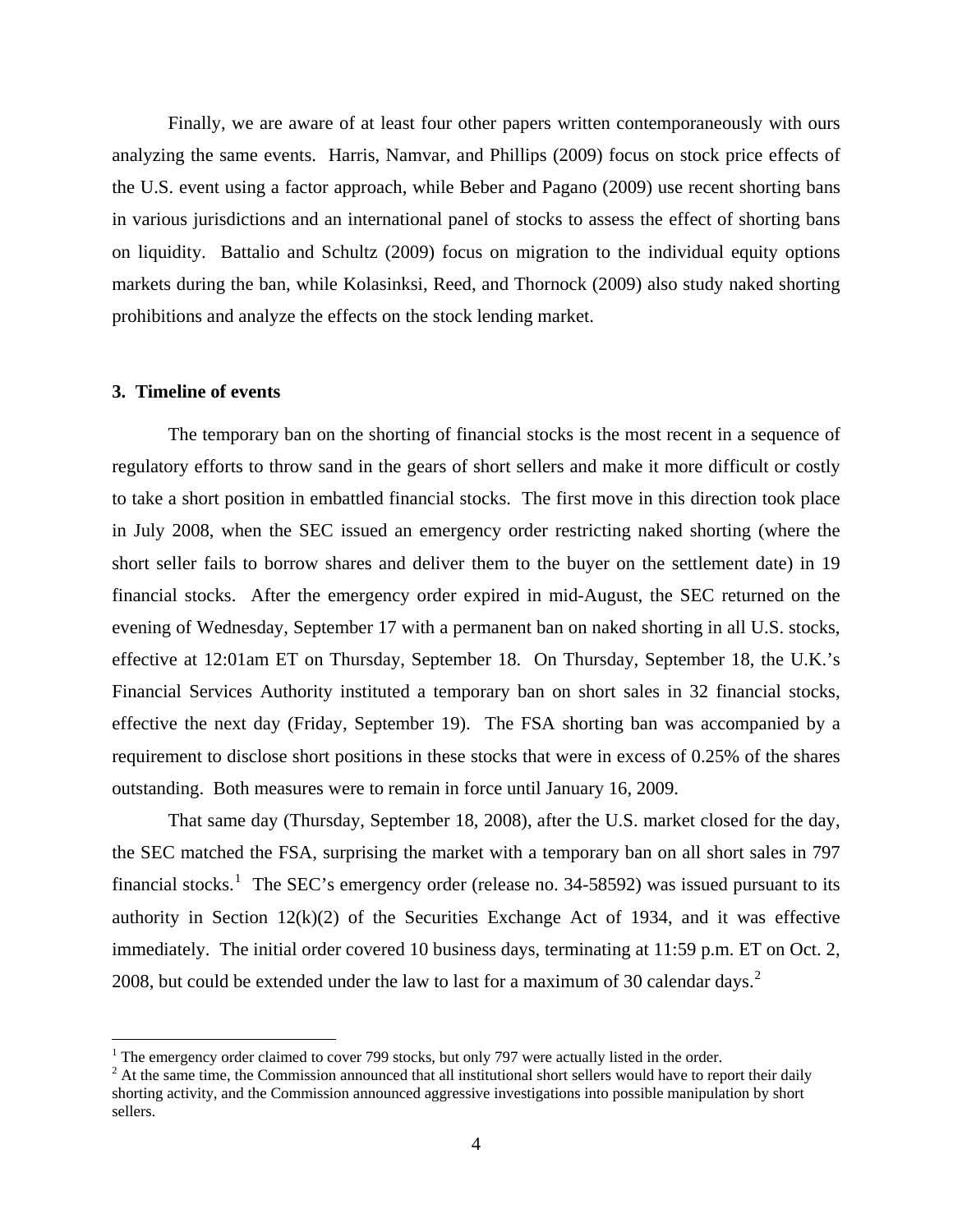The details of the shorting ban are important for understanding the effect of the event. For example, the last time shorting was banned in the United States was in September 1931, when the New York Stock Exchange banned all short sales in the wake of England's announcement that it was abandoning the gold standard. As Jones (2008) recounts, all short sales were banned in that case, including short sales by specialists and other market-makers, which provoked something akin to a short squeeze by buyers who realized that at least in the short-term there would be few that could stand in the way of their efforts to drive prices up.

In 2008, the SEC did not repeat the NYSE's earlier mistake. The emergency order contained a limited exception for market-makers (defined in the emergency order as "registered market makers, block positioners, or other market makers obligated to quote in the over-thecounter market") that were selling short as part of bona fide market making activity. Also, the shorting ban became effective on a so-called "triple witching day," the last day of trading before expiration of index options, equity options on individual stocks, and index futures. Barclay, Hendershott, and Jones (2008) provide some recent evidence on the very large order imbalances and excess volatility present on these days. To prevent large price swings around these expirations, the SEC decided to grant options market makers a 24-hour delay so that they too could sell short as part of their market making and hedging activities.

The ban was implemented quite hastily, and many details evolved over time. On Sunday, September 21, the SEC announced (in release 34-58611) technical amendments to the original ban, all of which were effective immediately. There were three main elements. First, the SEC delegated to the exchanges all decisions about the ban status of a listed firm. Listing markets were to designate the individual financial institutions to be covered, and were authorized to exclude firms from the ban list on their request. Second, options market-makers were to remain exempt from the shorting ban for the duration of the emergency order, and the SEC clarified that all registered market makers were exempt, including over-the-counter market makers and those making markets in exchange traded funds (ETFs). Third, the SEC stated that "a market maker may not effect a short sale…if the market maker knows that the customer's or counterparty's transaction will result in the customer or counterparty establishing or increasing an economic net short position (i.e., through actual positions, derivatives, or otherwise) in the issued share capital of a firm covered by this Order." This language seems designed to discourage the use of listed or OTC derivatives to take a bearish position in the covered stocks, though its main result was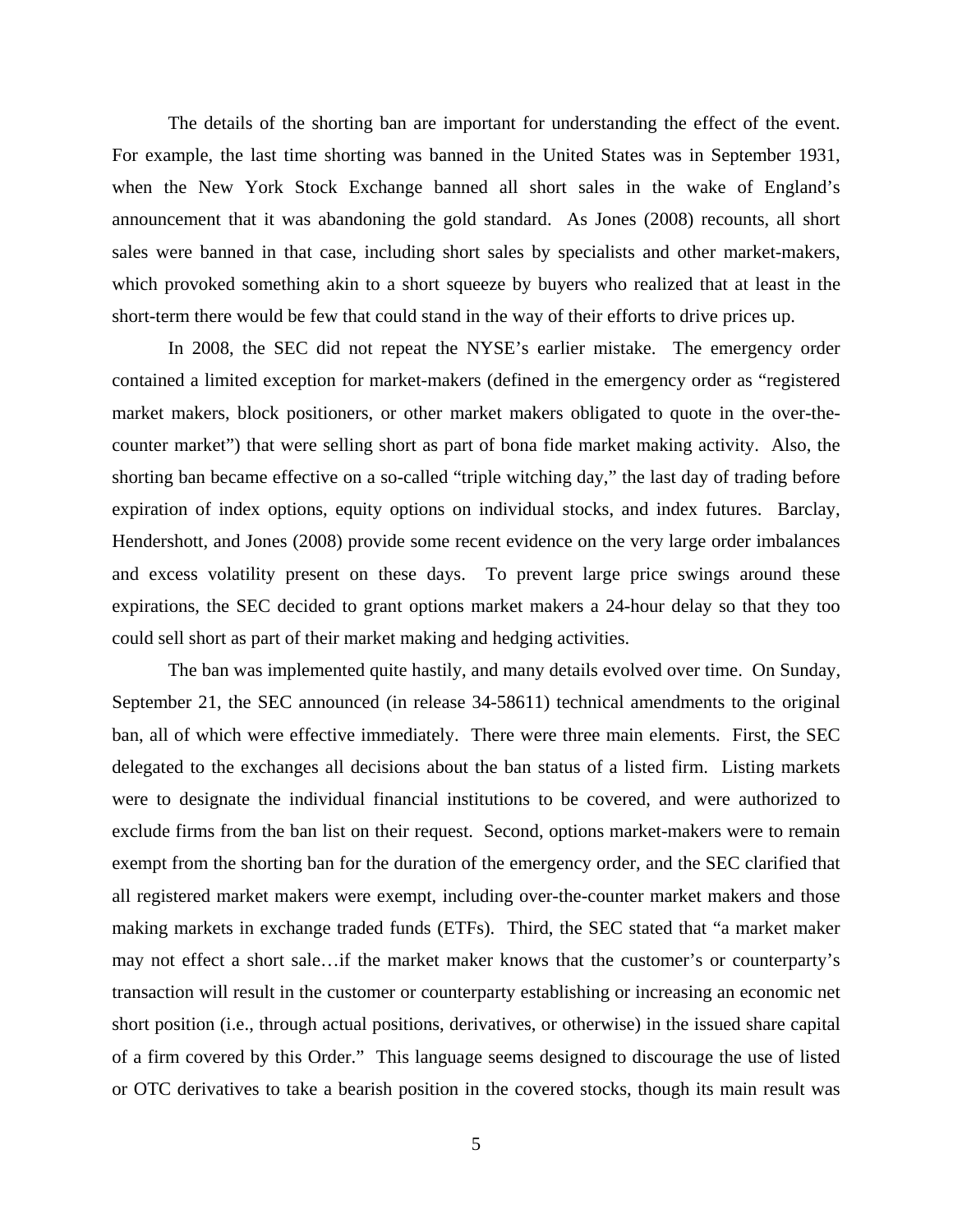probably to provide market makers with considerable incentives to avoid knowledge of a customer or counterparty's net positions.

On Monday, September 22, the three major exchanges announced a number of additions to the list of banned stocks. For example, the NYSE added 32 stocks to the list on this day and 44 stocks on the following day. Many of these additions were clearly financial stocks that were simply overlooked by the SEC as it drew up its initial list, but industrial firms with a large finance subsidiary (such as General Motors and General Electric) were added to the shorting ban list as well. Additions continued on subsequent days at a slower pace. For example, the NYSE added 13, 9, and 7 stocks on Wednesday, Thursday, and Friday, respectively. Also, four NYSE firms and four Nasdaq firms asked to be removed from the shorting ban list on various days. These removals included REITs as well as a few broker-dealers and asset managers who did not want to look hypocritical, given that at least some of their revenues relied on the continued viability of short sales. $3$ 

On October 2, 2008, at the end of the initial 10-day effective period, the SEC extended the ban to the earlier of October 17, 2008 or three business days following enactment of TARP (formally known as H.R. 1424, the Emergency Economic Stabilization Act of 2008). President Bush signed the bill into law on the afternoon of Friday, October 3 immediately after it passed both houses of Congress, and the SEC then announced that the ban would expire at 11:59pm ET on Wednesday, October 8, 2008. As of October 9, shorting was again permitted in all listed stocks as long as market participants complied with the requirement to borrow shares in advance, as mandated by the naked shorting ban, which continued to remain in effect.

### **4. Data**

1

Most of the analysis covers the period from August 1 through October 31, 2008. We also examine stock returns through the end of 2008. We merge five different datasets. Stock returns are from CRSP, and the NYSE's TAQ database is used to calculate market quality and other intraday measures. The NYX and Nasdaq websites provide dates and details about stocks initially included on, added to, and/or deleted from the shorting ban list. From both the NYSE and Nasdaq, we have data on all executed short sales from August 1, 2008 through October 31,

<span id="page-7-0"></span> $3$  We examine the removed firms separately, but given the small sample size, the results are too noisy to draw any useful statistical inference about the effects of voluntarily withdrawing from the ban list.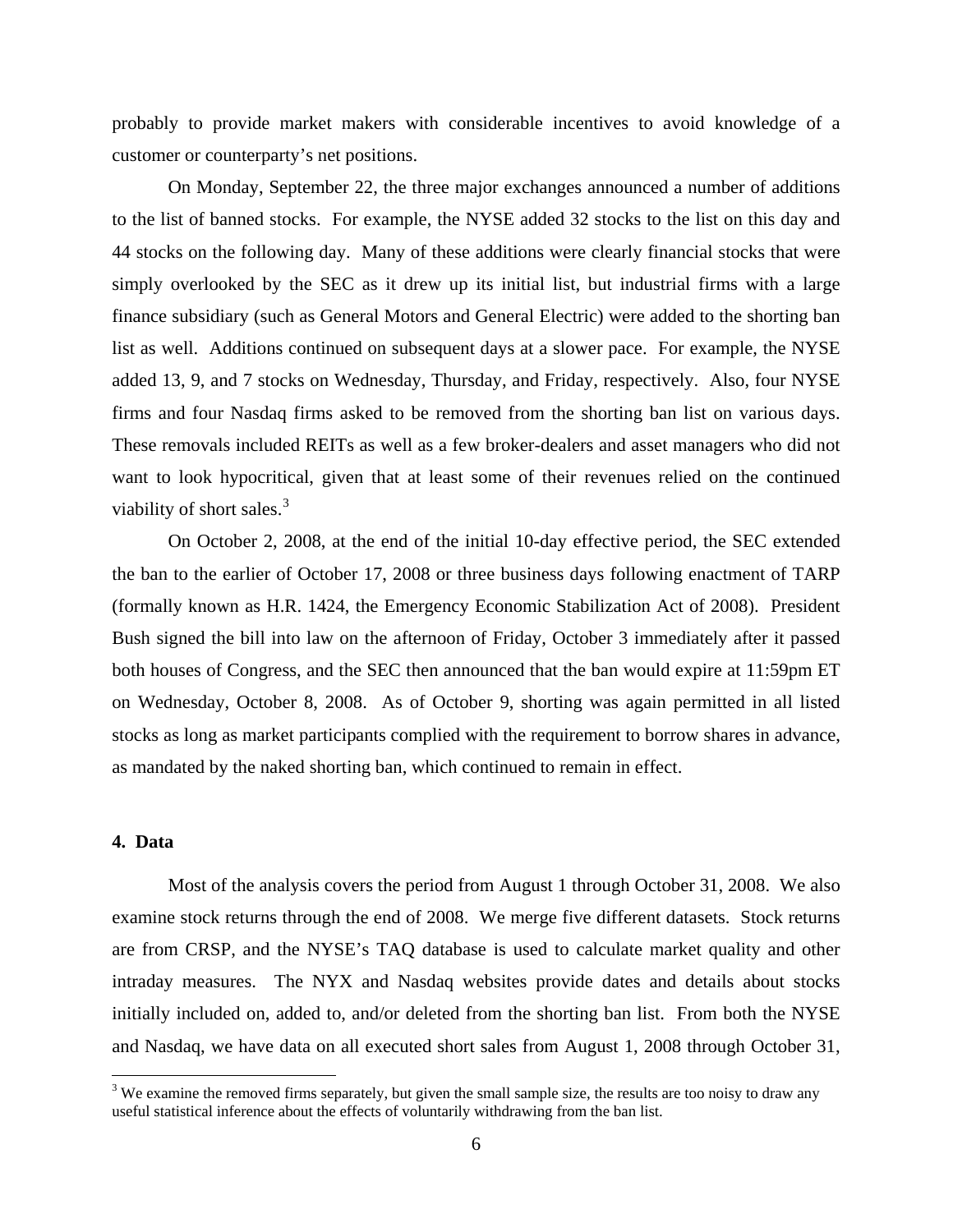2008. The format is the same as the data required to be made public from January 2005 to July 2007 under Regulation SHO. For each transaction executed on either the NYSE or Nasdaq involving one or more short sellers, a record identifies the time of the transaction, the ticker symbol, the trade price, and the share volume that involves a short-seller. Finally, the exchanges collect and release short interest data twice per month for each listed stock, and we examine the evolution of short interest through all of 2008.

To be included in the sample, stocks must be listed on the NYSE or Nasdaq from December 31, 2007 through October 31, 2008, and there must be TAQ data each day from August 1, 2008 through October 31, 2008. Listing in 2007 is required because we create a matched sample based on trading activity during the first half of 2008. Based on the match to CRSP, we initially retain only common stocks (CRSP share codes 10 and 11), which means we exclude securities such as warrants, preferred shares, American Depositary Receipts, closed-end funds, and REITs. After applying these filters, there are 404 stocks in the sample out of the original SEC list of 797 stocks subject to the shorting ban, and an additional 61 stocks in our sample later become subject to the shorting ban, for a total of 465 NYSE and Nasdaq common stocks in the sample that are subject to the shorting ban at some point. Table 1 provides further details on the filters applied.

 We also create a matched sample of 465 stocks where shorting was never banned, matched on listing exchange, the presence or absence of listed options, market capitalization at the end of 2007, and dollar trading volume from January through July 2008. The distance metric is the absolute value of the proportional market-cap difference between the non-banned match candidate and the banned stock plus the analogous absolute value of the proportional dollar trading volume difference. For each stock subject to the ban, we choose with replacement the non-banned stock that is listed on the same exchange, has the same options listing status, and has the smallest distance measure.

In robustness tests, we also consider non-common stocks and matches based on industry. Specifically, we take all 3-digit SIC codes where at least one firm appears on the ban list and at least one firm does not. Then we exclude ADRs, closed-end funds (but not REITs), ETFs, and partnerships. For each of the 62 ban list firms in this subset, we then find a matching firm that is listed on the same exchange and minimizes our distance metric based on market cap and volume. This subsample is small, because in most of the financial industries, all stocks were subject to the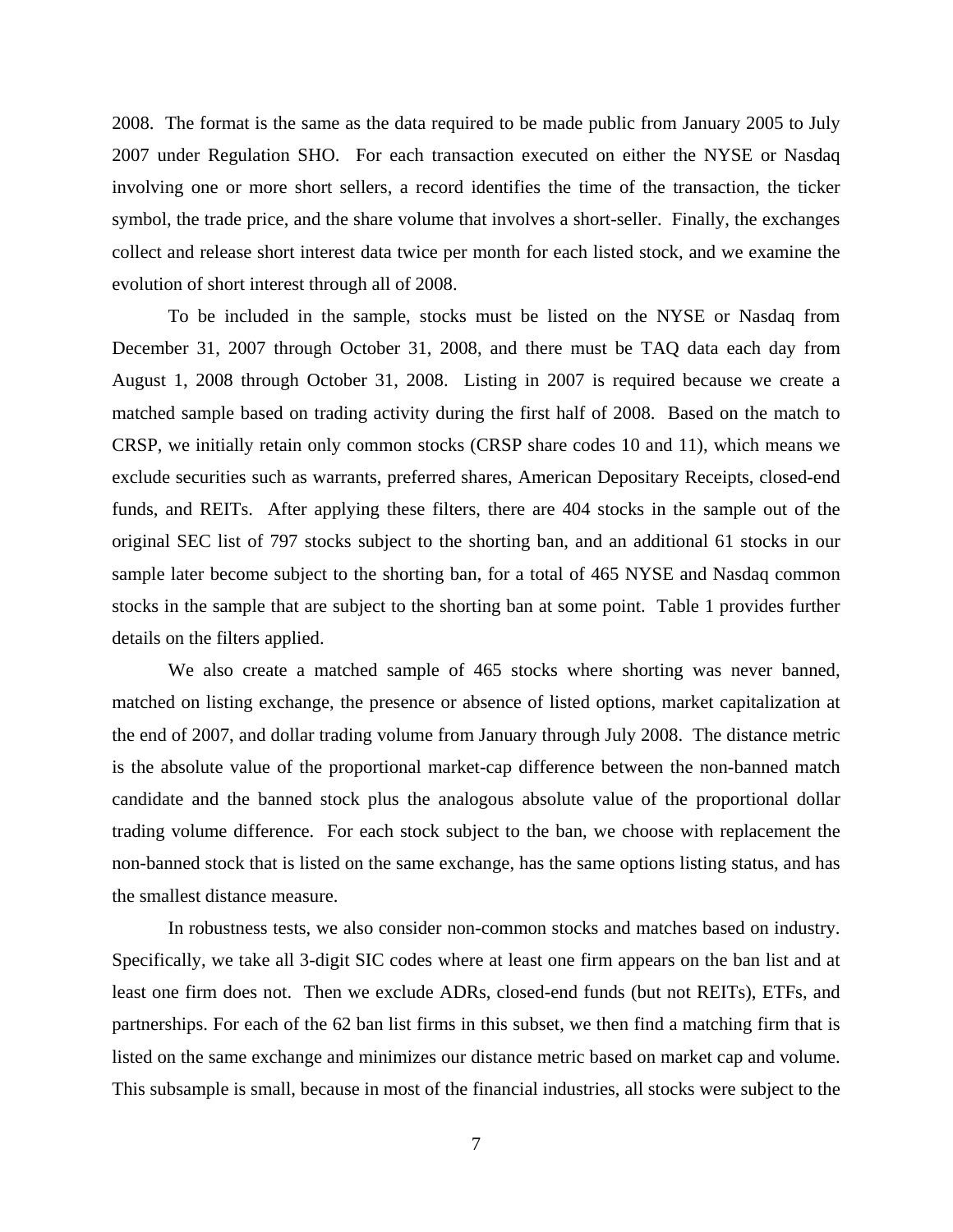ban. Thus, this matching procedure yields a sample that is dominated by firms in non-financial industries with modest financial arms. It also differs from the base sample in that securities other than common stocks are included.

One last subsample is of interest. In July 2008, the SEC announced a temporary emergency ban on naked shorting in 19 large financial stocks. These firms included all of the primary dealers in Treasury securities as well as Fannie Mae and Freddie Mac, so this list includes the largest investment and commercial banks with the most extensive debt securities market operations. Eight institutions on this list survive our filters, including Bank of America, Goldman Sachs, Morgan Stanley, Citigroup, and J.P. Morgan Chase. These firms were probably the ones expected to receive the most government assistances, and we sometimes refer to this group as the "largest TARP firms." We examine them separately, because it appears the shorting ban was designed in part to assist these large, systemically important firms.

Table 2 provides summary statistics for the sample of firms subject to the shorting ban and the matched sample of firms where shorting was never banned, using data for the period from August 1 to October 31, 2008. For each of these groups we report means (Panel A) and medians (Panel B) for the pre-ban period, the ban period, and the post-ban period. The matching procedure seems to work well, as banned and non-banned stocks have very similar liquidity measures during the pre-ban period. For example, effective spreads average 0.74% for stocks on the original ban list vs. 0.70% for matching control stocks during the pre-ban period.

#### **5. Methodology**

We describe the changes around the duration of the shorting ban graphically and in twoway fixed effect panel regressions. Most of the figures compare the 404 sample stocks on the original ban list to the 404 matched control stocks where shorting is never banned. We use this subset of banned stocks in the figures because the event date is the same for all of them, making it easy to visually identify the effects of the ban by comparing banned stocks to otherwise similar non-banned stocks.

The panel regression analyses in Tables 3 through 5 formally incorporate all 465  $*$  2 = 930 stocks in the sample, including stocks that were added to the ban list after September 19 as well as matching control stocks. Using this sample and various subsets, we estimate the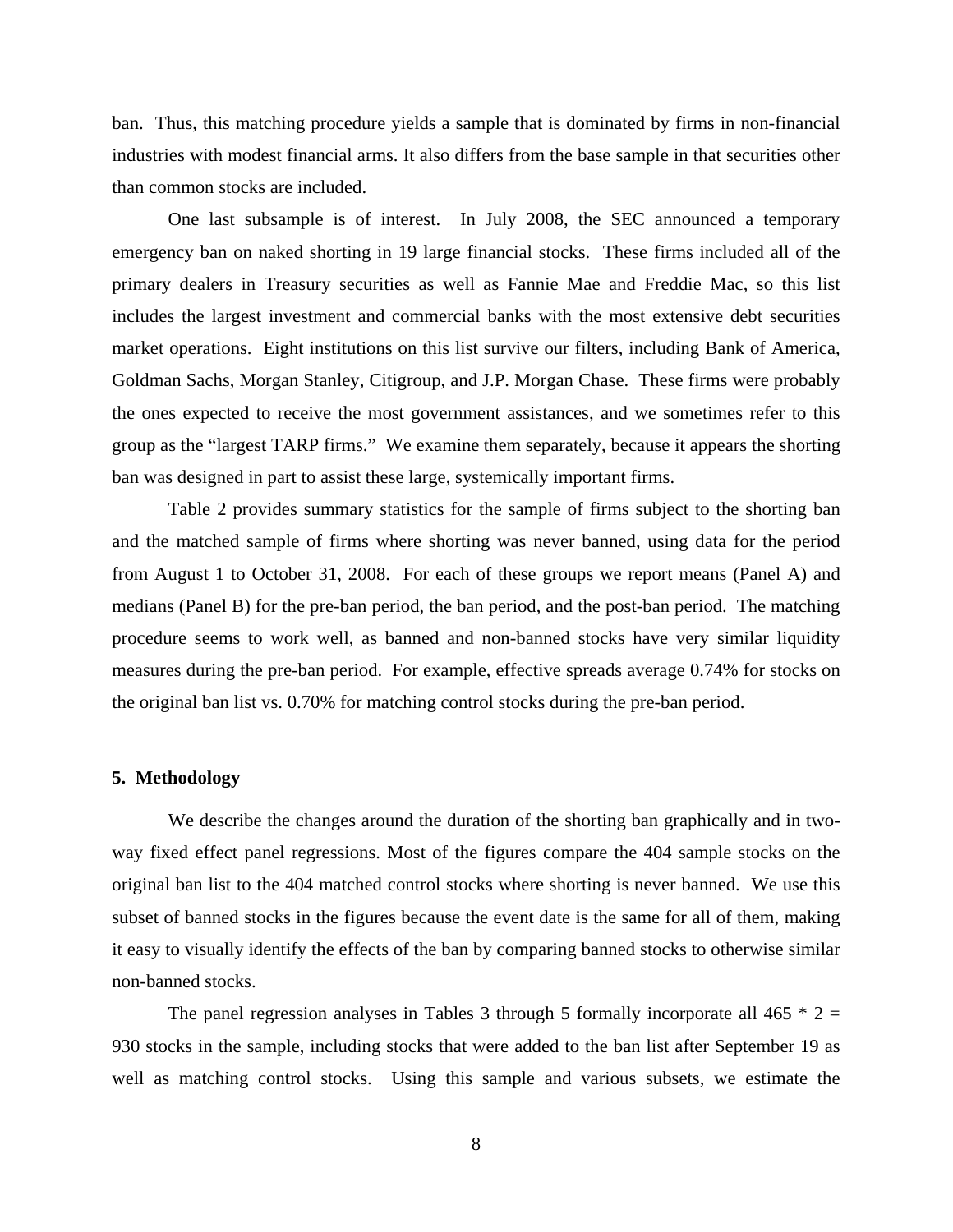following two-way fixed effects model for a variety of left-hand side variables  $Y_{it}$  measured for matched pair *i* on day *t*:

$$
Y_{it} = \alpha_i + \gamma_t + \beta D_{it}^{BAN} + \theta X_{it} + \varepsilon_{it}
$$
\n<sup>(1)</sup>

where  $Y_{it}$  is the measured quantity *Y* for the banned stock less the measured quantity for its nonbanned match. On the right-hand side, a matched pair fixed effect and calendar day dummies are present, and  $D^{BAN}$  is an indicator variable set equal to one if and only if the shorting ban is in effect for the banned stock in matched pair *i* on day *t*. Also included is  $X_{it}$ , a vector of pairwise differences for the following control variables: market cap, dollar trading volume, the proportional daily range of transaction prices, and the daily volume-weighted average share price (VWAP).

The matched pair fixed effect means that we take out any differences between two stocks in a pair that are present during the non-ban period. The calendar effects take out any broad market moves in the quantity of interest. The control variables are designed to pick up timevariation in the matching variables as well as any effects due to volatility or share price level, though it turns out that none of those effects are important – all of our inference is unchanged when we exclude these control variables. Thus, our overall strategy is to identify the effect of the ban on a particular quantity *Y* by comparing banned stocks to matching non-banned stocks during the ban vs. at other times. Said another way, this panel is a differences-in-differences methodology that can accommodate the staggered introduction and removal of the shorting ban across stocks.

Statistical inference is conducted using Thompson (2009) standard errors. This technique allows for both time-series and cross-sectional correlation of the regression errors, as well as heteroskedasticity. In general, we find that these robust standard errors are very similar to OLS standard errors, suggesting that the two-way fixed effects are removing most of the correlation that is present across observations.[4](#page-10-0)

 $\overline{a}$ 

<span id="page-10-0"></span><sup>&</sup>lt;sup>4</sup> Thompson (2009) variance-covariance matrices are not guaranteed to be positive definite, and estimated standard errors can turn out negative in finite samples if the true error terms are close to being independent across observations. In about 1% of all cases, we obtain negative standard error estimates for coefficients of interest. When this happens, we report and use White (1980) standard errors for inference.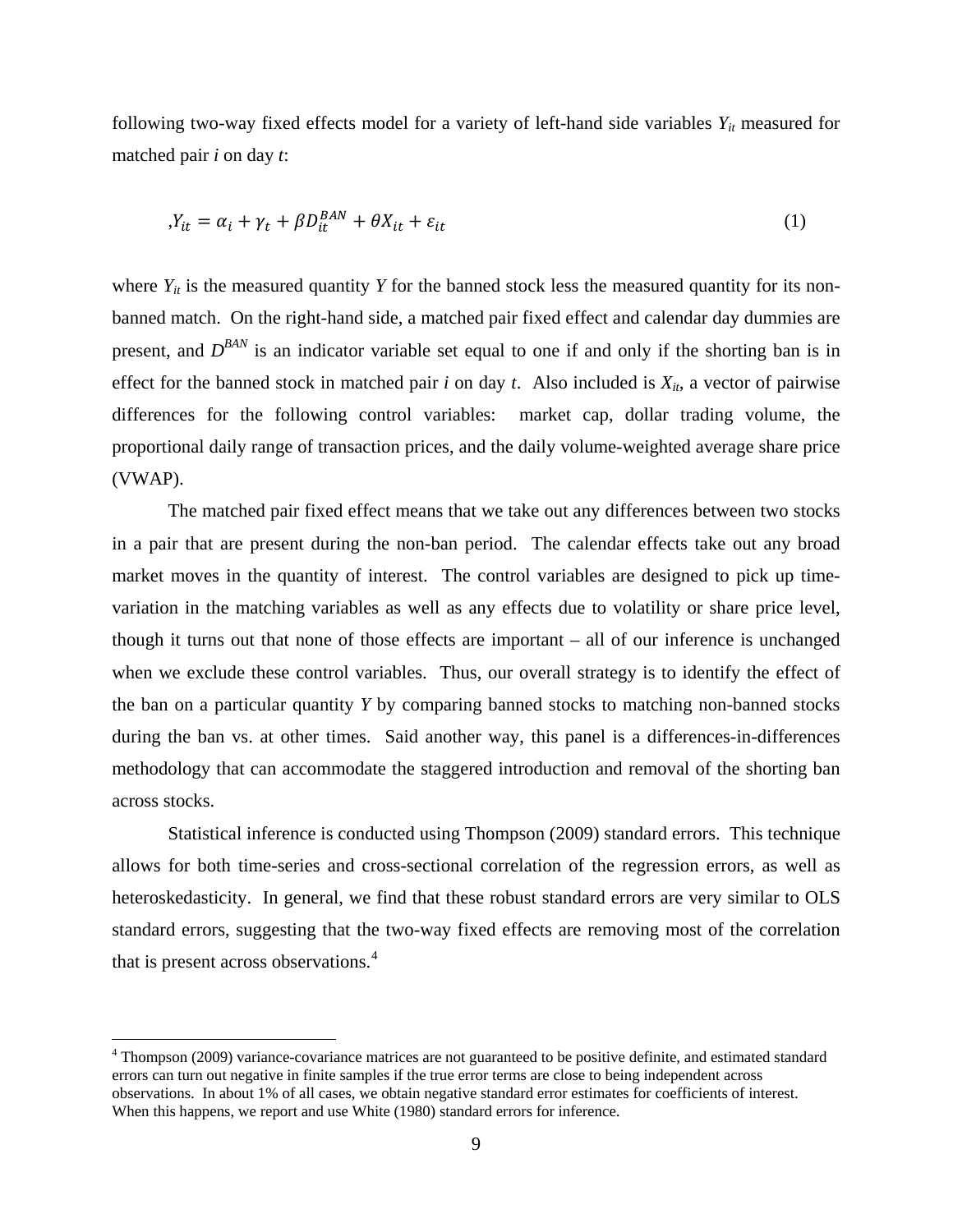### **6. Effects on shorting activity and trading activity**

Table 2 and Figure 1 provide details on shorting activity for the different groups of stocks before, during, and after the ban. Note first that banned and non-banned stocks have very similar amounts of shorting activity prior to the ban, suggesting that our matching procedure produces a set of very comparable stocks. For the 404 sample stocks on the original shorting ban list, short sales account for a cross-sectional average of 21.78% of trading volume during the pre-ban period from 1 Aug through 18 Sep (RELSS). For the matched set of control stocks that are never subject to the shorting ban, the corresponding number is 19.48%. Not surprisingly, the shorting ban had a dramatic effect on short selling activity, but shorting does not decline to zero. During the shorting ban (19 Sep through 8 Oct), short sales are 7.71% of overall trading volume for stocks on the original ban list, compared to 18.23% of overall trading volume over the same time interval for the matching set of non-banned stocks. Recall that market-makers (including but not limited to specialists and options market-makers) are able to short as part of their market-making and hedging activities, and these are probably the short sales that we observe during the ban period.

These remaining short sales could reflect trades by market-makers acting as a middleman for market participants who are now forced to take an economic short position using derivatives. For instance, a hedge fund could buy puts on financial stocks instead of shorting them directly. An options market-maker might sell this put to the hedge fund and then delta hedge its risk by shorting the appropriate amount of the underlying stock. As another example, a hedge fund could short a financial stock ETF (ETFs were not subject to the shorting ban). A market-maker might purchase the ETF shares and hedge its risk by shorting the stocks underlying the ETF. However, it is not possible to directly assign the whole 7.71% shorting figure to bearish traders that are attempting to circumvent the ban on short sales, because market-makers short for other reasons. For instance, if an entity wants to take a long position in a financial stock, a marketmaker may sell short in order to provide liquidity to that buyer. Nevertheless, the low shorting numbers suggest there was not massive substitution by hedge funds and other short sellers into derivatives that were then hedged by market-makers.

It is interesting to examine the exact timing of the decline in shorting activity. On Thursday, September 18, the naked shorting ban goes into effect, and on this day there is statistically less shorting activity across the board. Compared to an average of 19.5% for the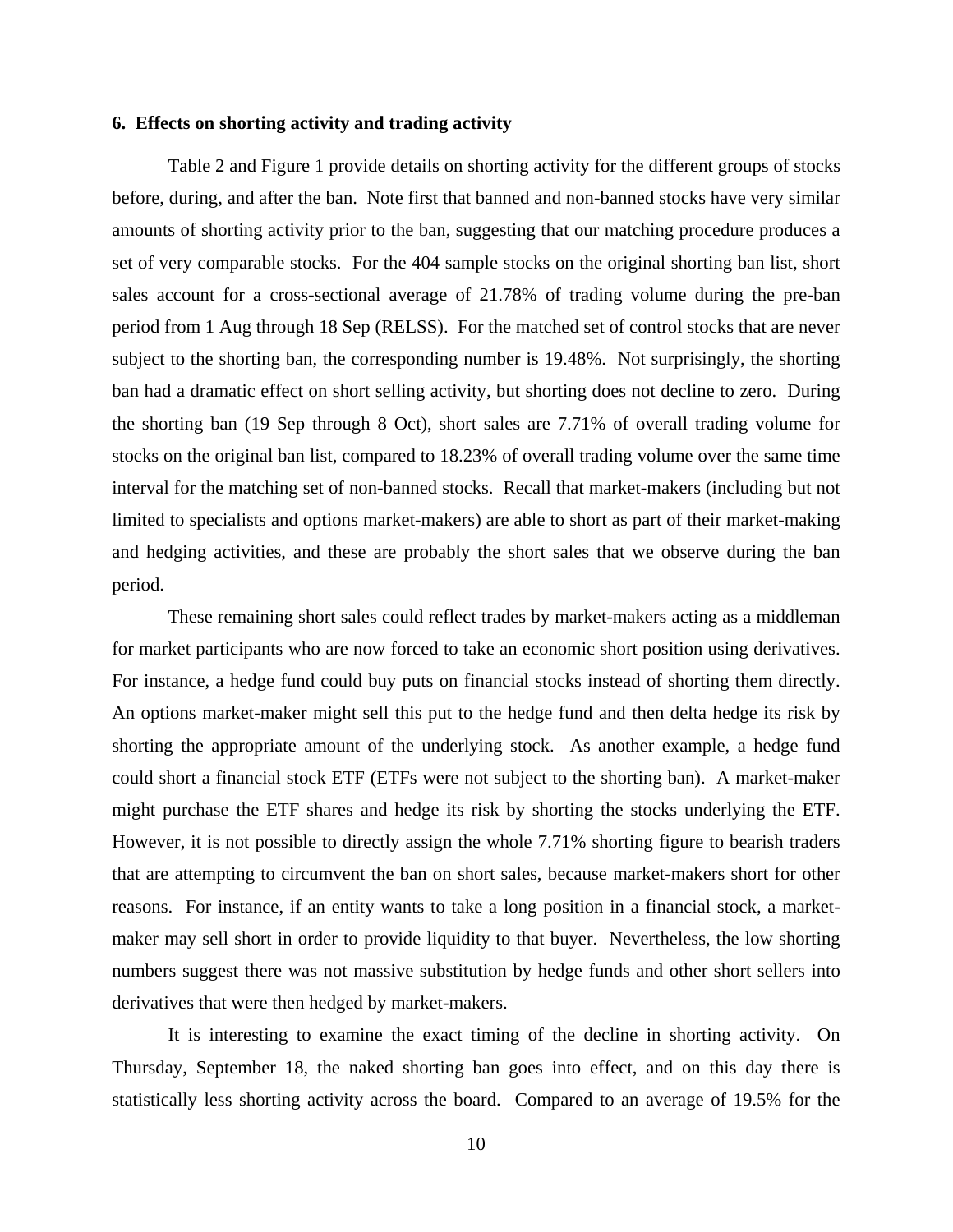whole pre-ban sample period, shorting accounts for only 15.6% of volume in the control stocks that Thursday, and 16.6% for the financial stocks that will appear on the SEC's original list on Thursday evening. (Recall that at this point, market participants do not know that a shorting ban is on its way.) These are the smallest shorting numbers in the whole pre-ban period, and they suggest that the pre-borrow requirement imposed by the naked shorting ban significantly impeded shorting activity. In fact, Table 2 Panel A shows that shorting in non-banned control stocks remains at a lower average level during and after the shorting ban (18.2% of volume during the ban, 18.7% of volume during the post-ban sample period), further suggesting that the naked shorting ban had at least some effect on shorting activity. The large amount of shorting activity in non-banned stocks on September 19 is somewhat inconsistent with this story (shorting is 33.5% of trading volume in non-banned stocks on that day), but there are at least two possible explanations. It could be that market participants anticipated an expansion of the shorting ban and rushed to get short positions in place. Non-banned stocks might have served as substitutes. September 19 was also a witching day, and the imminent expirations of September options and futures could account for that day's burst of shorting activity in the non-banned stocks.

Once the ban is lifted on October 9, shorting in the banned stocks increases sharply. For a few days, though, there is still a gap between the two groups that gradually narrows. The gap seems to be gradually closing over those days, so it could be that it takes some time for market participants to adjust their trading strategies. It could also be that the naked shorting ban, which continues even when shorting is again permitted, has a differential effect, limiting shorting in financial stocks more than it limits shorting in other stocks. Alternatively, the increasing scrutiny on short positions in financial stocks may discourage some traders. Whatever the explanation, within a week the two groups again exhibit similar shorting activity. In fact, over the whole post-ban sample period from 9 Oct through 31 Oct, Table 2 Panel A shows that shorting is on average 18.7% of volume in non-banned stocks vs. 18.2% of volume for our sample stocks on the original ban list, and this difference is not statistically significant  $(t = 1.64)$ .

Short interest in banned stocks (measuring the total short positions outstanding on a given date) also declines sharply during the shorting ban and stays at lower levels thereafter. Figure 2 shows the cross-sectional median level of short interest for our sample stocks during 2008, measured as a fraction of shares outstanding. Short interest is collected twice per month, based on positions of record around the  $15<sup>th</sup>$  and the end of each month, so only the September 30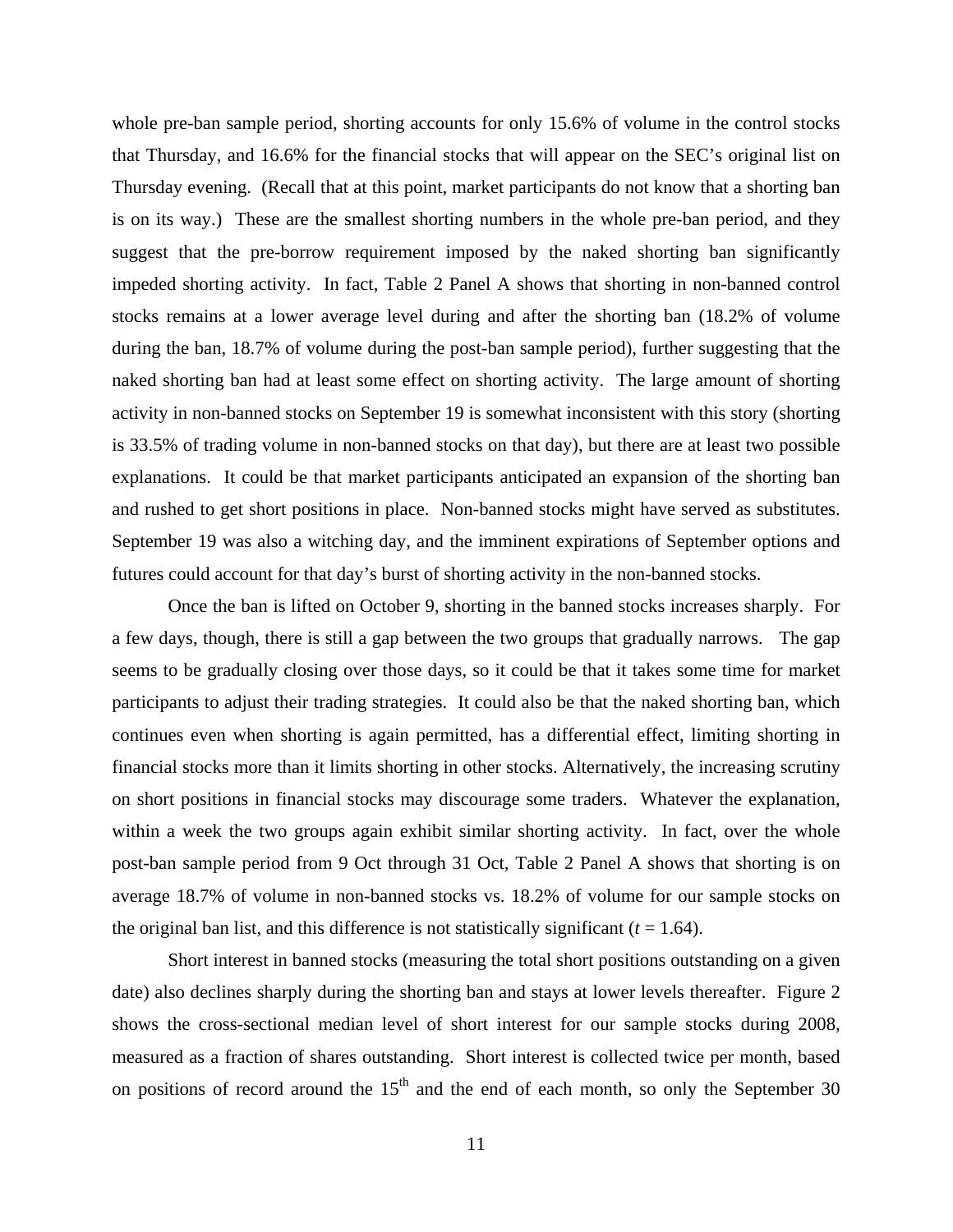observation is inside the ban period. Median short interest in banned stocks during the latter half of September falls by 0.6 percentage points to 5.8% of shares outstanding. This decline is strongly significant, both in raw terms and relative to short interest in matching control stocks, as it is the biggest half-month change in short interest observed during 2008. After the ban is lifted, short interest continues to fall modestly through the rest of 2008 for both groups of stocks.

The effects of the ban on shorting activity are so strong that there is probably little need for additional formal tests, but in Table 3, we use panel regressions on all three shorting activity measures to show that the ban reduced shorting activity. Based on the full sample results reported in Panel A, the shorting ban reduces the average stock's daily number of trades involving a short seller by 1,967 ( $t = 7.03$ ). The average banned stock sees a decline of 513,087 shares sold short per day  $(t = 5.51)$ , and the fraction of trading volume involving a short seller declines by 11.8 percentage points ( $t = 7.12$ ). Panel B reports results for the subsample that also includes an industry match, and the results are quite similar.

Panel C of Table 3 partitions the sample by market-cap quartile, and it is clear that the impact of the shorting ban differs cross-sectionally. The shorting ban has the biggest and most reliable effect on large-cap stocks. Perhaps the easiest measure to interpret is RELSS, the fraction of trading volume involving a short seller. In the smallest quartile, RELSS declines by 6.2 percentage points, and this decline is not statistically significant. By contrast, the reliability of the effect increases monotonically with size, and in the two largest-cap quartiles, shorting as a fraction of volume falls by a strongly significant 14.8 and 16.0 percentage points. For the sample of 8 systemically important firms, shorting also declines sharply, with RELSS falling by 10.7 percentage points. One possible explanation for this cross-sectional variation is that hedge funds and other high-frequency short sellers may disproportionately trade large-cap stocks because of their greater liquidity, and these market participants may have been the hardest hit by the shorting ban.

Table 3 also shows that under the ban, short sellers are not replaced by an equal number of long sellers. Compared to the stocks not subject to the ban, daily trading volume in the banned stocks falls by an average of \$34.8 million ( $t = -2.56$ ) during the ban period. The average number of reported trades per day falls by 1,257 relative to the non-banned stocks ( $t = 4.01$ ). In results not reported, we also find that average trade sizes during the ban increase significantly on the banned financial stocks. We are not sure why this is so, but anecdotal evidence indicates that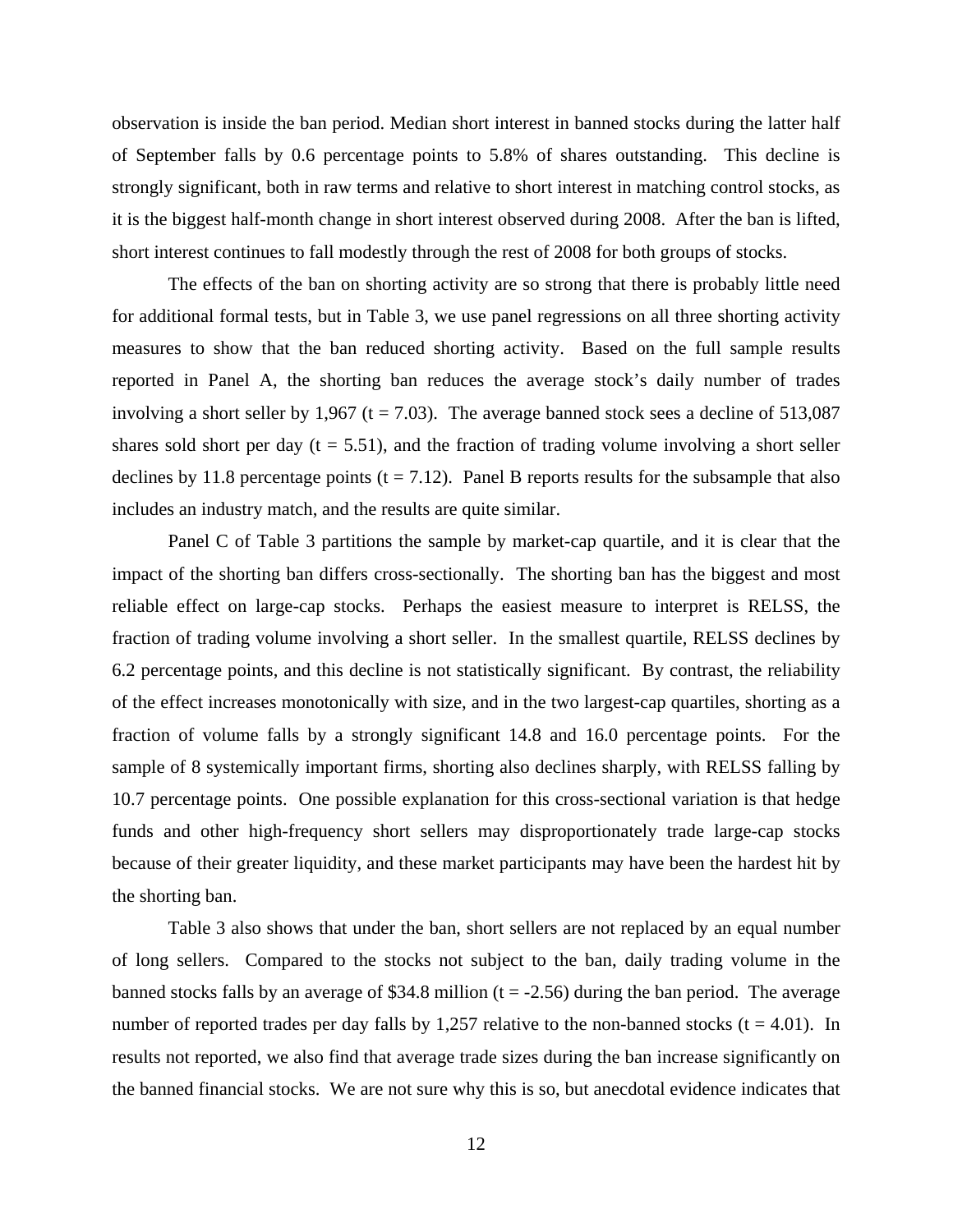the NYSE floor became more important during this volatile period, and even on the all-electronic Nasdaq market there may have been fewer computer-driven algorithmic trades during this period.

#### **7. Effects on stock prices**

If the disagreement models are right and the shorting ban prevents at least some pessimists from taking a bearish position in a financial stock, the announcement of the shorting ban should cause prices of affected stocks to rise, leading to overvaluation relative to the fundamentals. However, it is not clear whether we should expect a very large stock price effect. First, a market participant could use ETFs, puts, credit-default swaps, or other derivative instruments to take a bearish position. Second, the shorting ban is temporary. When the shorting ban is announced, the market knows that the SEC is initially limited to a 30-day ban absent some sort of legal change in the regulator's rulemaking abilities. If there were common knowledge that a shorting ban would last at most 30 days, one might expect only a modest stock price reaction. However, this does not describe the situation at the start of the shorting ban. The market was very surprised by the SEC's move and might have expected additional actions after expiration of the emergency order. For example, the SEC could attempt to make the shorting ban longer-lived through formal rulemaking or impede short sales in other ways in the future. Ultimately, the magnitude of the stock price effect is an empirical question, and we let the data speak.

The other challenge is the presence of confounding events during the shorting ban. On the same day that the shorting ban takes effect, the US Treasury announces a temporary guarantee program for money market funds, and the Fed announces a program to lend against high-quality asset-backed commercial paper. Most importantly, Treasury secretary Henry Paulson announces the creation of what came to be known as the Troubled Asset Relief Program (TARP). While there are no details in Paulson's initial statement and press conference, it is not surprising that financial firm equity holders would respond positively to the announcement of a program "to remove these illiquid assets that are weighing down our financial institutions and threatening our economy."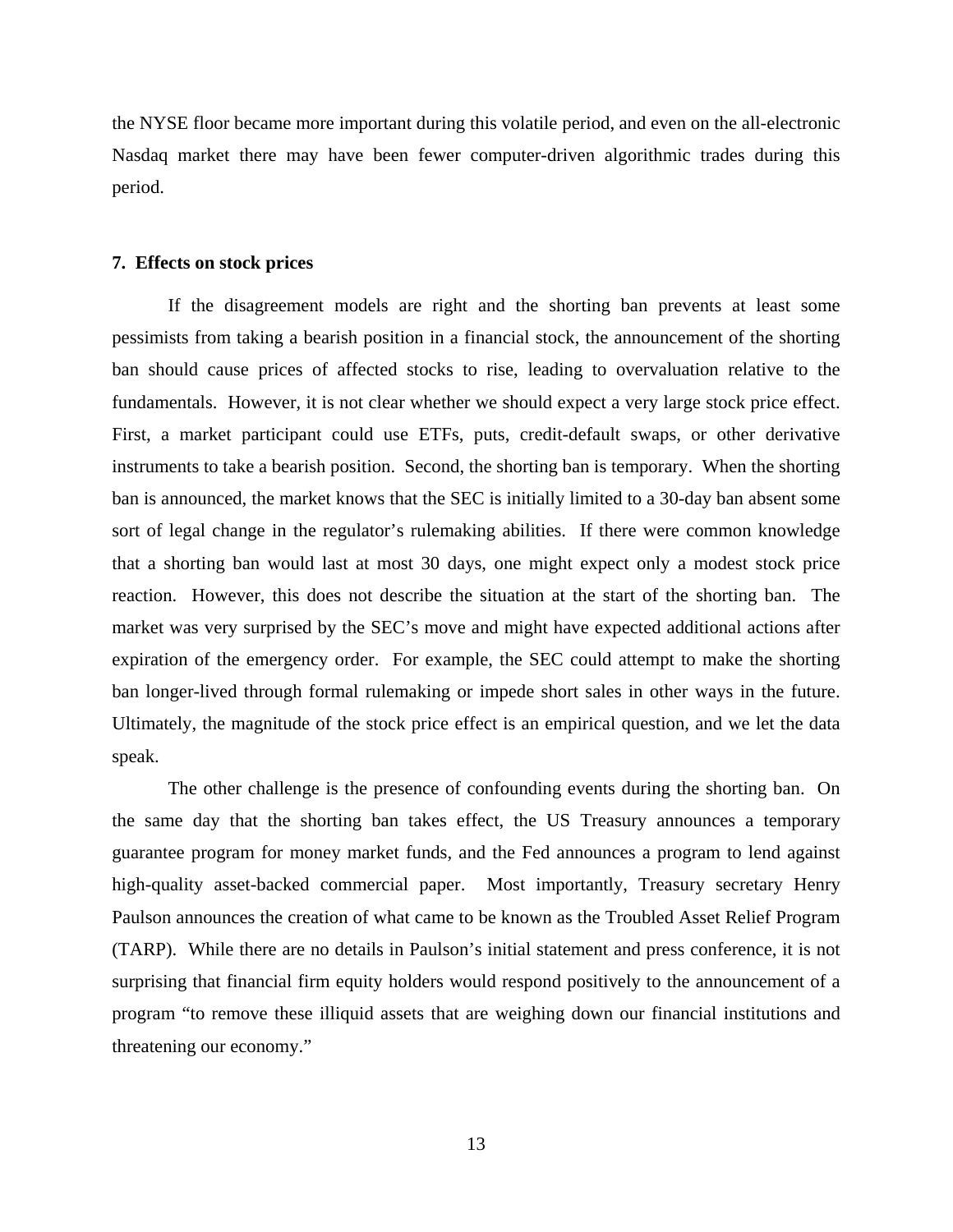Figure 3 shows cumulative raw returns for the 404 sample stocks that are on the SEC's original shorting ban list, as well as cumulative returns for the set of 404 matched control stocks where shorting is never banned. Interestingly, the banned and control stocks have statistically indistinguishable mean returns during the 1 Aug to 17 Sep pre-event period, suggesting that the treated stocks and the control stocks are quite similar. The next day (18 Sep), the naked shorting ban is announced and implemented, only one day before the ban on shorting financial stocks. The naked shorting ban affects the prices of both groups of stocks: the non-banned control stocks rise by an average of 4.37%, while the financial stocks in our sample that will appear on the next day's shorting ban list rise by an average of 12.38% (!) on this day. This 8.01% return difference could be due to the differential effect of the naked shorting ban on financial stocks. But it is difficult to assign the stock price effect to the prohibition on naked shorting, because there was other news on this day that could have a differential effect on financial stocks. For instance, Christopher Cox announced on Wednesday evening that the SEC would require disclosure of large short positions, and pension funds in New York and California announced on Thursday that they would temporarily stop lending financial stocks to short sellers. The Federal Reserve also added \$300 billion of liquidity to financial markets on Thursday, and rumors about what would become TARP started circulating widely on Thursday afternoon.<sup>[5](#page-15-0)</sup>

On Fri 19 Sep, prices impound the news of the day, including the announcement and immediate implementation of the emergency shorting ban. The banned stocks rise by an additional 8.71% that day, compared to an average 4.02% return for the matched control stocks where shorting is never banned. As the ban continues, both sets of stocks decline sharply, losing about 30% of their value over this period, but the effects are broadly similar for banned and nonbanned stocks.

If the disagreement models are right, a temporary ban should have a temporary price effect, and the price rise should reverse when the ban ends. There is some evidence of that price reversal right around the end of the ban. On October 9, when shorting resumes, the 404 banned stocks fall by an average of 12.38%, compared to a price decline of "only" 7.62% for the matched non-banned stocks. By itself, this suggests a price effect of almost 5% associated with the ban, which is virtually identical to the analogous estimate of the price effect from the start of

 $\overline{a}$ 

<span id="page-15-0"></span><sup>&</sup>lt;sup>5</sup> Vikas Bajaj and Jonathan D. Glater, "Bid to Curb Profit Gambit as Banks Fall" and Edmund L. Andrews, "Federal Reserve and Treasury Offer Congress a Plan for a Vast Bailout," New York Times, Sep 19, 2008. pg. A.1.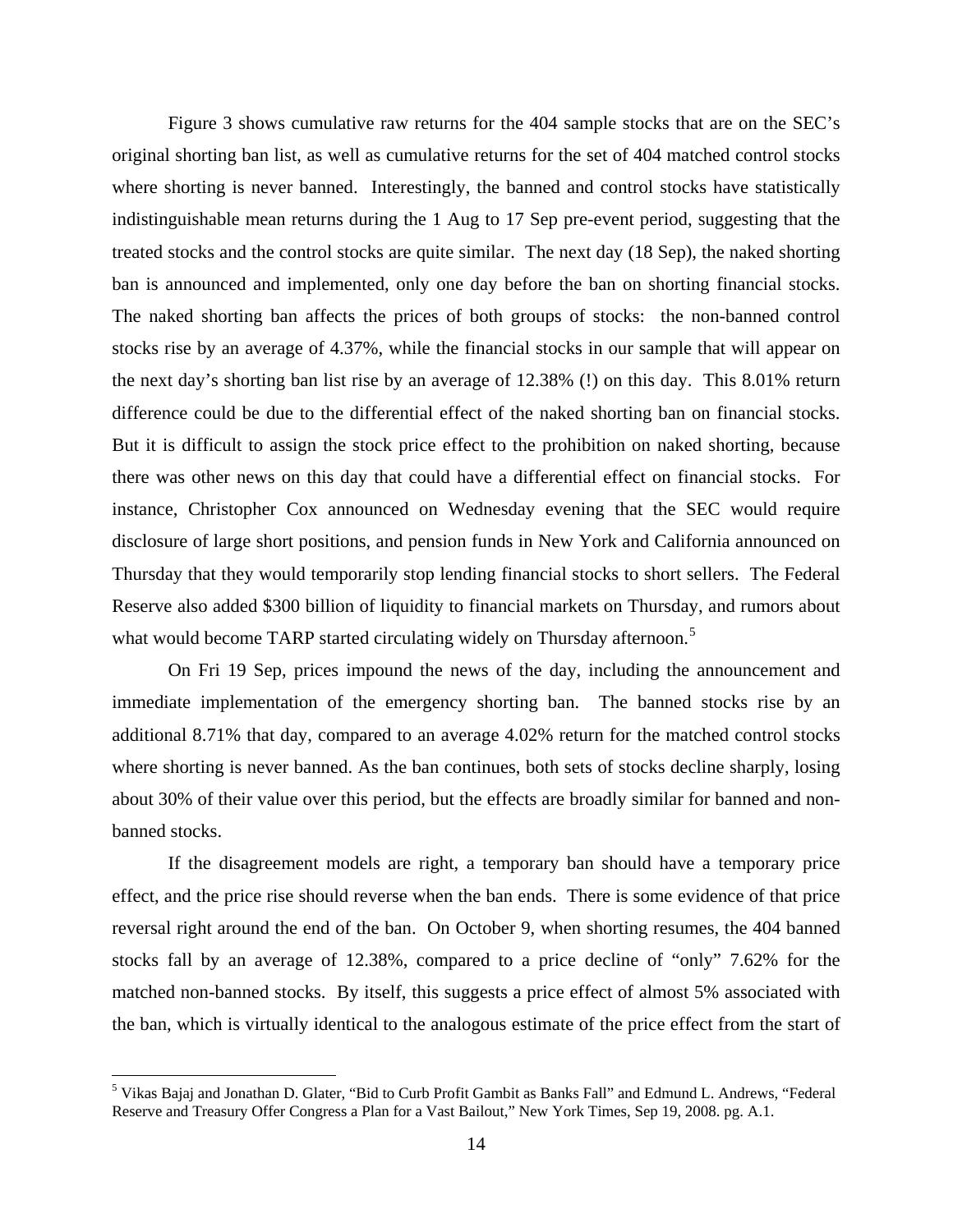the ban on September 19. But this 5% relative price decline is completely reversed the next day (October 10), making it hard to be sure that the shorting ban is behind these price changes. In fact, Figure 2 tells a cautionary tale, as it indicates that banned stocks outperform the non-banned match stocks by about 30% through the end of 2008. Much of this accrues during the shorting ban, and the permanence of the cumulative return suggests it is due to news about fundamentals, not the shorting ban.

To try to escape the confounding news about TARP and fundamentals, we look at the subset of firms that are added to the ban list at a later date. There are 61 such firms in our sample, and they are matched in the same way to a firm where shorting is never banned. There are a handful of financial firms in this group, but many if not most are non-financial firms with a financing arm. For example, firms in this group include General Electric, General Motors, and IBM. In addition to avoiding the contemporaneous confounding news about TARP, these later additions should have share prices that are on average much less sensitive to TARP news and other government efforts to stabilize the financial sector.

Figure 4 follows cumulative equally-weighted excess returns on the firms added later to the ban list vs. their matched non-banned counterparts. The displayed confidence interval extends 1.96 standard deviations above and below zero, calculated using excess return data for these firms during the pre-event period from August 1 through September 17. The figure begins with the announcement of the ban on September 19. Note that for these 61 firms, average excess returns on this day are very close to zero (0.37%, to be precise). Perhaps market participants do not expect the ban to be expanded; perhaps they do not expect it to increase share prices even if it is expanded. As we continue to follow these firms, they gradually become subject to the ban. The majority are added to the ban list over the next two days, with the rest added over the course of the next two weeks. Interestingly, Figure 3 never shows a price bump for these stocks as a group. They underperform the matched sample during the entire ban interval, and this underperformance is borderline statistically significant by October 8. This suggests that for these stocks, any artificial price boost from the shorting ban is outweighed by associated negative price effects.

What could these negative price effects be? We have thought of two possibilities. One is an illiquidity discount. The evidence in the next section indicates that market quality was severely degraded during the shorting ban, and this could have been reflected in lower share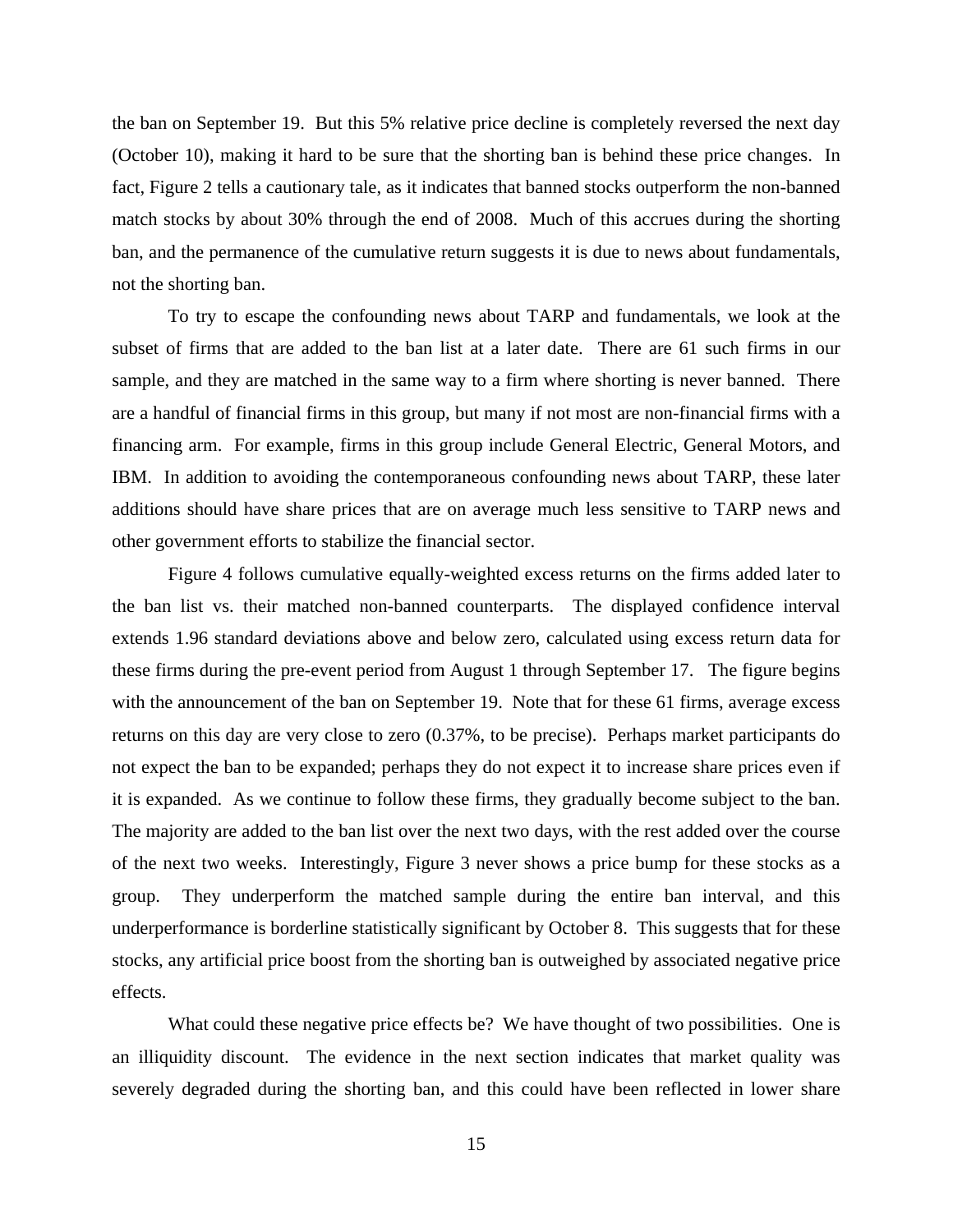prices. Another possibility is that the market interpreted the addition to the ban list as a negative signal about that company's prospects. After the initial ban list came out, company management generally had to put in a request to be on the ban list, and market participants may have wondered whether those companies had something to hide.

What should we expect at the end of the shorting ban? For the vast majority of stocks subject to the shorting ban, investors know when the ban is to expire well before it actually happens, and it is not clear when this information should be incorporated into prices.<sup>[6](#page-17-0)</sup> For example, if agents have different valuations but are otherwise rational, the price should react when the market learns that the shorting ban is to end. In contrast, if optimists and pessimists rely only on their own valuations, as implied by Miller (1977), stock price effects should appear only on the day that shorting resumes. In our event, the market gradually learns about the end date of the shorting ban. On October 2, 2008, the SEC extended the ban to the earlier of October 17, 2008 or three business days following enactment of the bailout package. Prior to the SEC announcement, most participants expected the ban to last until October 17, and by this point it was pretty clear that the bailout package was close to passage, so this announcement of the extension probably shortened participants' expected duration of the shorting restrictions. On Fri 3 Oct, the bailout passed and was signed into law, and the SEC that day announced that shorting in affected stocks would resume on Thu 9 Oct.

Thus, if there are price effects related to the ending of the ban, we might see them on Thu 9 Oct, or we might see them on Thu 2 Oct or Fri 3 Oct. Figures 3 and 4 show the evolution of banned stocks' cumulative abnormal returns (relative to the non-banned match firms) as the resumption of shorting approaches. On Thu 2 Oct and Fri 3 Oct, the abnormal returns on the 404 original-list banned stocks relative to matched control stocks are 2.15% and 0.97%, respectively. For the sample of 61 firms that are added later to the ban list, abnormal returns are relatively small in magnitude on these two days, at -0.88% and 0.51%, respectively. None of these are significant, which suggests that the positive effect of TARP, if any, has been incorporated into prices earlier.

For the two days surrounding the end of the ban (8 Oct and 9 Oct), the abnormal returns on these 404 banned financial stocks are quite negative, averaging -2.35% and -4.77%,

 $\overline{a}$ 

<span id="page-17-0"></span><sup>&</sup>lt;sup>6</sup> For four NYSE stocks and four Nasdaq stocks, the end of the ban is announced and implemented on the same day, prior to the end of the ban, in response to a request from the firm's management to be removed from the list of banned stocks.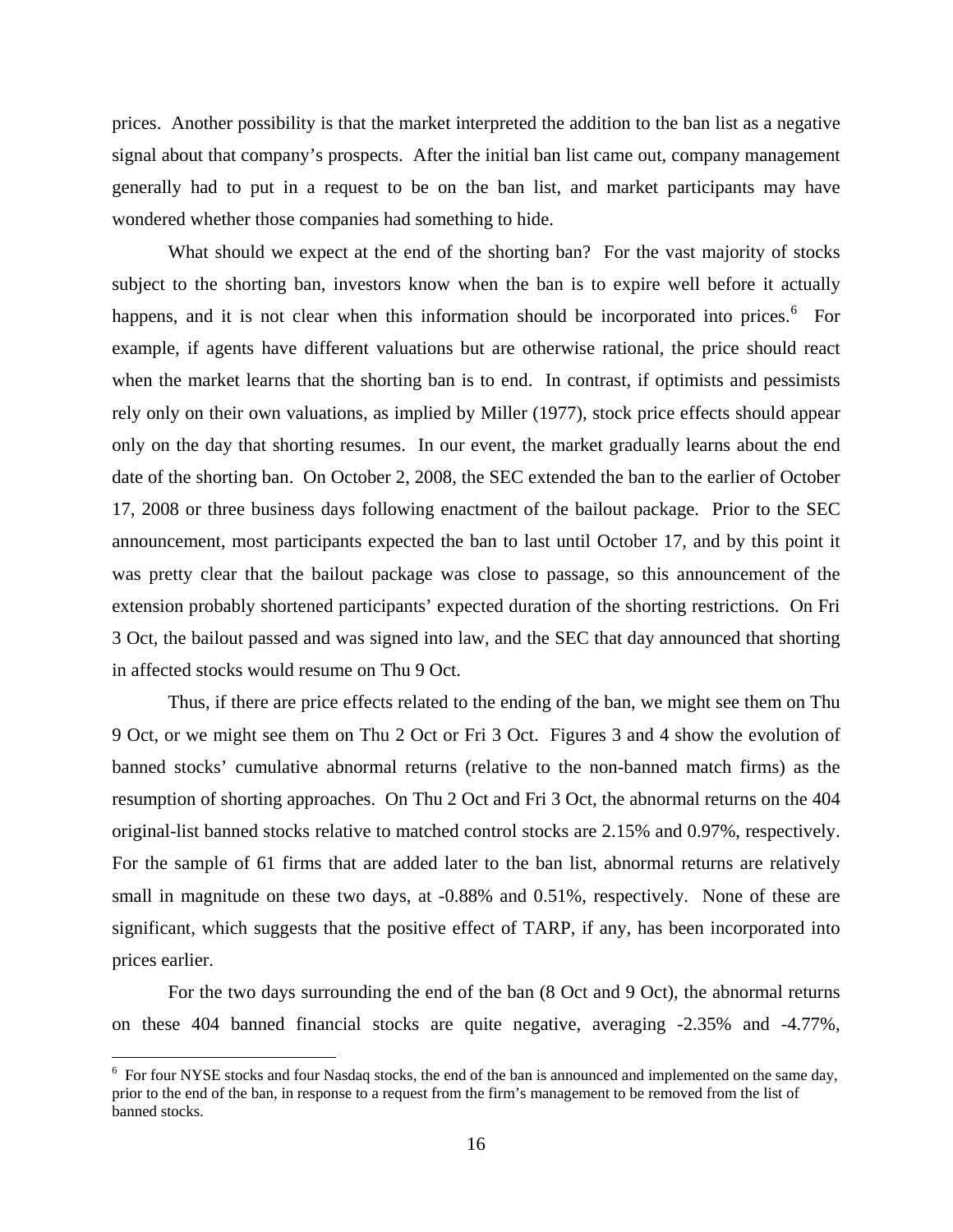respectively. Over the next several days, however, the previously banned stocks recoup virtually all of these losses. Results are similar for the 61 firms that are added to the list later. Excess returns are -8.10% on 9 Oct and 4.97% on the following day. Thus, the evidence here remains mixed. Abnormal returns are significantly negative, particularly on the first day that shorting was again permitted, which suggests that the shorting ban was indeed propping up the prices of the affected stocks. But since the price effect is soon reversed, a longer view points to no lasting price effects from lifting the ban. This, in turn, is not consistent with temporary overvaluation as predicted by Miller (1977). Instead, it suggests that the positive price response at the beginning of the ban is related to the anticipated bailout package and other initiatives announced contemporaneously.

#### **8. Effects on market quality**

Do short sellers tend to provide or demand liquidity on average? In this section we use the shorting ban to investigate this question. The evidence in Diether, Lee, and Werner (2009) and Boehmer, Jones, and Zhang (2009) indicates that short sales are extremely prevalent in recent years. In late 2007, approximately 40% of trading volume involves a short seller. In contrast, short interest represents only about 4% of shares outstanding. Boehmer, Jones, and Zhang (2008) show that this discrepancy means that short sellers on average maintain their positions for a much shorter period of time. Anecdotal evidence indicates that much of this highfrequency shorting activity is conducted by quant hedge funds. These hedge funds are typically not registered market-makers and so would be subject to the ban. But the evidence in Khandani and Lo (2007) suggests that many of these quant funds do in fact provide liquidity. This suggests that the shorting ban might worsen market liquidity, even with an exception for registered market-makers.

For each common stock each day, we calculate RES, the trade-weighted proportional round-trip effective spread on all trades. The effective spread is defined as twice the (proportional) distance between the trade price and the quote midpoint prevailing at the time of the trade. We use trades at all market venues, and we use the national best bid and offer prices to calculate the quote midpoint prevailing the second prior to the transaction. In a similar fashion we also calculate RQS, the proportional quoted spread based on the national best bid and offer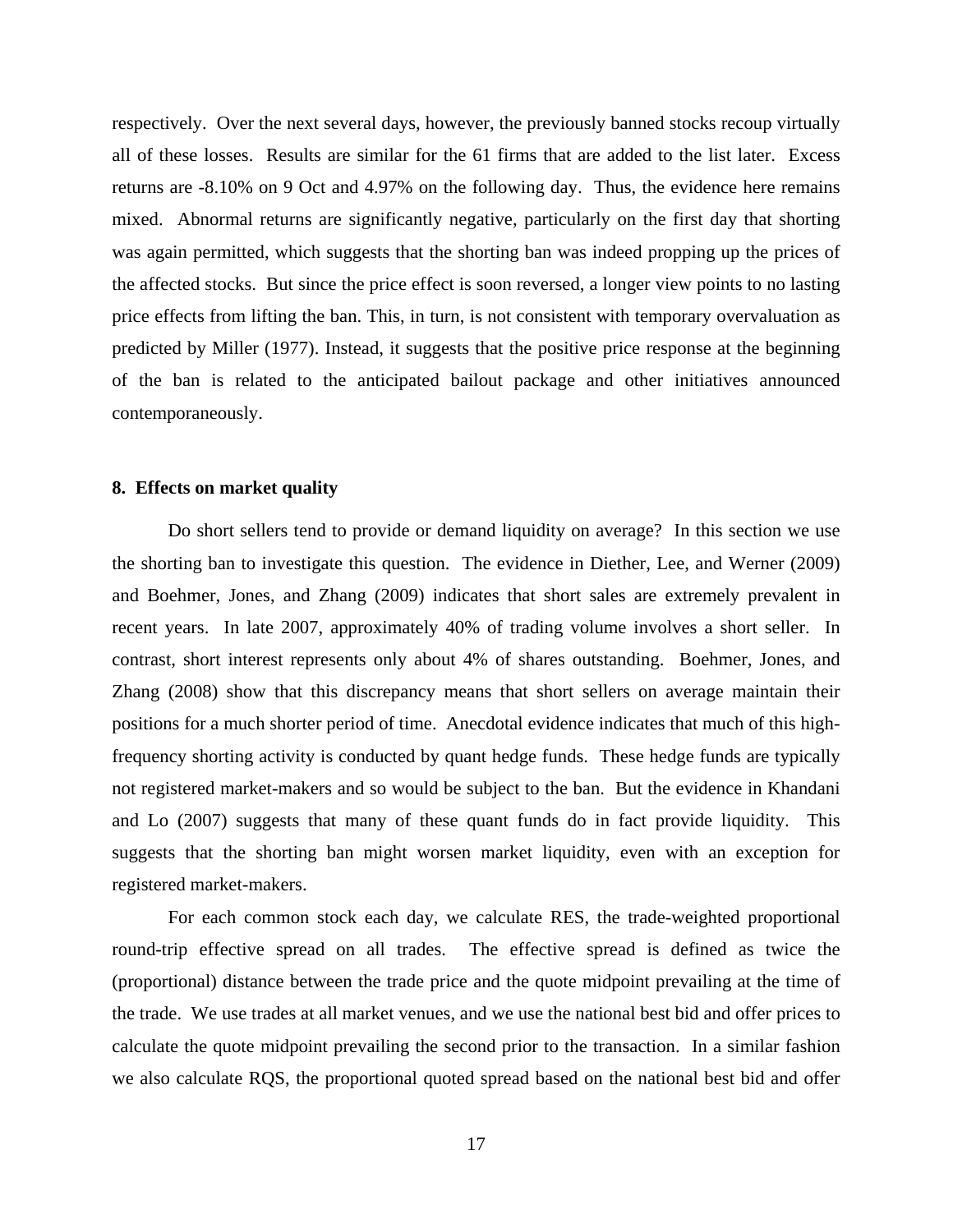prices. However, we focus more on effective spreads, because transactions sometimes take place at prices within the quoted bid and ask prices, due to the presence of hidden orders or due to price improvement by intermediaries. Note that spreads are really an illiquidity measure: the wider the effective spread or quoted spread, the less liquid is the stock.

We also calculate the five-minute price impact of a trade. We sign trades as either buyerinitiated or seller-initiated based on the Lee and Ready (1991) algorithm, and the price impact measures the proportional distance the quote midpoint moves in the direction of the trade. For buyer-initiated trades, the price impact measure RPI5 is measured as the proportional difference between the quote midpoint five minutes after the trade and the trade price. For seller-initiated trades, the price impact is the same proportional price change but of opposite sign. Again, price impacts are an illiquidity measure: the bigger the price impact, the more a given trade tends to push the price over the next five minutes.

Table 2 provides some descriptive statistics for the various groups of stocks in various intervals of time. For each group of stocks, we calculate a time-series average over the stated time interval and then calculate a cross-sectional mean (Panel A) or median (Panel B). We focus on effective spreads, but the results for quoted spreads are very similar. As mentioned earlier, original ban list stocks and control stocks have very similar average market quality measures prior to the ban, suggesting that the matching procedure works well. During the 1 Aug to 18 Sep pre-ban period, average effective spreads are 74 basis points for stocks on the initial ban list and 70 basis points for the set of matching stocks. While the shorting ban is in effect, these market quality measures diverge wildly. Median effective spreads do widen from 33 to 52 basis points for the control stocks, but median effective spreads for the stocks on the initial ban list more than triple, from 42 to 145 basis points. This represents a dramatic change in the liquidity of stocks subject to the shorting ban.

The magnitude of the changes is even more apparent in Figure 5. Note that the figure corresponds to Table 2 Panel A, as it uses cross-sectional means. Stocks subject to the shorting ban become far less liquid during the ban period. Once the ban ends, the two groups move much closer together in terms of effective spreads, but a gap persists for at least two more weeks. Only at the very end of October do effective spreads for banned and non-banned stocks again coincide. Interestingly, liquidity remains very poor for both sets of stocks, perhaps because stock market volatility remains extremely high. From Table 2 Panel A, during the post-ban period the mean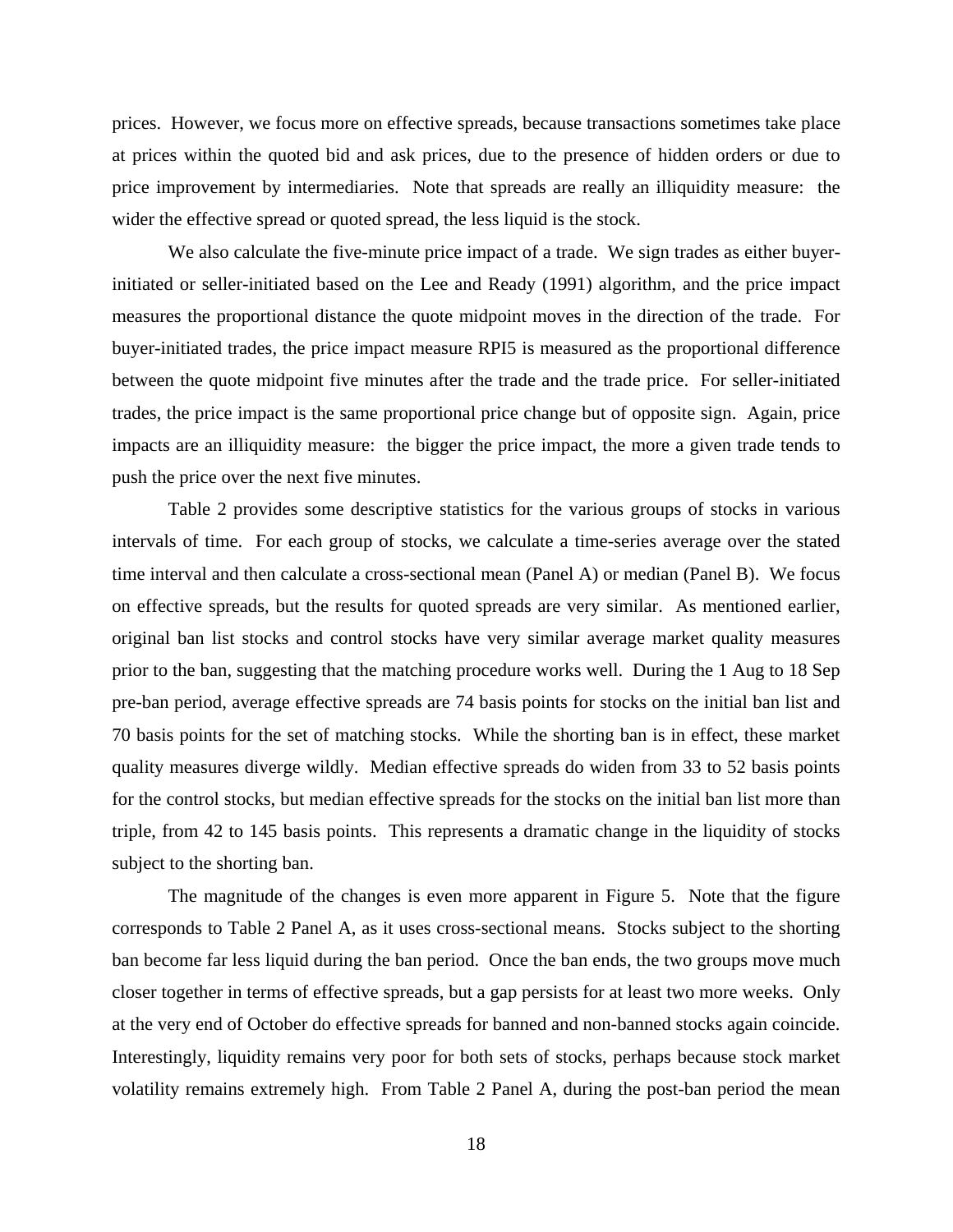effective spread for stocks on the initial shorting ban list is 164 basis points, compared to 146 basis points for the matching set of control stocks.

Price impacts also show similar behavior. During the pre-ban period, mean 5-minute price impacts are 33 basis points for banned stocks vs. 29 basis points for the matching set of control stocks. During the shorting ban, average price impacts increase to 76 basis points for banned stocks vs. 47 basis points for the non-banned stocks. During the post-ban period, these price impacts remain very high, averaging 68 basis points for banned stocks vs. 59 basis points for the matched non-banned stocks.

Panel regressions confirm these results using all  $465 * 2 = 930$  sample stocks, including stocks that are added to the shorting ban list after October 19. Recall that the panel regressions employ matched pairs and include firm-specific and calendar dummies as well as other control variables, so broad market effects are eliminated, and the change in market quality is identified by comparing otherwise similar banned and non-banned stocks on a given day. Based on the numbers in Panel A of Table 4, the shorting ban is associated with quoted spreads that are 37 basis points wider  $(t = 2.11)$ , and effective spreads that are 32 basis points wider  $(t = 3.01)$ . Price impacts show an increase as well; the shorting ban is associated with an 11 basis point increase in 5-minute price impacts  $(t = 2.01)$ .

While it is hard to imagine, it is possible that the degraded market quality during the shorting ban is due solely to confounding changes in the information environment, including the tremendous volatility of fundamentals and the rapid pace of news about TARP and other matters. We try to control for this in two ways. First, we limit the analysis to firms that were added to the shorting ban list after 19 Sep. Second, we add an industry match, which limits the analysis to industries where some firms were banned and some were not. This removes nearly all financial firms from the analysis.

Panel B of Table 4 has the results for the subsample that includes an industry match. Compared to matched stocks that are not subject to the shorting ban, effective spreads widen out by 18 basis points ( $t = 2.71$ ). While the point estimate of the effect on market quality is smaller than for the whole sample, it is more precisely estimated, perhaps because this subset excludes most of the very volatile large financial stocks. There are similar results for quoted spreads. Panel C has the results for firms that are added to the ban list later. For that sample, effective spreads widen by an average of 33 basis points ( $t = 6.18$ ), and quoted spreads widen by virtually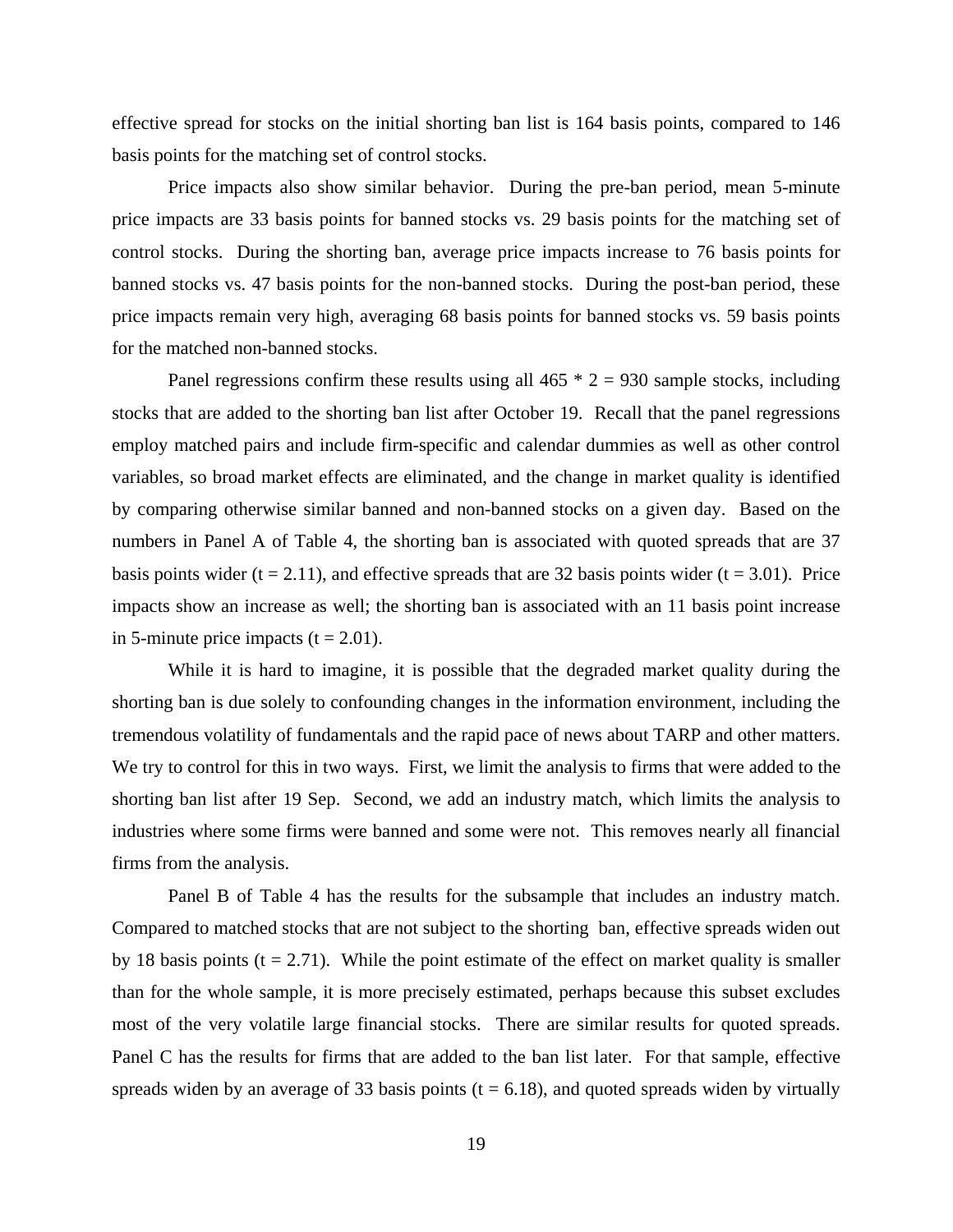identical amounts. In both subsamples, price impacts are reliably higher as well, though the effects are more modest for this measure. Overall, the sharp widening of spreads seems to be clearly caused by the shorting ban.

The shorting ban is also associated with a large increase in price volatility. We measure intraday volatility using the proportional intraday range (RVOL), defined as the difference between the highest and lowest transaction price recorded for a given stock on a given trading day, divided by the stock's volume-weighted average trade price for that day. Figure 6 shows the cross-sectional average of the range variable for each trading day, comparing the original ban list stocks to matched stocks that are never subject to the shorting ban. Here the matching does not seem to have completely eliminated differences in the two groups prior to the ban. For example, average intraday price ranges are 6.09% for stocks on the original SEC list vs. 5.16% for the matched control stocks, based on the numbers in Table 2 Panel A. Stocks on the original SEC list experience a sharp increase in intraday range volatility during the shorting ban (an average of 11.58% for initial ban stocks vs. 8.55% for control stocks). This gap seems to continue, but only for a few days after the ban comes to an end. Interestingly, the banned stocks and the matched non-banned stocks look most similar during the latter part of October, as there is essentially no difference in volatility between the two groups for that part of the post-ban period. The formal statistical tests are contained in Table 4, and based on the full sample results in Panel A the shorting ban is associated with an additional 3.81 percentage points of intraday range ( $t = 4.98$ ). When we remove most financial institutions by limiting the sample to firms added to the ban list after 19 Sep, Panel C shows that range volatility increases by a very similar 3.74 percentage points on average. For the 62 banned firms that can be matched to a non-banned firm in the same industry, Panel B shows a significant increase in average range volatility equal to 2.08 percentage points ( $t = 2.35$ ).

When we sort banned firms into four market cap quartiles, we find some notable crosssectional differences. The results are in Table 4 Panel C. Market quality for the smallest quartile does not get worse during the shorting ban. This is true for all four of our market quality measures: effective spreads, quoted spreads, price impacts, and range volatility. But for all of the other quartiles, market quality worsens markedly during the ban. Compared to the matched control stocks, effective spreads widen by 22 basis points for the top quartile, and 58 and 45 basis points for the middle two quartiles. For the subset of eight systemically important firms,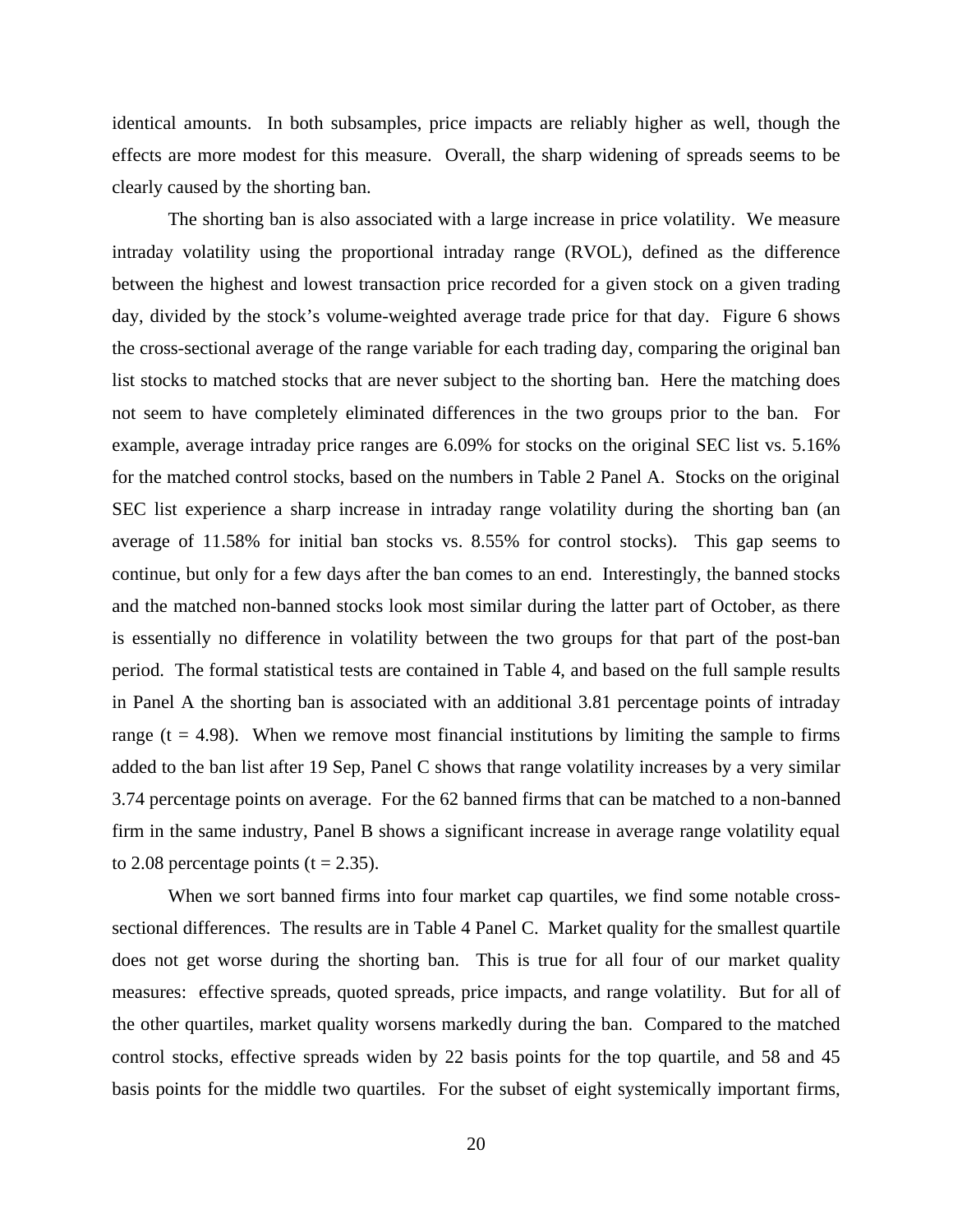effective spreads widen by 18 basis points. All of these estimates are reliably different from zero, and all represent a similar proportional widening in spreads. The same is true of the other market quality measures.

Overall, it seems quite clear that market quality is markedly worse for all but the smallest stocks subject to the shorting ban. This makes sense, as the shorting ban temporarily excluded many market participants, including hedge funds and proprietary trading desks, that were not formally market-makers but typically would provide substantial amounts of liquidity via shorting.

#### **9. Short-sale aggressiveness**

Next we examine whether the market-makers who short during the shorting ban are different from the population of short sellers at other times. Because we have intraday data on the time and price of every executed short sale, we can measure the average effective spread (in basis points) that short sellers pay. For a transaction in stock *i* at time *u*, we measure the proportional effective spread *Fiu* as:

$$
F_{iu} = 2 (M_{iu} - P_{iu}) / M_{iu}, \tag{2}
$$

where  $P_{i\mu}$  is the price at which shares are sold short at time u, and  $M_{i\mu}$  is the prevailing quote midpoint at the time of the short sale. We scale by 2 to make these effective spread numbers comparable to the broader market effective spreads discussed earlier. We then compute tradeweighted averages for each day to aggregate these individual-firm effective spreads up to a trading day level. Note that this measure is positive if short-sellers demand liquidity on average and negative if they supply liquidity on average.

We also calculate the 5-minute price impact for all short sales as in the previous section, except that we use only executed short sales in the calculation. Because we are only dealing with sales here, a positive price impact for short sales measures the midquote decline in the five minutes after the short sale, and it is a measure of the short-term informativeness of the short sale.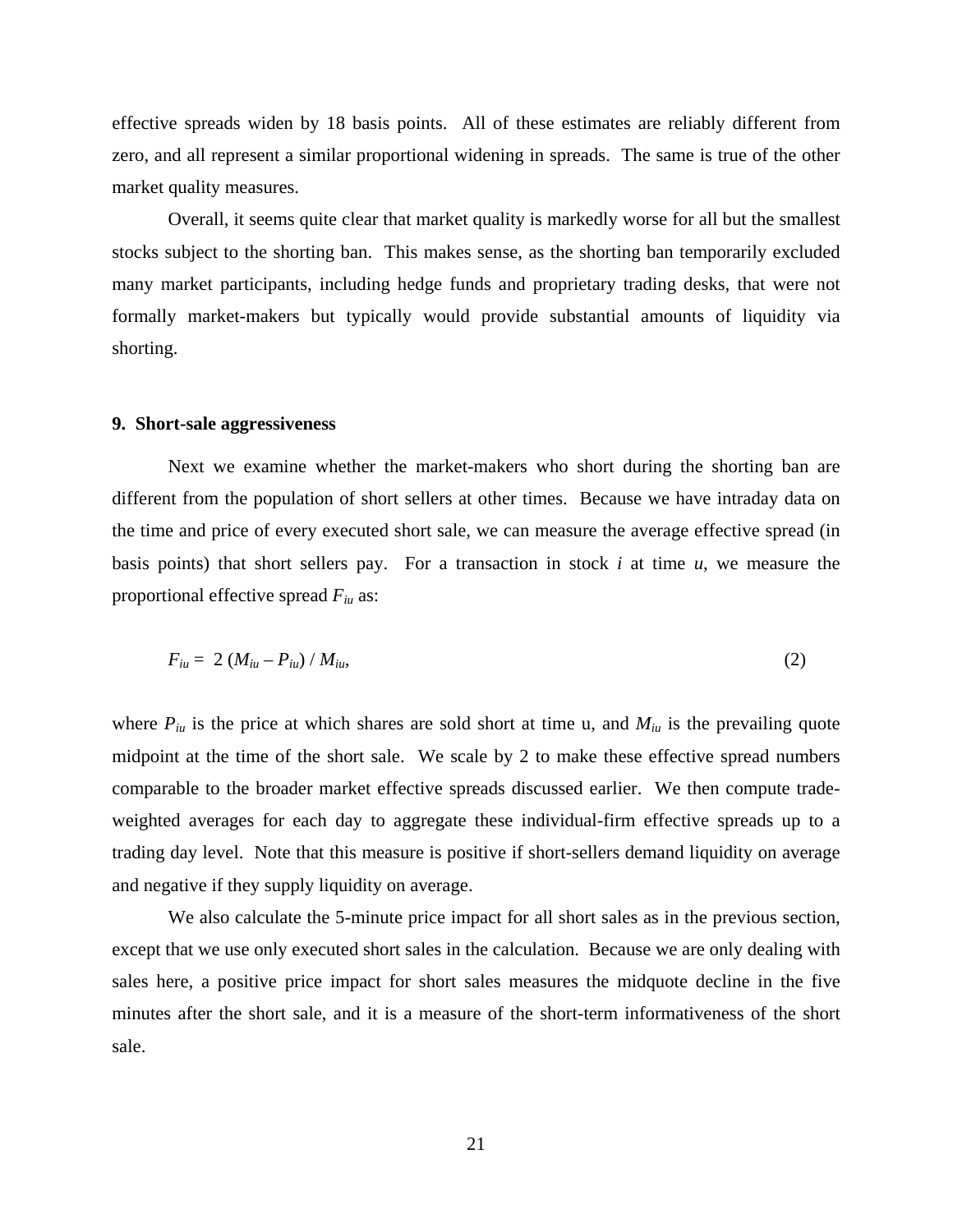Figure 7 and Table 2 compare the measures across different groups and over time. Along this dimension, the matching procedure seems to have worked well. Prior to the shorting ban, there is no difference in the behavior of short sellers for the 404 initially banned financial stocks in the sample vs. the matched non-banned control stocks. Median effective spreads for short sellers in Table 2 Panel A are -1 basis point in both groups, indicating that on average short sellers have a very slight bias toward supplying liquidity in the pre-ban period. Average 5 minute price impacts on short sales are similarly tiny.

When the shorting ban takes effect, short sellers do not significantly change their overall aggressiveness in non-banned stocks, and there is no significant change in short sale price impacts for this set of stocks. For example, the median effective spread for short sellers for the control group is still -1 basis point. In contrast, for the stocks on the original ban list, those who can still sell short become much more aggressive on average, paying a median effective spread of 15 basis points to complete their short sales during the shorting ban. They are also slightly more informed during the shorting ban, at least based on subsequent five minute returns. Median short sale price impacts in banned stocks go from -2 basis points during the pre-ban period to 8 basis points during the ban. Panel A of Table 5 has the full-sample panel regression results for short sale effective spreads and short sale price impacts. During the shorting ban, those who short sell affected stocks pay an additional 21 basis points in effective spread, and short sale price impacts are 20 basis points higher in the banned stocks. Interestingly, while the divergence in the two groups during the shorting ban is very clear from Figure 7, the regression results are only marginally significant, with t-statistics below two, perhaps because effective spreads paid by short sellers are quite noisy. Finally, Figure 7 also shows that short sale effective spreads in banned stocks return to their normal value near zero a few days after shorting is again permitted, though these numbers are much more volatile during the post-ban period. The aggressiveness result is also present for the subsample of firms that were added to the ban list later, but Panel B shows that changes in aggressiveness during the ban are not statistically significant for the subsample of banned firms that are matched to a non-banned firm in the same industry. Panel C shows that there are no clear cross-sectional patterns in shorting aggressiveness.

To the extent that the results are significant, what explains the increase in effective spreads and price impacts associated with short sales during the shorting ban? The only market participants who can short sell during the ban are market-makers, so the results simply indicate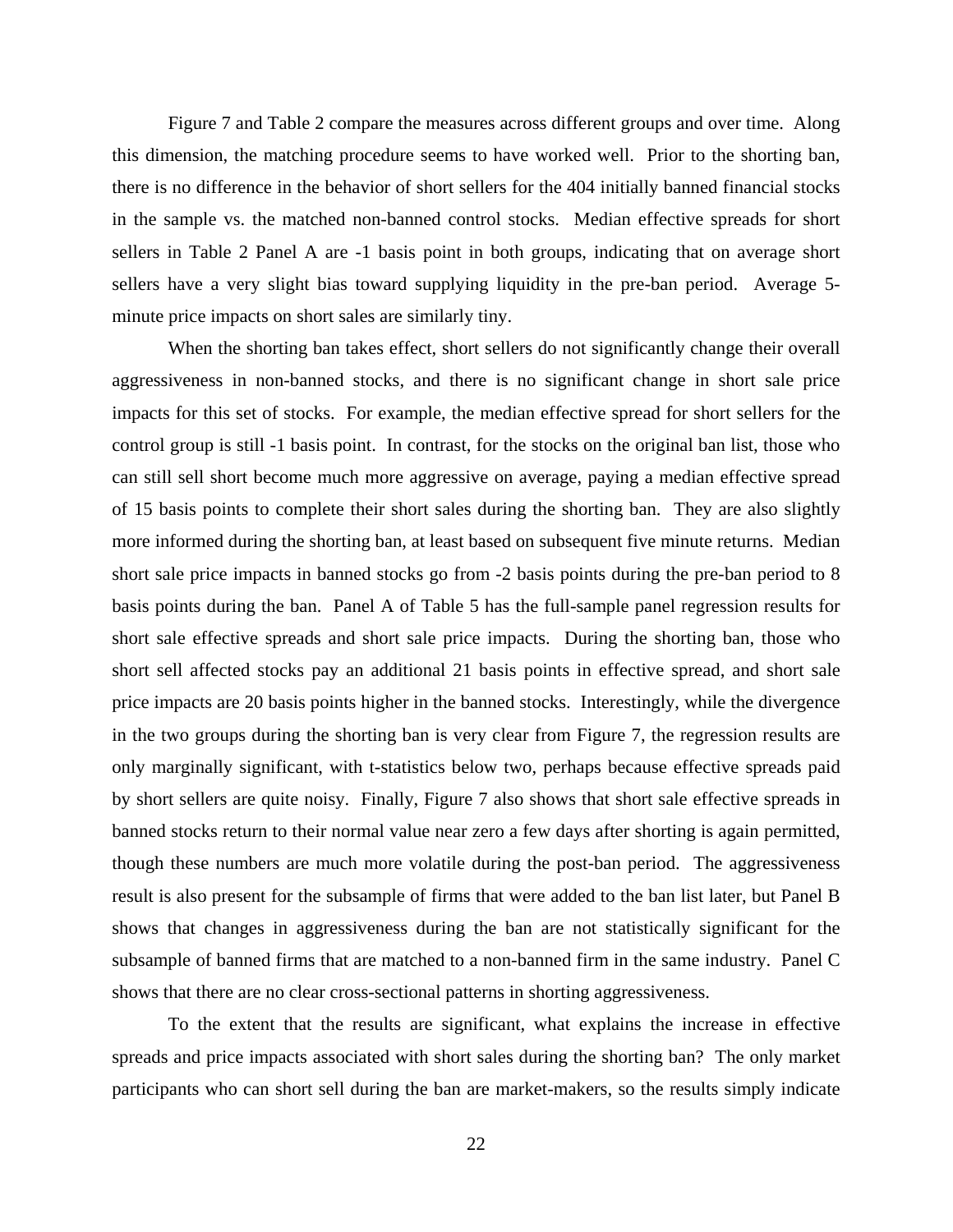that these traders tend to demand immediacy. This makes sense. If an options market-maker sells a put, for example, she will have a strong desire to hedge that trade as quickly as possible, and may use market orders to eliminate her exposure to price moves in the underlying stock. Similar arguments apply to any other market-maker who finds himself with a need to short to hedge away some sort of long exposure.

#### **10. Conclusions**

In this paper, we study the September 2008 SEC emergency order that temporarily banned most short sales in nearly 1,000 financial stocks. Using proprietary NYSE and Nasdaq data, we show that shorting activity drops by an average of 65% in affected stocks. The remaining short sellers (who should be exclusively market-makers) tend to demand immediacy, probably to quickly satisfy their hedging needs. Stocks subject to the ban suffered a severe degradation in market quality, as measured by spreads, price impacts, and intraday volatility.

Banned stocks jump in price on September 19, and there is a sharp but temporary decline in price when the shorting ban ends and shorting resumes on October 9. But there is significant confounding news on September 19. TARP is announced (though without any details), Treasury announces a money-market fund guarantee program, and the Fed announces new lending programs against asset-backed commercial paper. When we look at those firms added to the ban list after September 19, we find no price increase at all, suggesting that the ban itself did little to boost returns. Instead, financial firms on the ban list appear to have benefitted largely from the anticipated bailout programs.

Given the evidence, it is not at all clear that the SEC achieved its unstated goal of artificially raising prices on financial stocks, and it is clear that market quality was severely compromised. Should the SEC have done it? While it may seem clear that the answer is no, it is certainly possible that manipulative shorting was a risk for financial stocks during this time period. If there are indeed multiple equilibria, and if short sellers can somehow get a Diamond-Dybvig (1984) bank run started, they will ensure a share price of zero. In fact, earlier in American history, bank managers and owners were well acquainted with this possibility, and most banks were privately held as a result.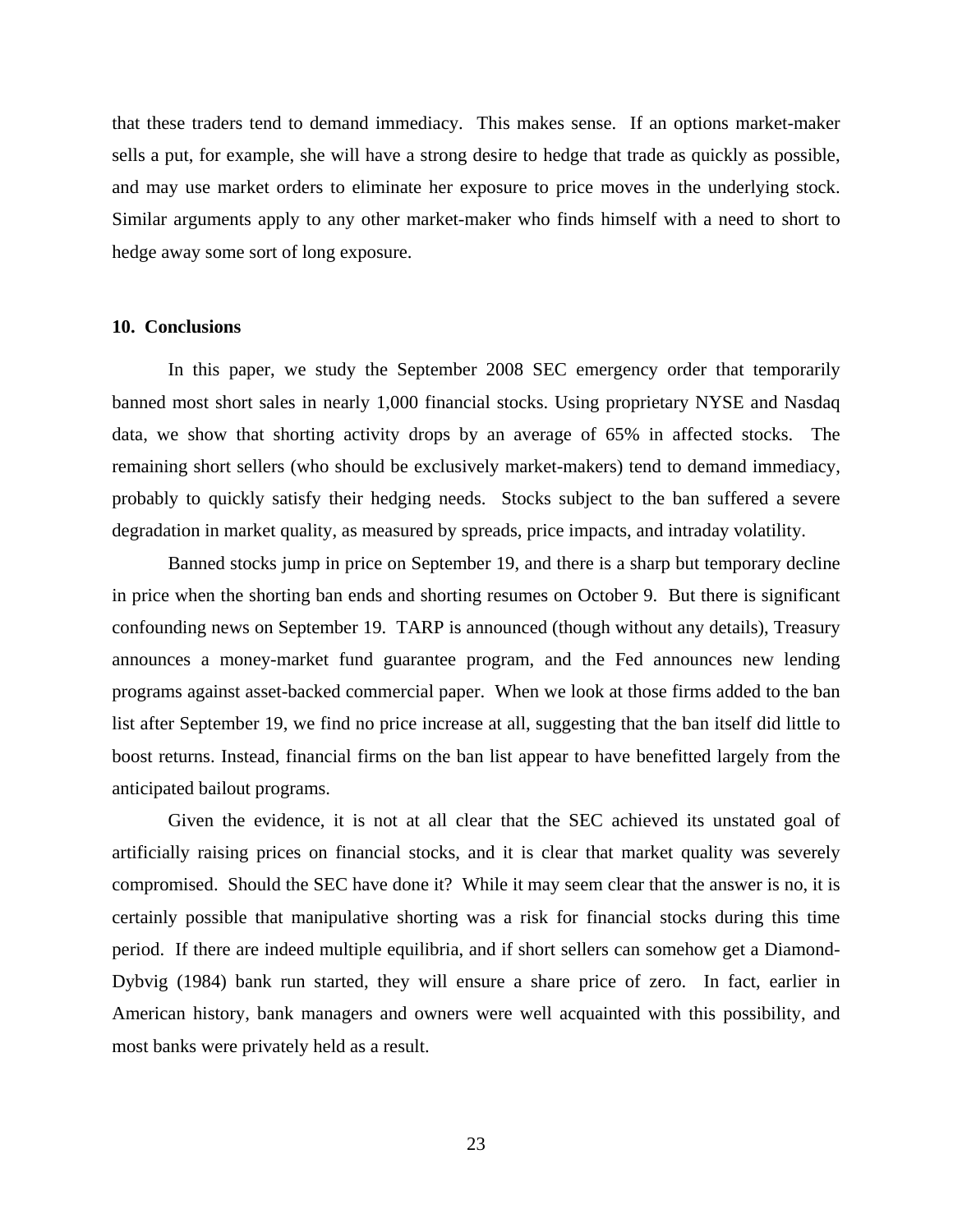Another possibility is that this was a time when we needed financial stocks to be overvalued. Perhaps systemic risk imposes negative externalities throughout the system, and it was optimal for the SEC to artificially support financial stocks in order to reduce systemic risk. Or perhaps behavioral finance is right and investors are prone to waves of excessive pessimism and optimism due to herding, extrapolation bias, or some other form of bounded rationality. If investors were unduly pessimistic, perhaps this kind of regulatory intervention could have changed investors' outlook and confidence.

Nevertheless, with the benefit of some hindsight, it now seems much less likely that short sellers are to blame for the sharp declines in financial stocks during 2008. It is now clear that financial firms such as Citigroup had and have extremely troubled fundamentals, and this rather than abusive shorting probably explains the low stock price levels on these types of stocks. It may be too soon to judge, but we suspect that after some time has passed, future observers will look back at this shorting ban with the same kind of wonder that economists reserve for Nixonian price controls and other similarly fruitless and costly government interventions.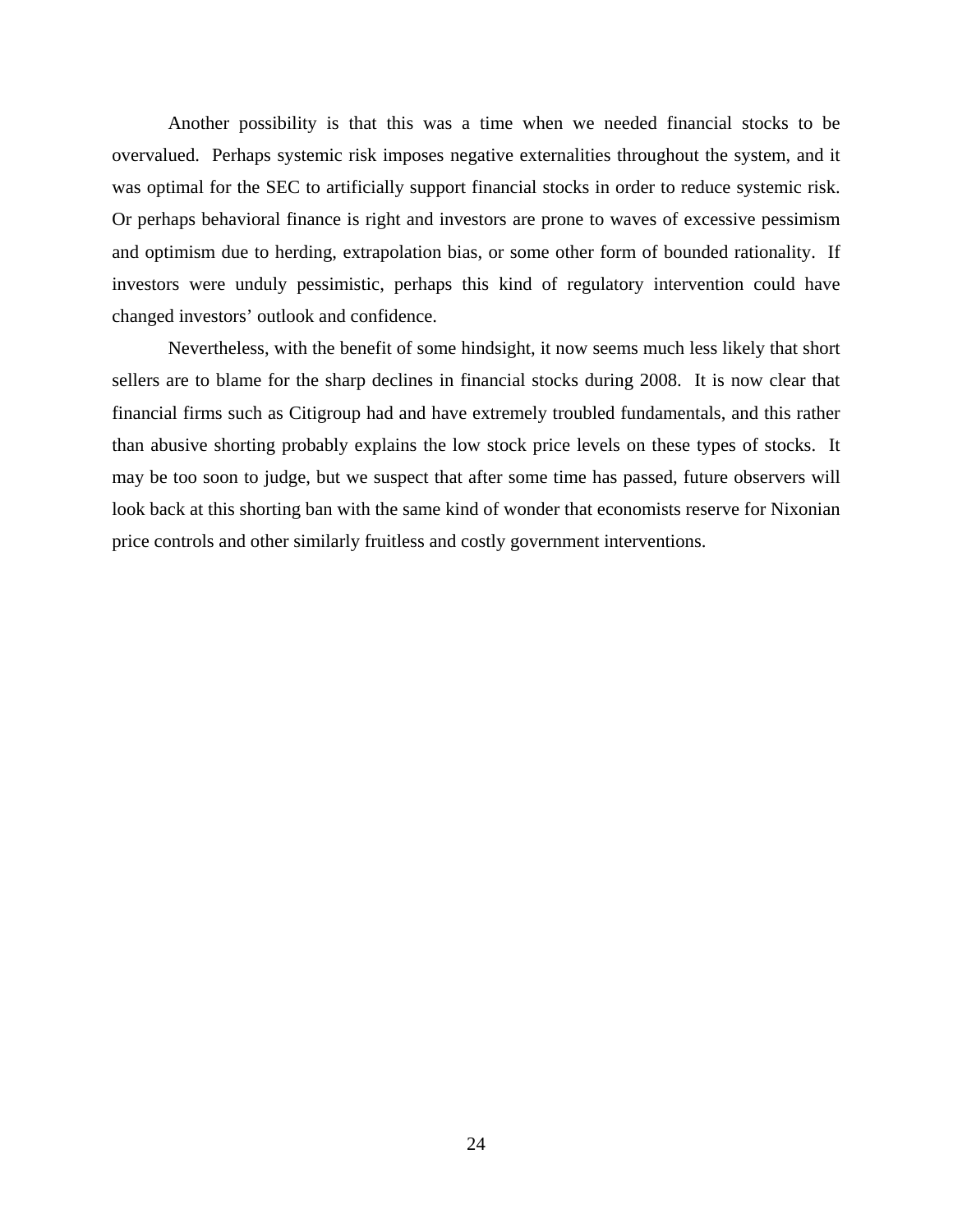# **References**

Aitken MJ, Frino A, McCorry MS, Swan PL, 1998, Short sales are almost instantaneously bad news: evidence from the Australian Stock Exchange, *Journal of Finance* 53, 2205-2223.

Barclay, Michael, Terrence Hendershott, and Charles M. Jones, 2008, Order consolidation, price efficiency, and extreme liquidity shocks, *Journal of Financial and Quantitative Analysis* 43, 93- 122.

Battalio, Robert and Paul Schultz, 2009, Hastily implementing rules that are not well thought out: the impact of the 2008 short sale ban on equity option markets, working paper, University of Notre Dame.

Beber, Alessandro and Marco Pagano, 2009, Short selling bans and market liquidity around the world: evidence from the 2007-09 crisis, working paper, University of Amsterdam.

Boehmer, Ekkehart, Charles M. Jones, and Xiaoyan Zhang, 2008, Which shorts are informed? *Journal of Finance* 63, 491-527.

Boehmer, Ekkehart, Charles M. Jones, and Xiaoyan Zhang, 2009, Unshackling short sellers: The repeal of the uptick rule, working paper, Columbia University.

Boehmer, Ekkehart and Julie Wu, 2008, Short selling and the informational efficiency of prices, working paper, University of Oregon.

Boni, Leslie, 2006, Strategic Delivery Failures in U.S. Equity Markets, *Journal of Financial Markets* 9, 1-26

Bris, Arturo, William N. Goetzmann and Ning Zhu, 2007, Efficiency and the bear: short sales and markets around the world, *Journal of Finance* 62, 1029-1079.

Chang, Eric C., Joseph W. Cheng, and Yinghui Yu, 2007, Short-sales constraints and price discovery: evidence from the Hong Kong market, *Journal of Finance* 62, 2097-2121.

Cohen, Lauren, Karl Diether, and Christopher Malloy, 2007, Supply and demand shifts in the shorting market, *Journal of Finance* 62, 2061-2096.

Danielsen, Bartley R. and Sorin M. Sorescu, 2001, Why do option introductions depress stock prices? A study of diminishing short sale constraints, *Journal of Financial and Quantitative Analysis* 36, 451-484.

Dechow, Patricia, Amy Hutton, Lisa Meulbroek, and Richard G. Sloan, 2001, Short-sellers, fundamental analysis, and stock returns, *Journal of Financial Economics* 61, 77-106.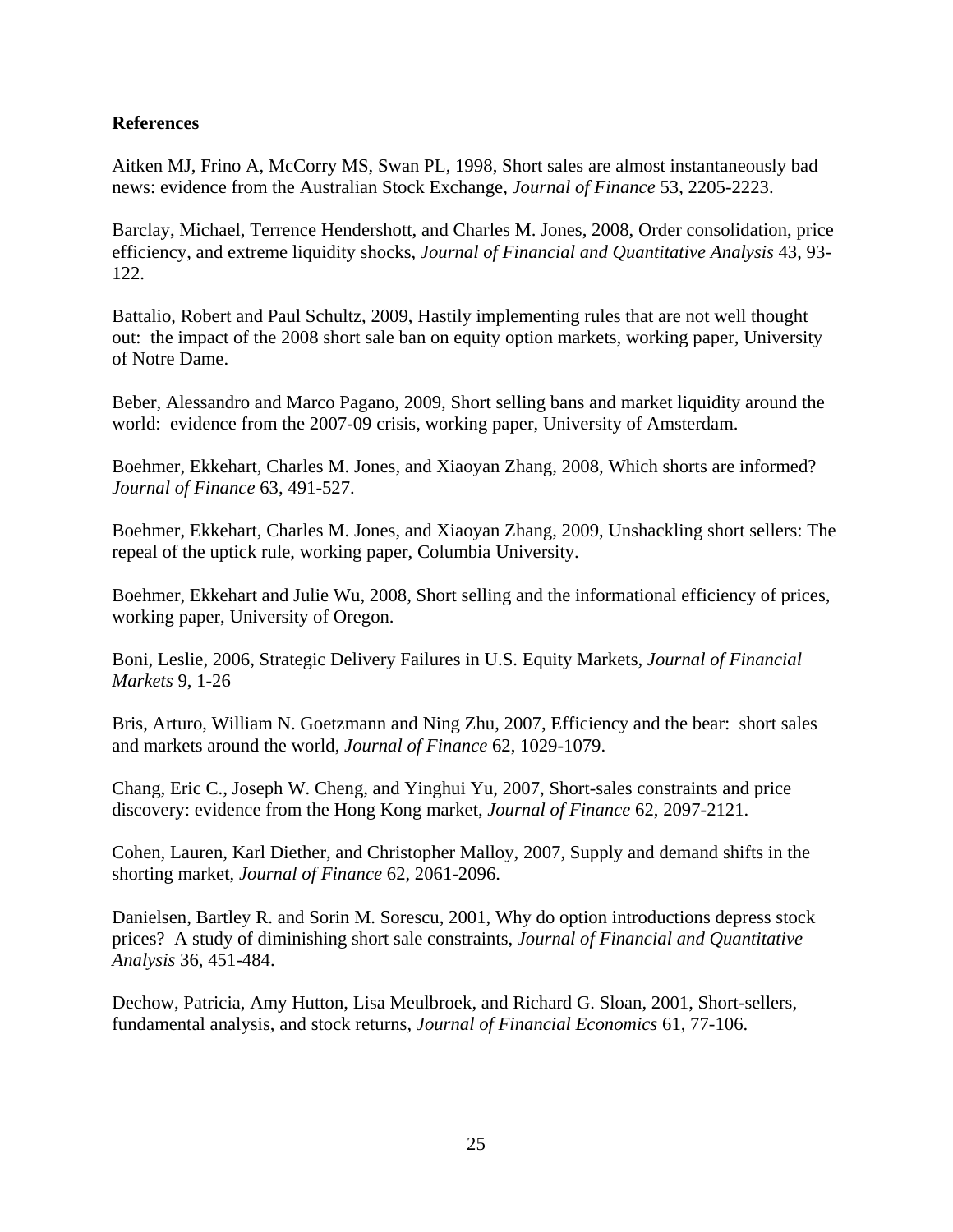Desai, Hemang, Srinivasan Krishnamurthy, and Kumar Venkataraman, 2006, Do short sellers target firms with poor earnings quality? Evidence from earnings restatements, *Review of Accounting Studies* 11, 71-90.

Diamond DW, Dybvig PH, 1983, Bank runs, deposit insurance, and liquidity, *Journal of Political Economy* 91, 401–19.

Diamond, Douglas W. and Robert E. Verrecchia, 1987, Constraints on short-selling and asset price adjustment to private information, *Journal of Financial Economics* 18, 277-311.

Diether, Karl B., Ingrid M. Werner, and Kuan-Hui Lee, 2009, Short-sale strategies and return predictability, *Review of Financial Studies* 22, 575-607.

Diether, Karl B., Kuan-Hui Lee, and Ingrid M. Werner, 2009, It's SHO time! Short-sale price tests and market quality, *Journal of Finance* 64, 37-73

Duffie, Darrell, Nicolae Garleanu, and Lasse Heje Pedersen, 2002, Securities Lending, Shorting, and Pricing, *Journal of Financial Economics* 66, 307-339.

Goldstein, Itay and Alexander Guembel, 2008, "Manipulation and the allocational role of prices," working paper, University of Pennsylvania.

Harris, Lawrence, Ethan Namvar, and Blake Phillips, 2009, Price inflation and wealth transfer during the 2008 SEC short-sale ban, working paper, University of Southern California.

Ho, Kim Wai, 1996, Short-sales restrictions and volatility: the case of the stock exchange of Singapore, *Pacific-Basin Finance Journal* 4, 377-391.

Jones, Charles M., 2008, Shorting restrictions: revisiting the 1930's, working paper, Columbia Business School.

Jones, Charles M. and Owen A. Lamont, 2002, Short sale constraints and stock returns, *Journal of Financial Economics* 66, 207-239.

Khanna, Naveen and Richmond D. Mathews, 2009, Bear raids and short sale bans: is government intervention justified? working paper, Michigan State University.

Khandani, Amir E. and Lo, Andrew W., 2007, What happened to the quants in August 2007? MIT working paper.

Kolasinksi, Adam C., Adam V. Reed, and Jacob R. Thornock, 2009, Prohibitions versus constraints: the 2008 short sales regulations, working paper, University of Washington.

Lamont, Owen A. and Richard H. Thaler, 2003, Can the market add and subtract? Mispricing in tech stock carve-outs, *Journal of Political Economy* 111, 227-268.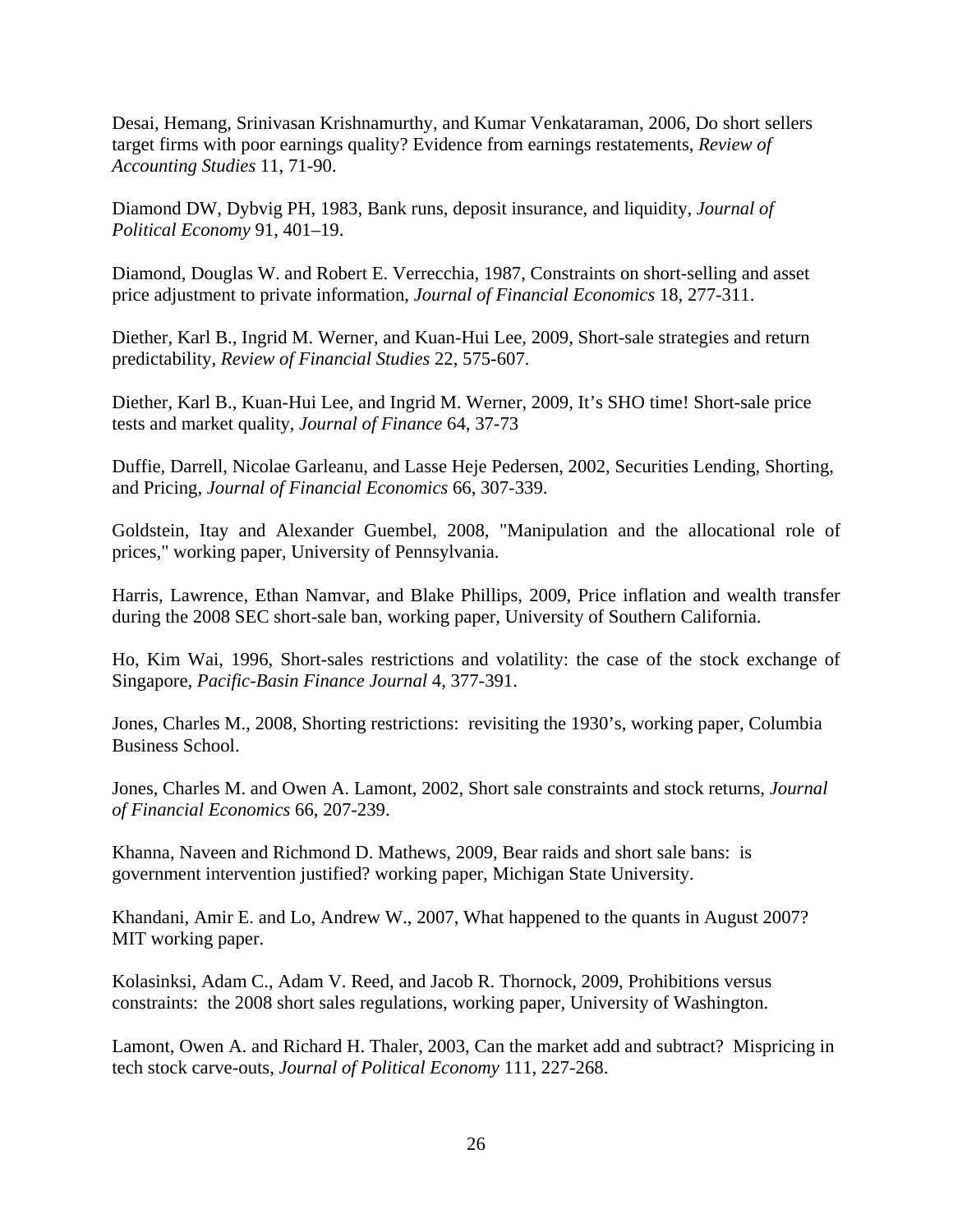Lee, C. M. C. and M. Ready, 1991, Inferring trade direction from intraday data, *Journal of Finance* 46, 733-746.

Miller, Edward M., 1977, Risk, uncertainty, and divergence of opinion, *Journal of Finance* 32, 1151-1168.

Mitchell, Mark, Todd Pulvino, and Erik Stafford, 2002, Limited arbitrage in equity markets, *Journal of Finance* 57(2):551-584.

Pontiff, Jeffrey, 1996, Costly arbitrage: evidence from closed-end funds, *Quarterly Journal of Economics* 111, 1135-1151.

Reed, Adam, 2007, Costly short-selling and stock price adjustment to earnings announcements, working paper, University of North Carolina.

Rhee, S. Ghon, 2003, Short-sale constraints: good or bad news for the stock market? Organization for Economic Cooperation and Development report.

Saffi, Pedro A., and Kari Sigurdsson, 2007, Price efficiency and short-selling, Working paper, London Business School.

Thompson, Samuel B., 2009, Simple formulas for standard errors that cluster by both firm and time, working paper, SSRN.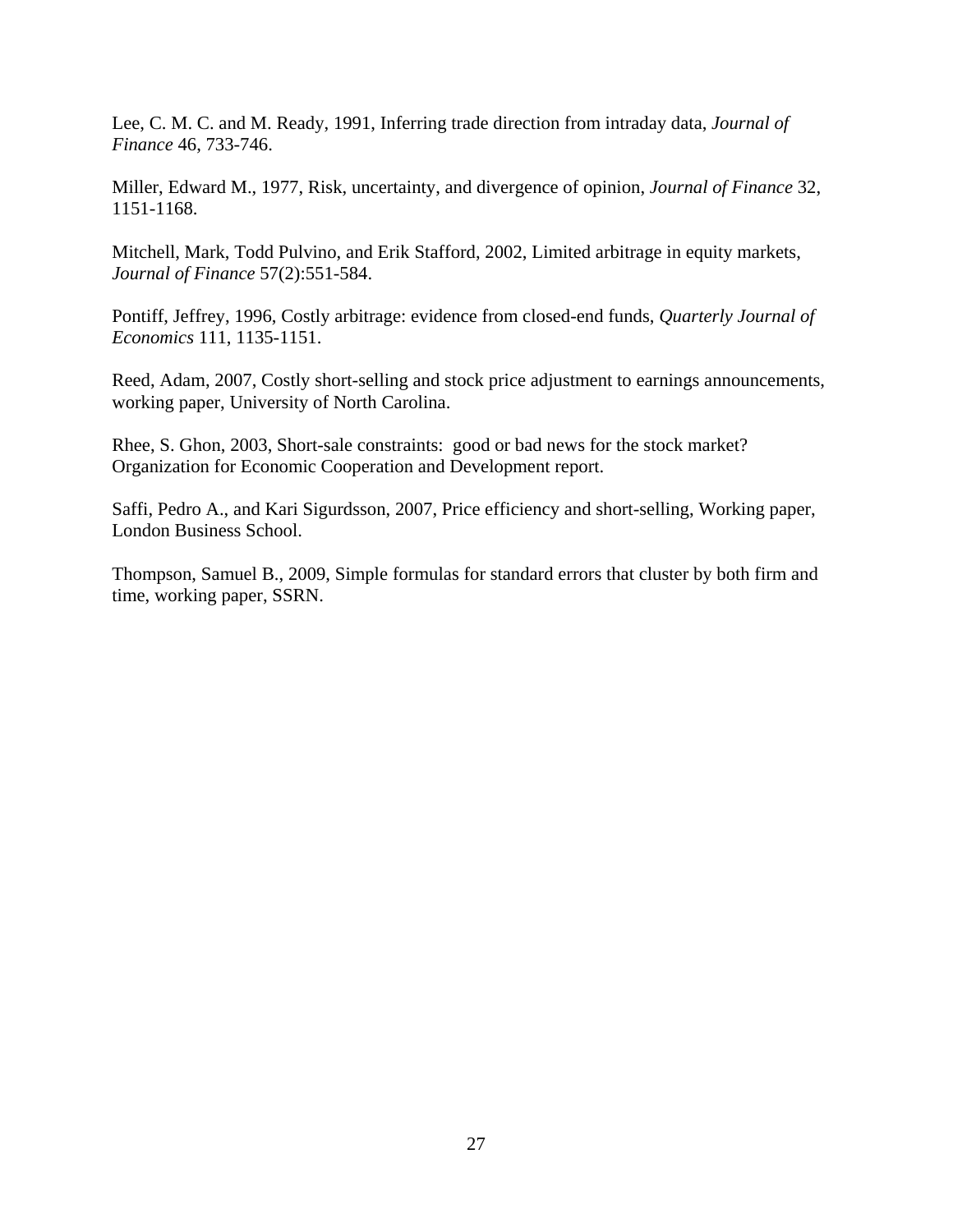# **Table 1. Securities subject to ban on short sales**

| Panel A. Sample selection                                                       |            |
|---------------------------------------------------------------------------------|------------|
| Total number of stocks on SEC and exchange ban lists                            | 931        |
| Lost because three ticker pairs ambiguously refer to class A/B stocks           | -6         |
| Stocks are not continuously listed and traded between 12/31/2007 and 10/31/2008 | <u>-56</u> |
| Remaining stocks                                                                | 869        |
|                                                                                 |            |
| Panel B. Distribution of 869 stocks across listing venues                       |            |
| <b>NYSE</b>                                                                     | 299        |
| AMEX                                                                            | 30         |
| Nasdag                                                                          | 540        |
| Panel C. Distribution of 839 NYSE and Nasdaq-listed stocks from Panel B         |            |
| Other than common stocks                                                        | 111        |
| Stocks with no trading on at least one day during Aug-Oct 2008                  | 257        |
| Stocks removed due to other data issues                                         | 6          |
| Stocks in final sample (202 NYSE and 263 Nasdaq)                                | 465        |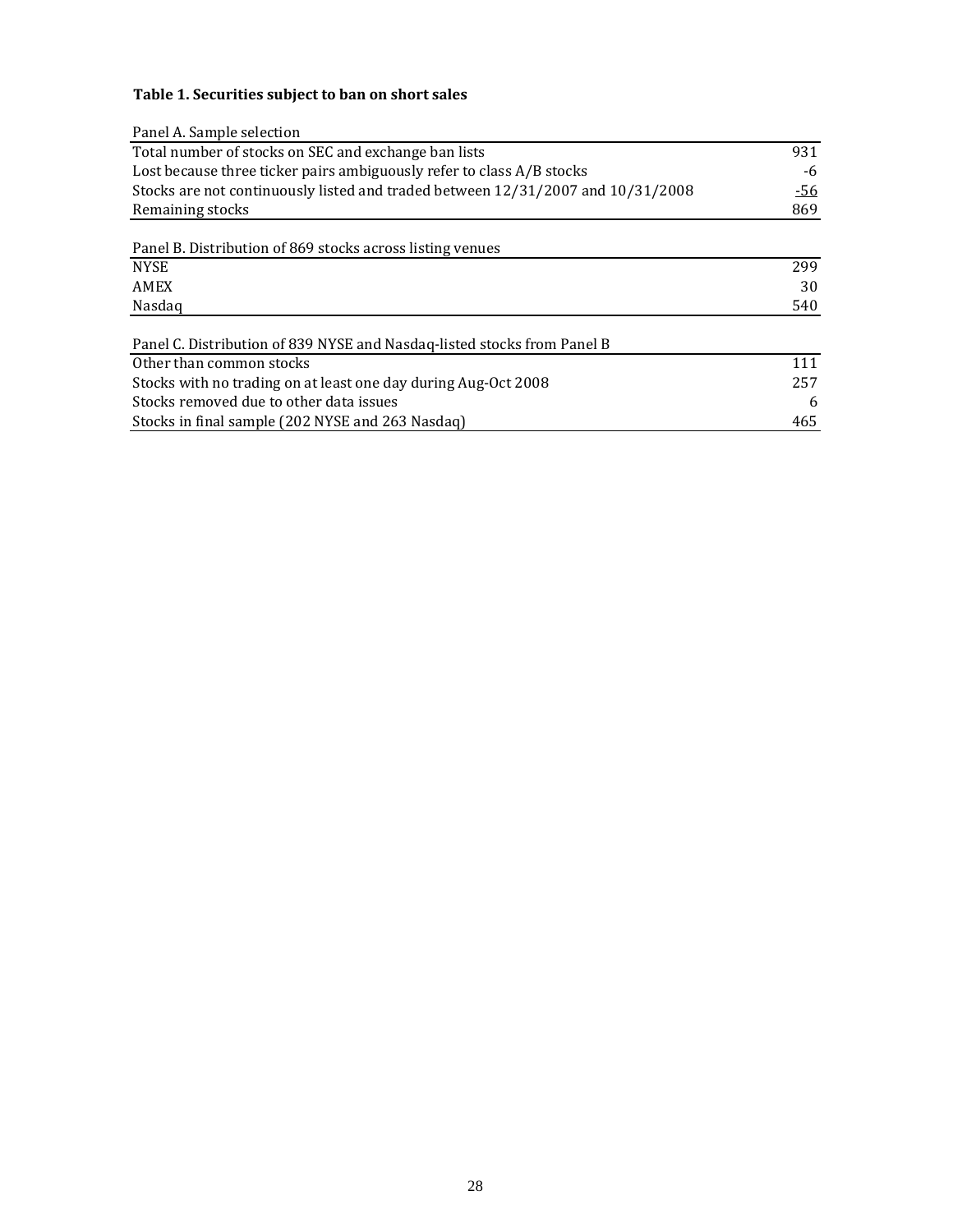#### **Table 2. Descriptive statistics**

The pre-ban period is 8/1/2008 - 9/18/2008, the ban period is 9/19/2008-10/8/2008, and the post-ban period is 10/9/2008-10/31/2008. The original ban list includes sample stocks that are included on the SEC's initial short-ban list. Added stocks refer to securities that were later added to the shorting ban list. The sample of never-banned stocks is matched based on listing exchange, market cap, trading volume; stocks must also match on whether they have listed options. Relative quoted spreads (RQS) are time-weighted; relative effective spreads (RES) are trade-weighted. RPI5 is the fiveminute price impact. Each of these three measures is scaled by the quote midpoint. Number of trades and share volume refer to trading activity on the listing exchange. Relative range is a day's highest price minus the lowest price, divided by the day's VWAP. Shorting volume and number of shorts include both NYSE and Nasdaq shorting flow during official trading hours. RELSS is shorting volume divided by share volume. Shorting RES is the actual RES accrued by executed short sell orders. Similarly, Shorting RPI5 is the actual price impact associated with short orders. % aggressive short volume is the percentage of short sales that execute at prices below the quote midpoint.

|                                    |           | matched sample of never banned |           |           |           |           |           |                         |           | matched sample of never banned |           |           |
|------------------------------------|-----------|--------------------------------|-----------|-----------|-----------|-----------|-----------|-------------------------|-----------|--------------------------------|-----------|-----------|
| Panel A. Means                     |           | original ban list              |           |           | stocks    |           |           | added to ban list later |           | stocks                         |           |           |
|                                    | pre-ban   | ban                            | post-ban  | pre-ban   | ban       | post-ban  | pre-ban   | ban                     | post-ban  | pre-ban                        | ban       | post-ban  |
| Number of stocks                   | 404       | 404                            | 404       | 404       | 404       | 404       | 61        | 61                      | 61        | 61                             | 61        | 61        |
| Number of days                     | 34        | 14                             | 17        | 34        | 14        | 17        | 34        | 14                      | 17        | 34                             | 14        | 17        |
| <b>RQS</b>                         | 0.0100    | 0.0256                         | 0.0235    | 0.0094    | 0.0157    | 0.0204    | 0.0037    | 0.0101                  | 0.0098    | 0.0031                         | 0.0061    | 0.0067    |
| <b>RES</b>                         | 0.0074    | 0.0188                         | 0.0164    | 0.0070    | 0.0117    | 0.0146    | 0.0030    | 0.0083                  | 0.0076    | 0.0024                         | 0.0045    | 0.0051    |
| RPI <sub>5</sub>                   | 0.0033    | 0.0076                         | 0.0068    | 0.0029    | 0.0047    | 0.0059    | 0.0014    | 0.0038                  | 0.0035    | 0.0012                         | 0.0022    | 0.0025    |
| Daily number of trades             | 6,680     | 6,433                          | 7,790     | 4,588     | 6,052     | 7,279     | 10,477    | 11,411                  | 14,765    | 9,414                          | 12,588    | 14,645    |
| Market cap (\$ billions)           | 3.272     | 3.919                          | 3.517     | 1.508     | 1.938     | 2.276     | 4.632     | 5.373                   | 6.707     | 2.601                          | 3.387     | 4.003     |
| Daily trading volume (\$ millions) | 69.841    | 66.749                         | 64.214    | 51.777    | 60.225    | 59.043    | 121.591   | 134.878                 | 122.906   | 114.832                        | 132.882   | 126.266   |
| Relative range                     | 0.0609    | 0.1158                         | 0.1196    | 0.0516    | 0.0855    | 0.1159    | 0.0604    | 0.1198                  | 0.1505    | 0.0435                         | 0.0737    | 0.1036    |
| Daily shorting volume (shares)     | 575,140   | 190,396                        | 541,267   | 293,317   | 362,316   | 422,721   | 896,320   | 380,262                 | 1,015,791 | 537,931                        | 636,525   | 745,514   |
| Daily short-sale transactions      | 2,559     | 694                            | 2,399     | 1,492     | 1,798     | 2,176     | 3,711     | 1,504                   | 4,155     | 3,006                          | 3,497     | 4,025     |
| <b>RELSS</b>                       | 0.2178    | 0.0771                         | 0.1821    | 0.1948    | 0.1823    | 0.1867    | 0.2194    | 0.0807                  | 0.1754    | 0.2271                         | 0.2013    | 0.2067    |
| <b>Shorting RES</b>                | $-0.0004$ | 0.0023                         | 0.0008    | $-0.0006$ | $-0.0007$ | $-0.0004$ | $-0.0001$ | 0.0019                  | 0.0002    | $-0.0002$                      | $-0.0002$ | $-0.0005$ |
| <b>Shorting RPI5</b>               | $-0.0001$ | 0.0015                         | $-0.0003$ | $-0.0002$ | 0.0000    | $-0.0004$ | $-0.0002$ | 0.0009                  | $-0.0002$ | $-0.0002$                      | 0.0001    | $-0.0003$ |
| % aggressive shorting volume       | 0.5041    | 0.5275                         | 0.5131    | 0.5001    | 0.5060    | 0.5012    | 0.5078    | 0.5075                  | 0.5018    | 0.5122                         | 0.5098    | 0.5071    |
| Panel B. Medians                   |           |                                |           |           |           |           |           |                         |           |                                |           |           |
| <b>RQS</b>                         | 0.0055    | 0.0184                         | 0.0142    | 0.0042    | 0.0070    | 0.0105    | 0.0025    | 0.0088                  | 0.0070    | 0.0021                         | 0.0040    | 0.0044    |
| <b>RES</b>                         | 0.0042    | 0.0145                         | 0.0100    | 0.0033    | 0.0052    | 0.0068    | 0.0020    | 0.0070                  | 0.0057    | 0.0016                         | 0.0030    | 0.0031    |
| RPI <sub>5</sub>                   | 0.0020    | 0.0066                         | 0.0046    | 0.0016    | 0.0026    | 0.0034    | 0.0010    | 0.0036                  | 0.0027    | 0.0008                         | 0.0014    | 0.0015    |
| Daily number of trades             | 1,015     | 670                            | 891       | 1,321     | 1,267     | 1,380     | 4,713     | 3,782                   | 5,174     | 5,504                          | 5,861     | 5,864     |
| Market cap (\$ billions)           | 0.184     | 0.140                          | 0.169     | 0.256     | 0.280     | 0.310     | 1.205     | 0.703                   | 1.053     | 0.978                          | 1.251     | 1.658     |
| Daily trading volume (\$ millions) | 3.446     | 2.648                          | 2.812     | 4.265     | 3.716     | 3.226     | 17.880    | 11.349                  | 9.851     | 21.063                         | 28.292    | 22.328    |
| Relative range                     | 0.0545    | 0.1035                         | 0.1138    | 0.0480    | 0.0763    | 0.1070    | 0.0572    | 0.1123                  | 0.1310    | 0.0424                         | 0.0674    | 0.1004    |
| Daily shorting volume (shares)     | 39,576    | 14,019                         | 30,879    | 49,568    | 53,575    | 54,180    | 250,408   | 69,569                  | 203,518   | 230,164                        | 245,737   | 306,546   |
| Daily short-sale transactions      | 276       | 41                             | 200       | 329       | 289       | 324       | 1,212     | 431                     | 1,184     | 1,408                          | 1,467     | 1,768     |
| <b>RELSS</b>                       | 0.2179    | 0.0630                         | 0.1849    | 0.1973    | 0.1908    | 0.1962    | 0.2189    | 0.0664                  | 0.1718    | 0.2217                         | 0.2003    | 0.2096    |
| <b>Shorting RES</b>                | $-0.0001$ | 0.0015                         | 0.0001    | $-0.0001$ | $-0.0001$ | $-0.0001$ | $-0.0001$ | 0.0005                  | 0.0000    | $-0.0001$                      | 0.0000    | $-0.0001$ |
| Shorting RPI5                      | $-0.0002$ | 0.0008                         | $-0.0002$ | $-0.0001$ | 0.0002    | $-0.0002$ | $-0.0001$ | 0.0005                  | $-0.0001$ | $-0.0001$                      | 0.0002    | $-0.0001$ |
| % aggressive shorting volume       | 0.5047    | 0.5174                         | 0.5041    | 0.5023    | 0.5067    | 0.5048    | 0.5038    | 0.4938                  | 0.5026    | 0.5084                         | 0.5152    | 0.5032    |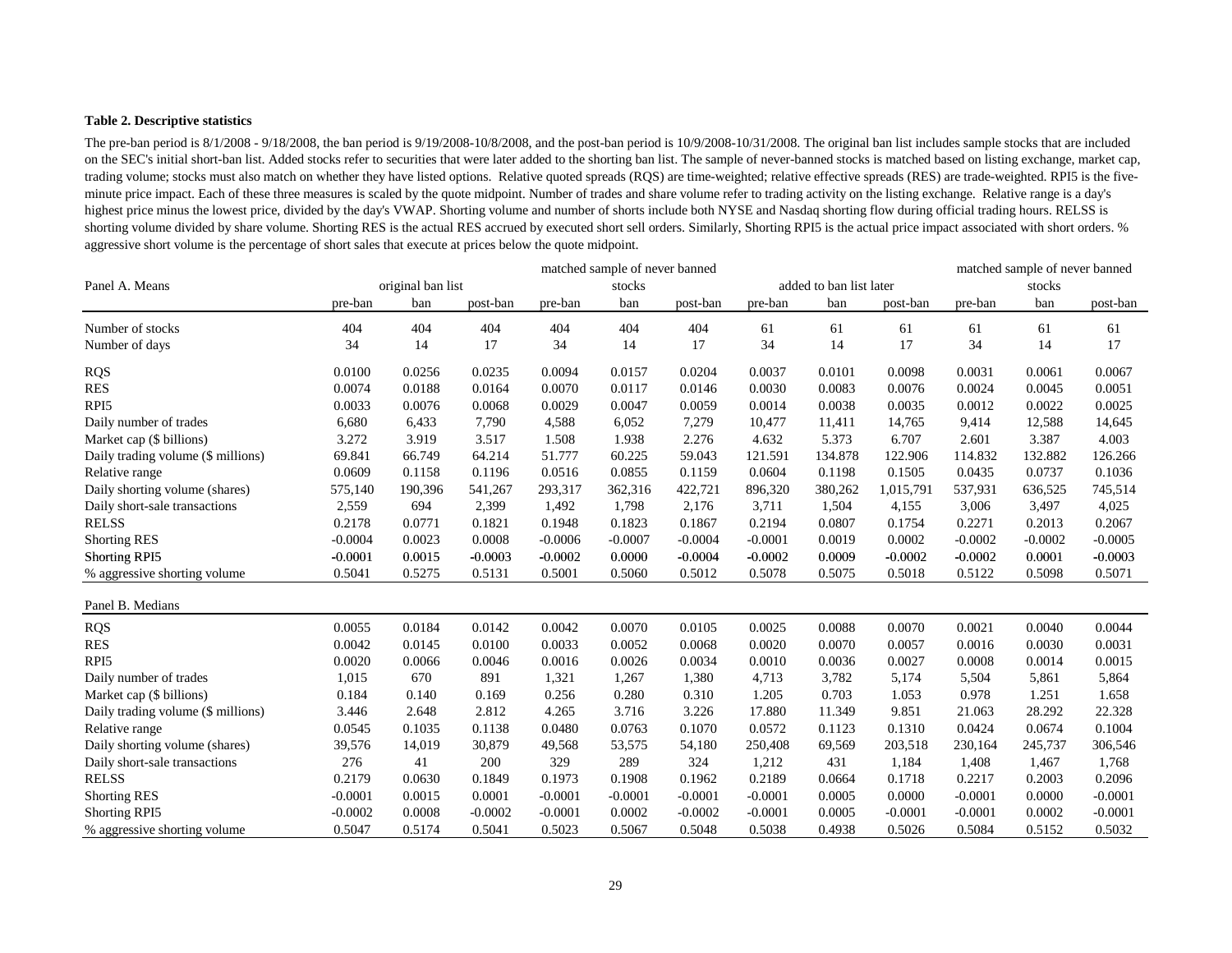#### **Table 3. The effect of the shorting ban on trading and short selling volume**

Two-way fixed effect regressions of market quality on a ban dummy and other explanatory variables, using a daily panel of matched stock pairs from 8/1/2008 to 10/31/2008. Each stock where shorting is banned is matched to a stock listed on the same exchange that never appears on the ban list. Matching minimizes the sum of the percentage differences in market capitalization and dollar trading volume; pairs must also match on whether they have listed options. Panel B also matches on 3-digit SIC code, and thus only includes industries where some stocks are subject to the shorting ban and some are not. Each regression variable is the difference between the banned stock and its match. The ban dummy equals one on stock-days when short selling is banned in one of the two paired stocks, and is zero otherwise. Number of trades and dollar volume refer to aggregate trading activity on NYSE and Nasdaq. Shorting volume and number of shorts include both NYSE and Nasdaq shorting flow during official trading hours. RELSS is shorting volume divided by share volume. Control variables include pairwise differences in market cap and trading volume (dvol) in \$millions, intraday price range, and share price (vwap). T-statistics based on Thompson (2009) standard errors are in parentheses below the coefficient estimates. In Panel C, only the ban dummy coefficient for each regression is reported in the table. Market cap quartiles in Panel C are based on average market value of equity during the first half of 2008.

| Dependent variable       | ban dummy     | mkt cap   | dvol      | relrange    | vwap       | adj. $R^2$ |
|--------------------------|---------------|-----------|-----------|-------------|------------|------------|
| Number of trades         | $-1,257$      | $-0.148$  | 48        | 19,072      | $-38$      | 82%        |
|                          | $(-4.01)$     | $(-1.56)$ | (8.35)    | (4.17)      | $(-1.11)$  |            |
| Dollar volume            | $-34,759,711$ | 1,146     |           | 225,943,842 | $-628,803$ | 45%        |
|                          | $(-2.56)$     | (0.21)    |           | (3.11)      | $(-0.49)$  |            |
| Shorting volume (shares) | $-513,087$    | -64       | 4,151     | 2,498,764   | 7,882      | 54%        |
|                          | $(-5.51)$     | $(-2.48)$ | (3.61)    | (2.12)      | (1.39)     |            |
| Number of shorts         | $-1,967$      | $-0.077$  | 16        | 4,570       | 13         | 60%        |
|                          | $(-7.03)$     | $(-0.81)$ | (3.96)    | (2.31)      | (0.69)     |            |
| RELSS $(%)$              | $-11.782$     | 0.000     | $-0.001$  | $-2.422$    | 0.014      | 25%        |
|                          | $(-7.12)$     | (0.81)    | $(-3.03)$ | $(-1.23)$   | (0.68)     |            |

Panel A. Matched on exchange, options-listing status, market cap, and trading volume (465 matched pairs)

Panel B. Also matched on industry (62 matched pairs)

| Dependent variable       | ban dummy     | mkt cap   | dvol      | relrange   | vwap       | adj. $R^2$ |
|--------------------------|---------------|-----------|-----------|------------|------------|------------|
| Number of trades         | $-1,750$      | $-0.495$  | 53        | 12,835     | 2          | 87%        |
|                          | $(-3.08)$     | $(-1.06)$ | (5.79)    | (2.17)     | (0.03)     |            |
| Dollar volume            | $-17,692,672$ | 702       |           | 60,874,244 | $-353,291$ | 74%        |
|                          | $(-1.26)$     | (0.35)    |           | (1.35)     | $(-1.00)$  |            |
| Shorting volume (shares) | $-406,568$    | $-12$     | 4,180     | 976,532    | 143        | 77%        |
|                          | $(-3.41)$     | $(-0.36)$ | (3.85)    | (2.55)     | (0.04)     |            |
| Number of shorts         | $-1,591$      | 0.045     | 17        | 2,756      | $-16$      | 80%        |
|                          | $(-3.94)$     | (0.32)    | (5.10)    | (1.80)     | $(-0.98)$  |            |
| RELSS $(%)$              | $-8.344$      | 0.000     | $-0.002$  | $-7.178$   | $-0.023$   | 33%        |
|                          | $(-4.55)$     | (1.51)    | $(-1.24)$ | $(-2.12)$  | $(-1.09)$  |            |

Panel C. Ban-dummy coefficients for regressions on various sample subsets

|                    | Largest           | Later additions | <b>Ouartile 1</b> |                   |              | <b>Ouartile 4</b> |
|--------------------|-------------------|-----------------|-------------------|-------------------|--------------|-------------------|
| Dependent variable | <b>TARP</b> firms | only            | (small cap)       | <b>Ouartile 2</b> | Ouartile 3   | (large cap)       |
| Number of trades   | $-9,827$          | $-2,526$        | $-177$            | $-16$             | $-699$       | $-5,182$          |
|                    | $(-0.97)$         | $(-3.77)$       | $(-4.51)$         | $(-1.05)$         | $(-3.19)$    | $(-5.83)$         |
| Dollar volume      | 26,488,283        | $-25,636,922$   | 24,282            | $-505,658$        | $-1,355,172$ | $-81,050,576$     |
|                    | (0.05)            | $(-2.58)$       | (0.06)            | $(-0.50)$         | $(-0.39)$    | $(-4.83)$         |
| Shorting volume    | $-6,124,872$      | $-766,324$      | $-15,789$         | 1,941             | $-158,397$   | $-2,114,384$      |
|                    | $(-4.57)$         | $(-2.90)$       | $(-1.95)$         | (0.07)            | $(-4.11)$    | $(-4.74)$         |
| Number of shorts   | $-25.010$         | $-3.119$        | $-93$             | $-178$            | $-807$       | $-7.575$          |
|                    | $(-4.61)$         | $(-3.62)$       | $(-3.11)$         | $(-3.49)$         | $(-4.23)$    | $(-6.43)$         |
| RELSS $(%)$        | $-10.718$         | $-15.518$       | $-6.230$          | $-11.025$         | $-16.014$    | $-14.833$         |
|                    | $(-5.53)$         | $(-11.36)$      | $(-0.86)$         | $(-2.76)$         | $(-5.07)$    | $(-9.72)$         |
| Number of pairs    | 8                 | 61              | 116               | 116               | 117          | 116               |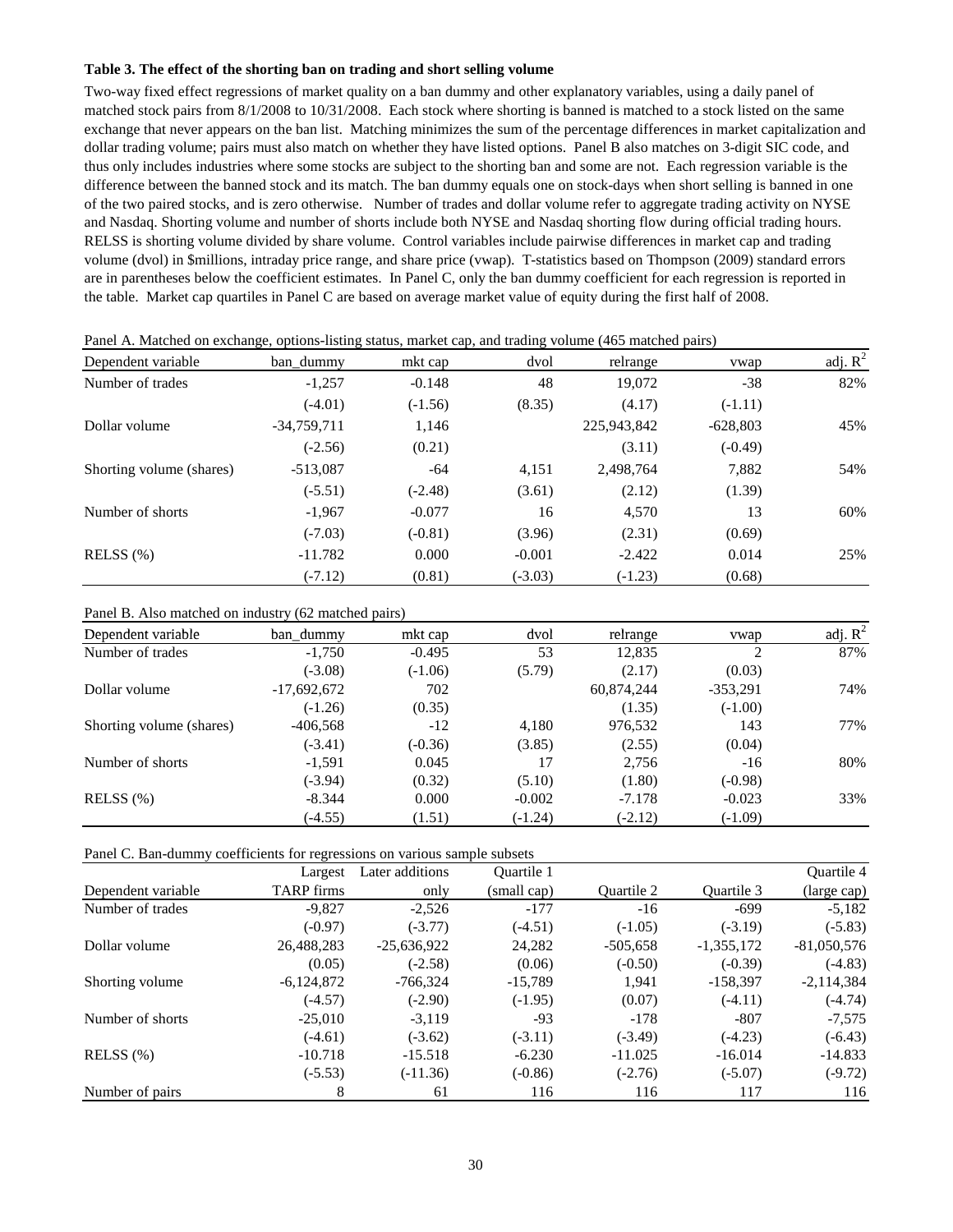#### **Table 4. The effect of the shorting ban on market quality**

Two-way fixed effect regressions of market quality on a ban dummy and other explanatory variables, using a daily panel of matched stock pairs from 8/1/2008 to 10/31/2008. See Table 3 caption for a description of matching and explanatory variables. Dependent variables include time-weighted relative quoted spreads (RQS), trade-weighted relative effective spreads (RES), and equal-weighted five-minute price impact (RPI5). Each of these three measures is scaled by the quote midpoint. Relative range is a day's highest trade price minus the lowest price, divided by the day's VWAP. T-statistics based on Thompson (2009) standard errors are in parentheses below the coefficient estimates. In Panel C, only the ban dummy coefficient for each regression is reported in the table. Market cap quartiles in Panel C are based on average market value of equity during the first half of 2008.

| Panel A. Matched on exchange, options-listing status, market cap, and trading volume (465 matched pairs) |  |  |  |  |
|----------------------------------------------------------------------------------------------------------|--|--|--|--|
|                                                                                                          |  |  |  |  |

| Dependent variable (in %) | ban dummy | mkt cap $(\$b)$ | $dvol($ \$b $)$ | relrange | ywap      | adj. $R^2$ |
|---------------------------|-----------|-----------------|-----------------|----------|-----------|------------|
| <b>RQS</b>                | 0.373     | 0.001           | $-0.125$        | 3.456    | 0.002     | 39%        |
|                           | (2.11)    | (0.33)          | $(-3.38)$       | (8.40)   | (0.74)    |            |
| <b>RES</b>                | 0.321     | 0.002           | $-0.146$        | 3.921    | 0.002     | 36%        |
|                           | (3.01)    | (0.82)          | $(-3.79)$       | (10.01)  | (1.15)    |            |
| RPI <sub>5</sub>          | 0.109     | 0.002           | $-0.062$        | 1.957    | 0.000     | 22%        |
|                           | (2.08)    | (1.53)          | $(-3.74)$       | (10.78)  | (0.45)    |            |
| Relative range            | 3.815     | $-0.099$        | 4.146           |          | $-0.097$  | 31%        |
|                           | (4.98)    | $(-1.81)$       | (3.68)          |          | $(-4.79)$ |            |

#### Panel B. Also matched on industry (62 matched pairs)

| Dependent variable (in %) | ban_dummy | mkt cap $(\$b)$ | $dvol($ \$b $)$ | relrange | vwap      | adj. $R^2$ |
|---------------------------|-----------|-----------------|-----------------|----------|-----------|------------|
| <b>RQS</b>                | 0.171     | 0.027           | $-0.162$        | 1.447    | 0.000     | 62%        |
|                           | (1.65)    | (1.38)          | $(-1.30)$       | (3.82)   | (0.07)    |            |
| <b>RES</b>                | 0.182     | 0.021           | $-0.130$        | 1.972    | 0.000     | 60%        |
|                           | (2.13)    | (1.34)          | $(-1.34)$       | (4.96)   | (0.14)    |            |
| RPI <sub>5</sub>          | 0.072     | 0.007           | $-0.068$        | 1.039    | 0.000     | 46%        |
|                           | (1.74)    | (1.14)          | $(-1.72)$       | (5.07)   | (0.35)    |            |
| Relative range            | 2.076     | $-0.015$        | 3.698           |          | $-0.038$  | 26%        |
|                           | (2.10)    | $(-0.11)$       | (1.26)          |          | $(-0.71)$ |            |

## Panel C. Ban-dummy coefficients for regressions on various sample subsets

|                           | Largest           | Later additions | Quartile 1  |            |            | Quartile 4  |
|---------------------------|-------------------|-----------------|-------------|------------|------------|-------------|
| Dependent variable (in %) | <b>TARP</b> firms | only            | (small cap) | Quartile 2 | Ouartile 3 | (large cap) |
| <b>RQS</b>                | 0.202             | 0.351           | $-0.849$    | 0.848      | 0.570      | 0.271       |
|                           | (2.65)            | (5.07)          | $(-1.56)$   | (6.65)     | (6.56)     | (5.80)      |
| <b>RES</b>                | 0.183             | 0.331           | $-0.145$    | 0.576      | 0.453      | 0.225       |
|                           | (2.58)            | (6.18)          | $(-0.38)$   | (5.21)     | (9.76)     | (5.98)      |
| RPI <sub>5</sub>          | 0.059             | 0.160           | $-0.168$    | 0.228      | 0.231      | 0.092       |
|                           | (2.18)            | (4.53)          | $(-0.97)$   | (4.21)     | (7.24)     | (5.07)      |
| Relative range            | 3.257             | 3.738           | $-1.621$    | 5.496      | 3.886      | 5.040       |
|                           | (1.14)            | (2.74)          | $(-1.00)$   | (3.79)     | (2.94)     | (3.48)      |
| Number of pairs           | 8                 | 61              | 116         | 116        | 117        | 116         |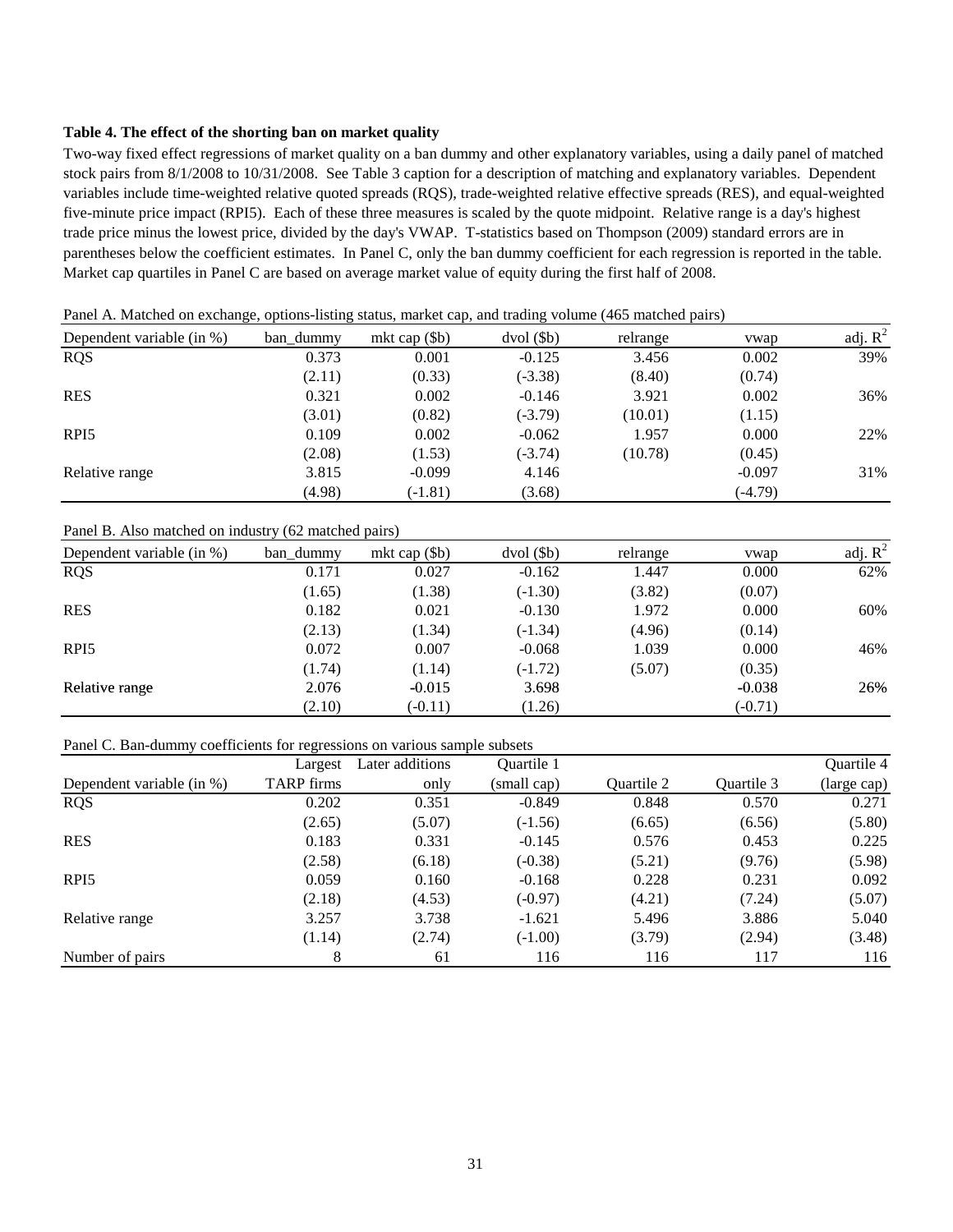#### **Table 5. The effect of the shorting ban on shorting aggressiveness**

Two-way fixed effect regressions of market quality on a ban dummy and other explanatory variables, using a daily panel of matched stock pairs from 8/1/2008 to 10/31/2008. See Table 3 caption for a description of matching and explanatory variables. Dependent variables include the actual relative effective spread accrued by executed short sell orders (shorting RES), the 5-minute price impact associated with short orders (shorting RPI5), the percentage of short sales that execute at prices below the quote midpoint (aggressive shorting volume fraction), and RES for short sales partitioned by aggressiveness. T-statistics based on Thompson (2009) standard errors are in parentheses below the coefficient estimates. In Panel C, only the ban dummy coefficient for each regression is reported in the table.

| ----<br>$    -$                     |           |                 |                 | P <i>.</i> |           |            |
|-------------------------------------|-----------|-----------------|-----------------|------------|-----------|------------|
| Dependent variable (in %)           | ban dummy | mkt cap $(\$b)$ | $dvol($ \$b $)$ | relrange   | ywap      | adj. $R^2$ |
| <b>Shorting RES</b>                 | 0.206     | 0.001           | 0.017           | 0.082      | $-0.002$  | 2%         |
|                                     | (1.65)    | (1.38)          | (0.37)          | (0.00)     | $(-1.13)$ |            |
| <b>Shorting RPI5</b>                | 0.199     | 0.000           | $-0.001$        | $-0.072$   | $-0.001$  | 2%         |
|                                     | (1.92)    | (0.88)          | $(-0.90)$       | $(-0.25)$  | $(-0.96)$ |            |
| Aggressive shorting volume fraction | $-1.831$  | $-0.001$        | 0.282           | 0.845      | $-0.026$  | 5%         |
|                                     | $(-0.20)$ | (0.33)          | (0.46)          | (0.40)     | $(-1.39)$ |            |
| Shorting RES for aggressive shorts  | 0.877     | 0.001           | $-0.096$        | 3.207      | 0.000     | 19%        |
|                                     | (6.76)    | (0.19)          | $(-2.72)$       | (7.56)     | (3.38)    |            |
| Shorting RES for passive shorts     | $-0.459$  | 0.001           | 0.099           | $-2.932$   | $-0.003$  | 21%        |
|                                     | $(-1.58)$ | (0.12)          | (2.89)          | $(-7.32)$  | $(-5.75)$ |            |

Panel A. Matched on exchange, options-listing status, market cap, and trading volume (465 matched pairs)

#### Panel B. Also matched on industry (62 matched pairs)

| Dependent variable (in %)           | ban dummy | mkt cap $(\$b)$ | $dvol($ \$b $)$ | relrange  | vwap      | adj. $R^2$ |
|-------------------------------------|-----------|-----------------|-----------------|-----------|-----------|------------|
| <b>Shorting RES</b>                 | 0.001     | 0.154           | 0.251           | 0.003     | $-0.055$  | 7%         |
|                                     | (0.48)    | (1.37)          | (0.40)          | (0.50)    | $(-2.55)$ |            |
| <b>Shorting RPI5</b>                | 0.001     | 0.038           | $-0.111$        | 0.000     | $-0.013$  | 1%         |
|                                     | (1.71)    | (0.65)          | $(-0.23)$       | $(-0.06)$ | $(-0.91)$ |            |
| Aggressive shorting volume fraction | 0.025     | 0.415           | 11.894          | 0.028     | $-0.473$  | 5%         |
|                                     | (1.07)    | (0.41)          | (0.42)          | (0.55)    | $(-1.53)$ |            |
| Shorting RES for aggressive shorts  | 0.003     | 0.422           | $-0.437$        | 0.026     | $-0.066$  | 28%        |
|                                     | (1.35)    | (1.44)          | $(-0.28)$       | (3.80)    | $(-1.70)$ |            |
| Shorting RES for passive shorts     | $-0.003$  | $-0.180$        | 0.774           | $-0.022$  | $-0.025$  | 27%        |
|                                     | $(-2.39)$ | $(-1.25)$       | (0.79)          | $(-3.56)$ | $(-0.69)$ |            |

Panel C. Ban-dummy coefficients for regressions on various sample subsets

|                                     | Largest           | Only later | Quartile 1  |                   |            | Quartile 4  |
|-------------------------------------|-------------------|------------|-------------|-------------------|------------|-------------|
| Dependent variable (in %)           | <b>TARP</b> firms | additions  | (small cap) | <b>Ouartile 2</b> | Ouartile 3 | (large cap) |
| <b>Shorting RES</b>                 | 0.024             | 0.169      | 0.888       | 0.194             | 0.204      | 0.015       |
|                                     | (0.68)            | (2.03)     | (0.78)      | (2.93)            | (2.91)     | (0.69)      |
| <b>Shorting RPI5</b>                | $-0.023$          | 0.104      | 1.737       | $-0.030$          | 0.133      | 0.007       |
|                                     | $(-0.63)$         | (2.03)     | (1.72)      | (0.59)            | (3.71)     | (0.42)      |
| Aggressive shorting volume fraction | $-2.481$          | $-0.879$   | $-10.158$   | $-8.511$          | 3.126      | $-2.269$    |
|                                     | $(-0.99)$         | $(-0.20)$  | (0.19)      | $(-0.38)$         | $(-1.80)$  | (1.27)      |
| Shorting RES for aggressive shorts  | 0.256             | 0.668      | 2.474       | 1.200             | 0.826      | 0.379       |
|                                     | (3.25)            | (4.80)     | (1.50)      | (4.93)            | (8.51)     | (6.26)      |
| Shorting RES for passive shorts     | $-0.140$          | $-0.394$   | $-0.434$    | $-0.725$          | $-0.446$   | $-0.296$    |
|                                     | $(-1.81)$         | $(-2.99)$  | (0.50)      | $(-1.86)$         | $(-4.74)$  | $(-4.62)$   |
| Number of pairs                     | 8                 | 61         | 116         | 116               | 117        | 116         |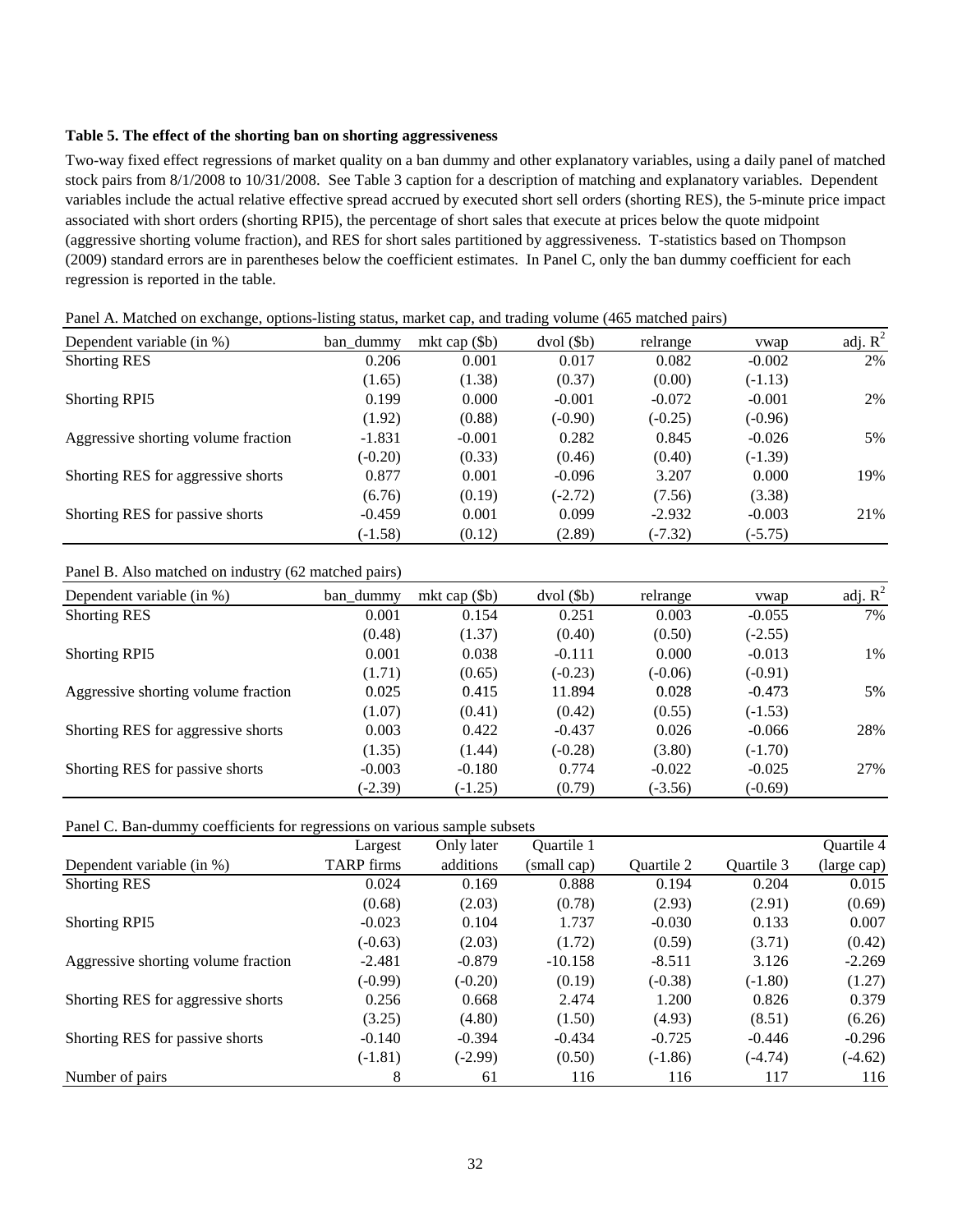**Figure 1. Short-sale activity around the U.S. shorting ban.** The firm-level short-selling activity measure (RELSS) is calculated for each stock each day as the number of shares sold short on the NYSE and Nasdaq in that stock divided by total trading volume in that stock. For each day from 1 Aug 2008 through 31 Oct 2008, we report the equal-weighted average for 404 NYSE and Nasdaq common stocks on the initial shorting ban list vs. 404 common stocks that are never banned from short-selling and which are matched on listing exchange, pre-sample market cap and dollar trading volume, and whether or not the stock has listed options.

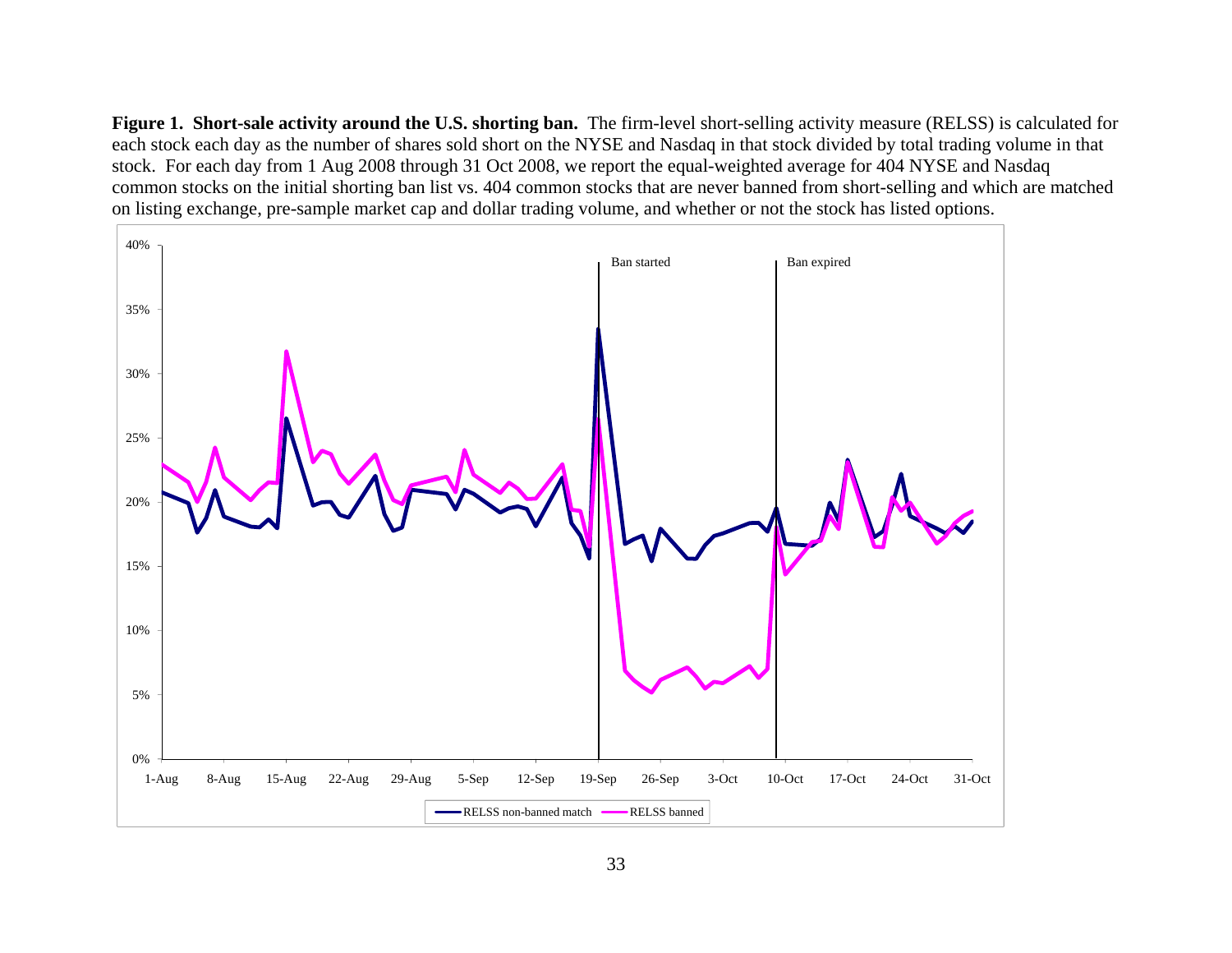**Figure 2. Short interest during 2008 on banned and non-banned stocks.** Median short interest (measured as a fraction of shares outstanding) for the sample of 465 NYSE and Nasdaq stocks where shorting is banned vs. an equal number of matched stocks that are not subject to the ban. Dates are the short interest report dates, which are the 1<sup>st</sup> and 15<sup>th</sup> of each month. Thus, only the Oct 1 figure reflects short interest during the shorting ban.

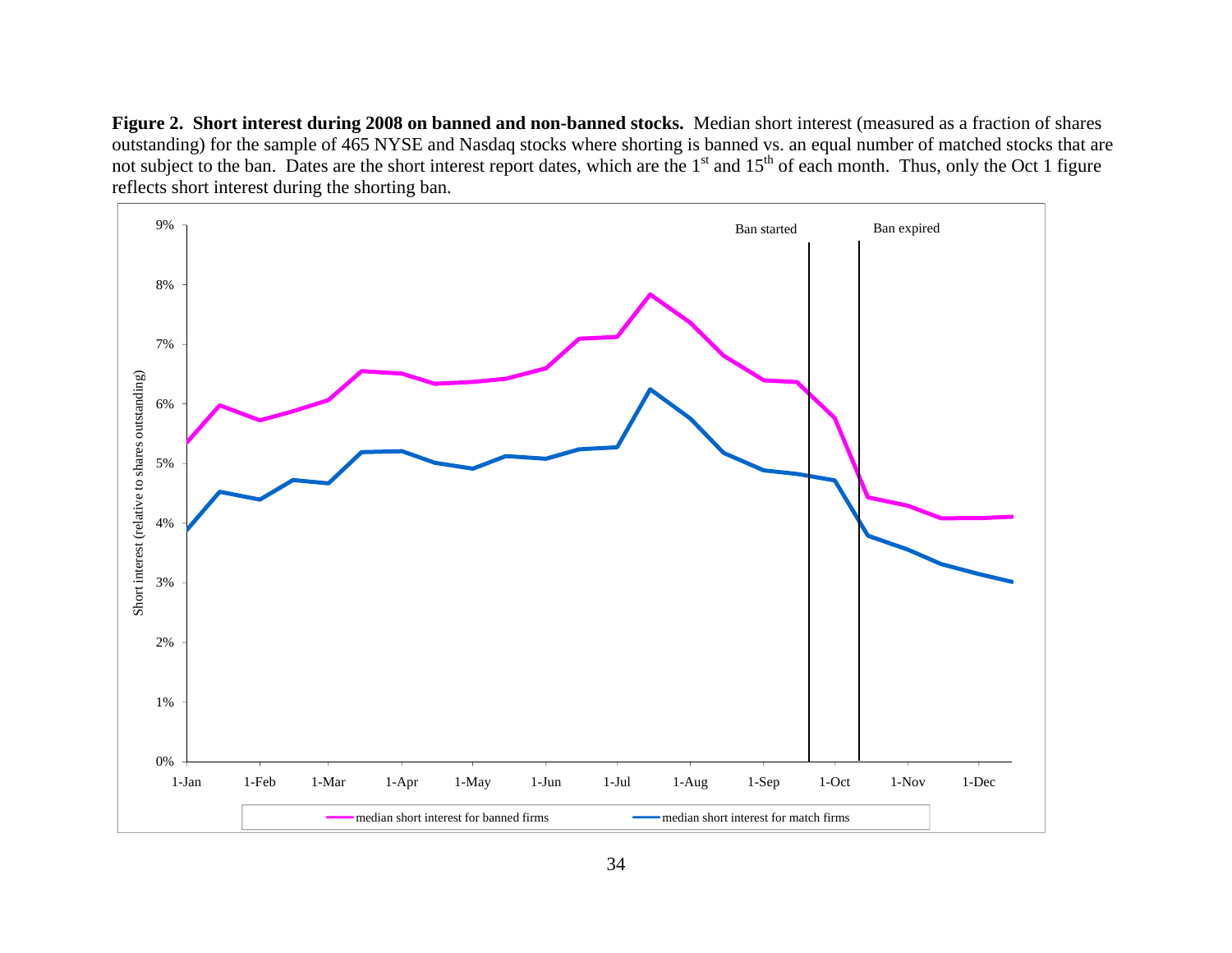**Figure 3. Cumulative returns on banned and non-banned stocks.** For each day from 1 Aug 2008 through 31 Dec 2008, we report the equal-weighted average cumulative return for 404 NYSE and Nasdaq common stocks on the initial shorting ban list, the equalweighted average cumulative return for a matched sample of 404 common stocks where shorting was never banned, and the cumulative return difference between the two.

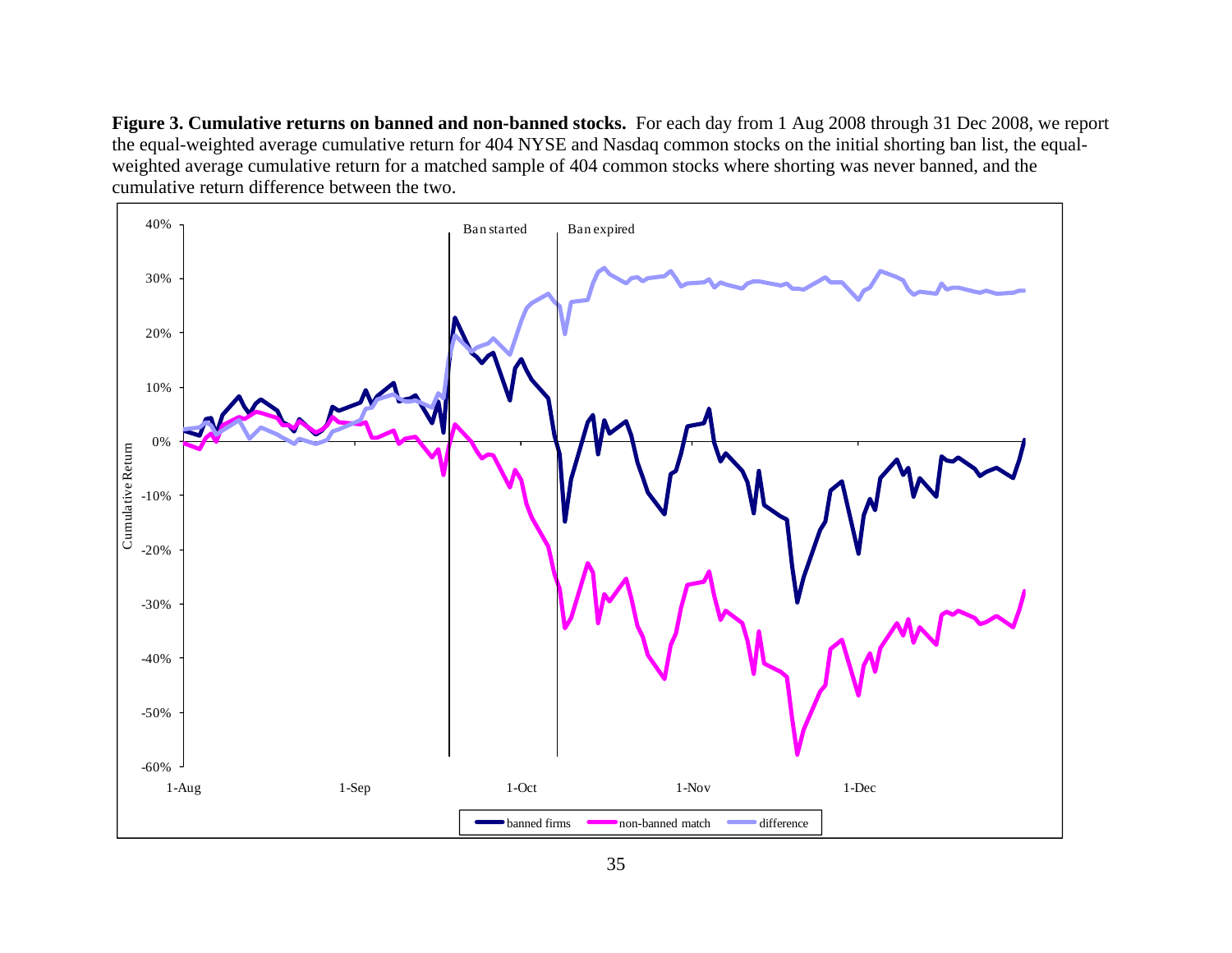**Figure 4. Cumulative abnormal returns on stocks later added to ban list.** Abnormal returns are computed as the equal-weighted average for 61 stocks added to the shorting ban list after 19 Sep 2008 less the equal-weighted return on a matched sample of nonbanned stocks. 95% confidence intervals are for the cumulative abnormal return since 18 Sep 2008 and are based on pre-event volatility from 1 Aug through 17 Sep.

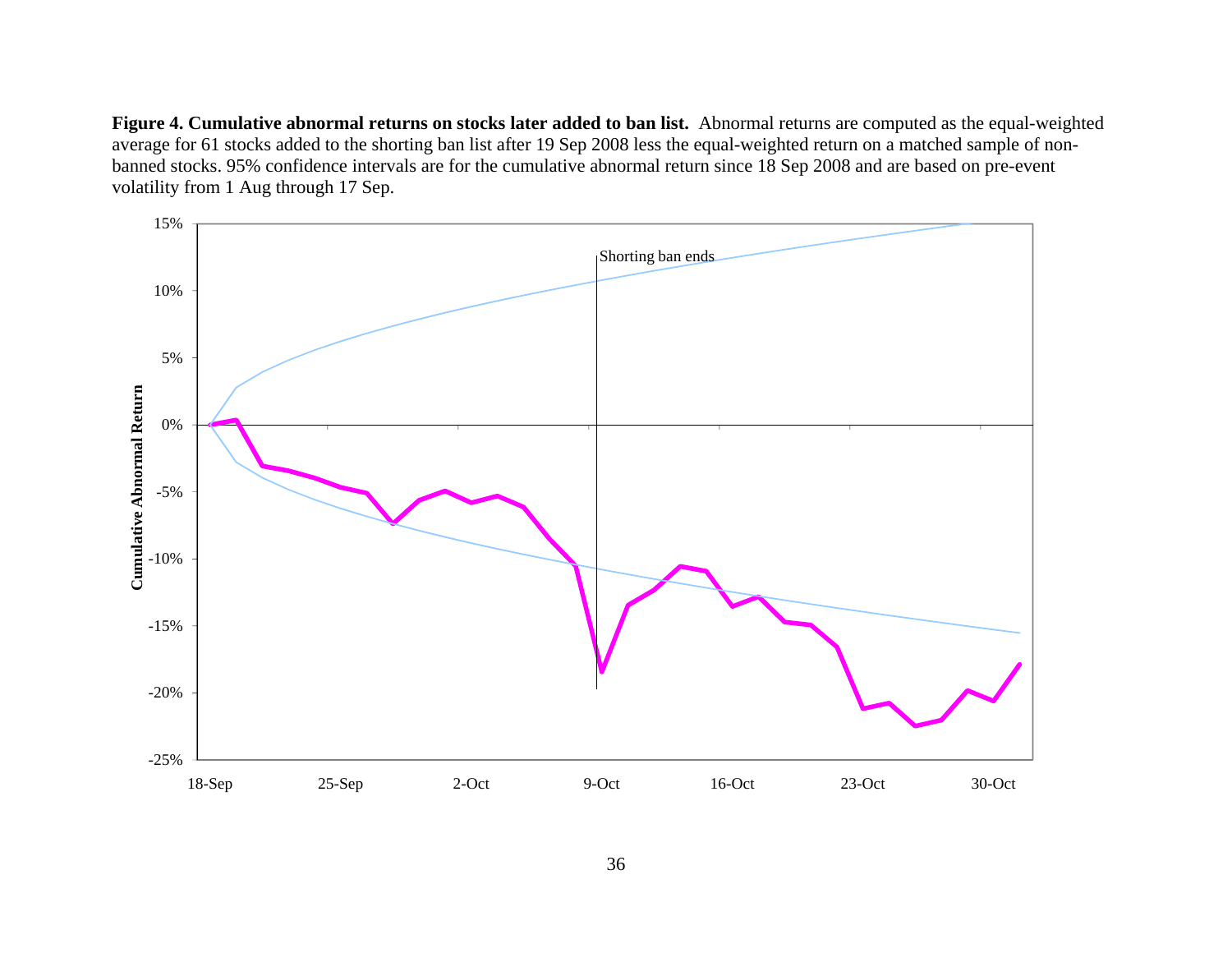**Figure 5. Market quality around the U.S. ban on short-selling.** Proportional effective spreads (RES) and 5-minute price impacts (RPI5) are measured for each stock each day. For each day from 1 Aug 2008 to 31 Oct 2008, we report the equal-weighted average for 404 NYSE and Nasdaq common stocks on the initial shorting ban list vs. a matched sample of 404 common stocks that are never banned from short-selling.

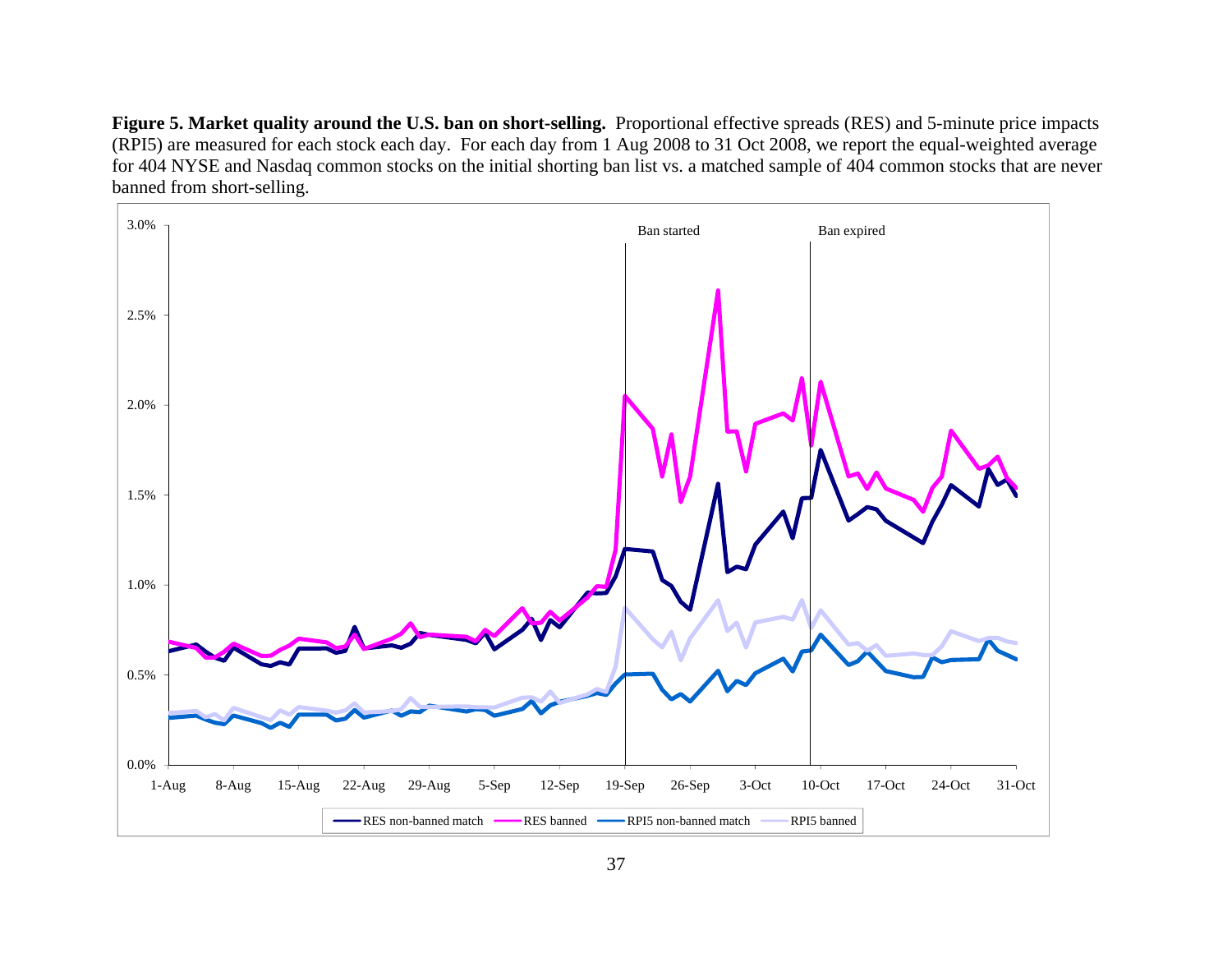Figure 6. Average-firm level volatility around the U.S. ban on short selling. The volatility measure is the proportional trading range (RVOL), defined as the difference between the highest and lowest transaction price recorded for a given stock on a given trading day, divided by the volume-weighted average trade price for that day. For each day from 1 Aug 2008 through 31 Oct 2008, we report the equal-weighted average for 404 NYSE and Nasdaq common stocks on the initial shorting ban list vs. a matched sample of common stocks that are never banned from short-selling.